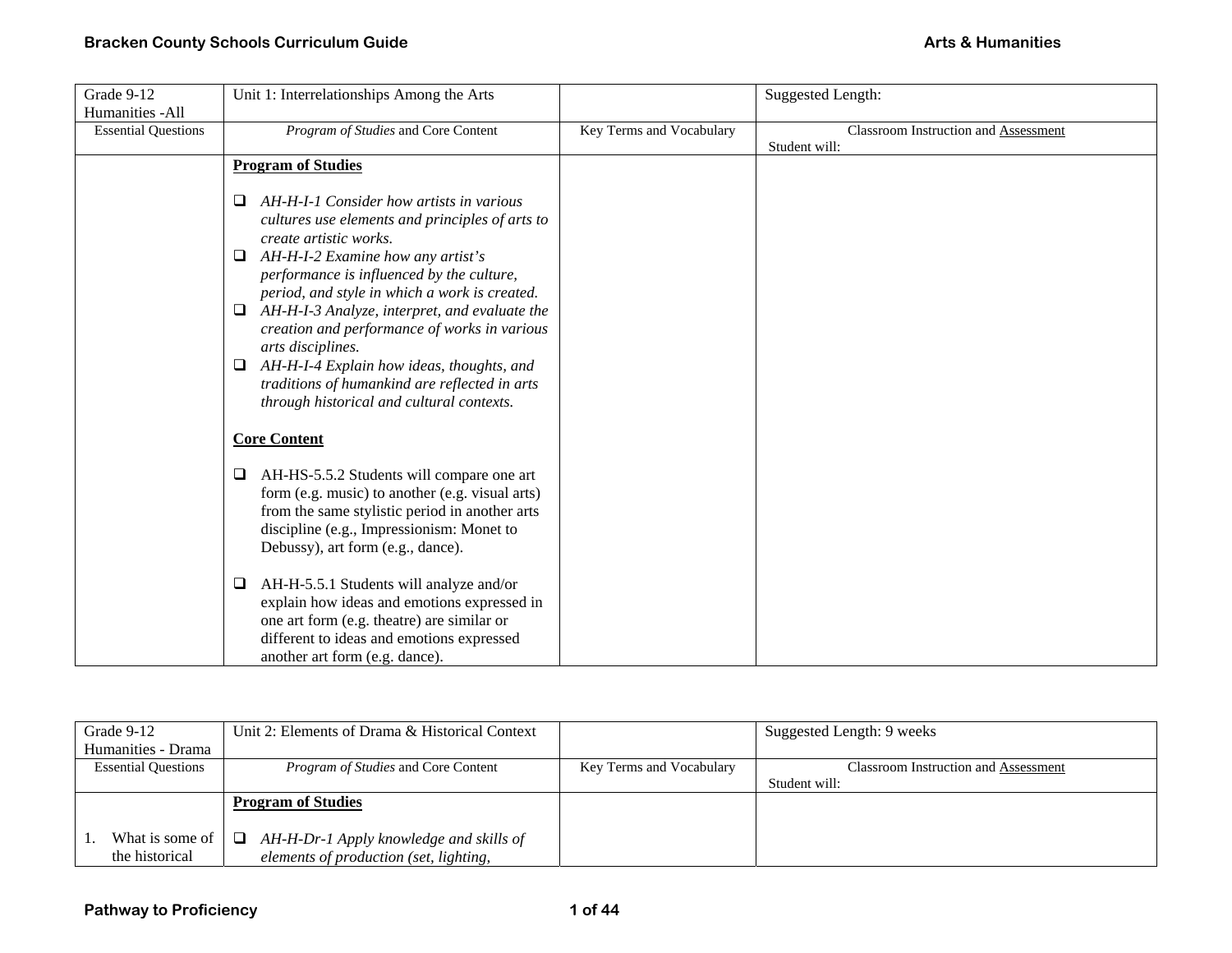| Grade 9-12 |                            |    | Unit 2: Elements of Drama & Historical Context                  |  | Suggested Length: 9 weeks                   |
|------------|----------------------------|----|-----------------------------------------------------------------|--|---------------------------------------------|
|            | Humanities - Drama         |    |                                                                 |  |                                             |
|            | <b>Essential Questions</b> |    | Program of Studies and Core Content<br>Key Terms and Vocabulary |  | <b>Classroom Instruction and Assessment</b> |
|            |                            |    |                                                                 |  | Student will:                               |
|            | background                 |    | costumes, sound, spectacle) to interpret                        |  |                                             |
|            | related to the             |    | dramatic works.                                                 |  |                                             |
|            | development of             |    | $\Box$ AH-H-Dr-2 Apply knowledge and skills of                  |  |                                             |
|            | drama?                     |    | elements of performance (e.g., monologue,                       |  |                                             |
|            |                            |    | dialogue, soliloquy, character motivation,                      |  |                                             |
| 2.         | Who were the               |    | voice, sensory recall) to interpret dramatic                    |  |                                             |
|            | main                       |    | works.                                                          |  |                                             |
|            | playwrights of             | ❏  | AH-H-Dr-3 Describe how playwrights,                             |  |                                             |
|            | this era, and              |    | directors, actors, and stage technicians                        |  |                                             |
|            | how did each               |    | employ elements of production and                               |  |                                             |
|            | affect the                 |    | performance to create and perform dramatic                      |  |                                             |
|            | development of             |    | works (e.g., formal theatre, film, television),                 |  |                                             |
|            | drama?                     |    | to express ideas and emotions, and to achieve                   |  |                                             |
|            |                            |    | a desired effect or response from audiences.                    |  |                                             |
| 3.         | What role did              | Q. | AH-H-Dr-4 Apply knowledge and skills of                         |  |                                             |
|            | Greek                      |    | dramatic elements (e.g., exposition,                            |  |                                             |
|            | philosophers               |    | development, climax, reversal, denouement,                      |  |                                             |
|            | play in the                |    | protagonist, antagonist, tension,                               |  |                                             |
|            | development of             |    | foreshadowing) to interpret dramatic works.                     |  |                                             |
|            | drama?                     | u  | AH-H-Dr-5 Identify skills and training                          |  |                                             |
|            |                            |    | necessary for a variety of careers related to                   |  |                                             |
| 4.         | How did the                |    | drama.                                                          |  |                                             |
|            | ideas of                   |    | $\Box$ AH-H-Dr-6 Analyze descriptions, dialogue,                |  |                                             |
|            | Aristotle's                |    | and actions within scripts or texts to discover,                |  |                                             |
|            | POETICS shape              |    | describe, and justify character motivation.                     |  |                                             |
|            | Greek drama?               |    | $\Box$ AH-H-Dr-7 Describe, model, and use theatre               |  |                                             |
|            |                            |    | etiquette.                                                      |  |                                             |
|            |                            | Q. | AH-H-Dr-8 Identify, analyze and classify                        |  |                                             |
|            |                            |    | dramatic works from various periods, styles,                    |  |                                             |
|            |                            |    | and cultures by considering cultural and                        |  |                                             |
|            |                            |    | symbolic clues such as style, setting, costume,                 |  |                                             |
|            |                            |    | movement, language, and staging.                                |  |                                             |
|            |                            | Q. | AH-H-Dr-9 Analyze influences of history and                     |  |                                             |
|            |                            |    | culture in the writing, production, and                         |  |                                             |
|            |                            |    | performance of a dramatic works.                                |  |                                             |
|            |                            | ⊔  | AH-H-Dr-10 Compare how dramatic works                           |  |                                             |
|            |                            |    | from various cultures and historical periods                    |  |                                             |
|            |                            |    | reveal universal themes.                                        |  |                                             |
|            |                            |    | $\Box$ AH-H-Dr-11 Describe and compare                          |  |                                             |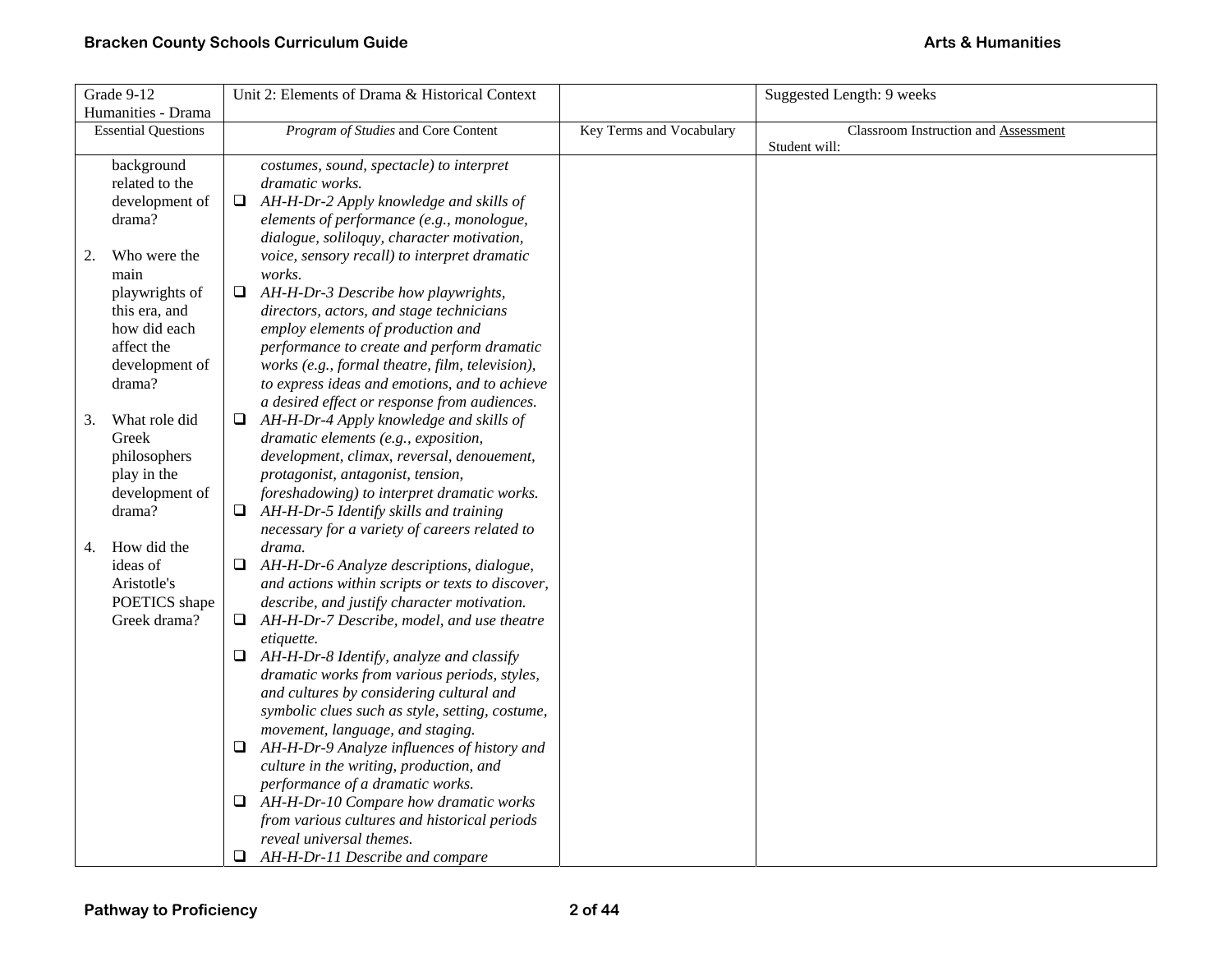| Grade 9-12                 | Unit 2: Elements of Drama & Historical Context                                                                                                                                                                                                                                                                                                                                                                                                                                                                                                                                                                                                                                                                                                                                                                                                                                                                                                                                                                         |                          | Suggested Length: 9 weeks                                                                                                                                                                                                                                                                                                                                                                                                                                                                                                         |  |
|----------------------------|------------------------------------------------------------------------------------------------------------------------------------------------------------------------------------------------------------------------------------------------------------------------------------------------------------------------------------------------------------------------------------------------------------------------------------------------------------------------------------------------------------------------------------------------------------------------------------------------------------------------------------------------------------------------------------------------------------------------------------------------------------------------------------------------------------------------------------------------------------------------------------------------------------------------------------------------------------------------------------------------------------------------|--------------------------|-----------------------------------------------------------------------------------------------------------------------------------------------------------------------------------------------------------------------------------------------------------------------------------------------------------------------------------------------------------------------------------------------------------------------------------------------------------------------------------------------------------------------------------|--|
| Humanities - Drama         |                                                                                                                                                                                                                                                                                                                                                                                                                                                                                                                                                                                                                                                                                                                                                                                                                                                                                                                                                                                                                        |                          |                                                                                                                                                                                                                                                                                                                                                                                                                                                                                                                                   |  |
| <b>Essential Questions</b> | Program of Studies and Core Content                                                                                                                                                                                                                                                                                                                                                                                                                                                                                                                                                                                                                                                                                                                                                                                                                                                                                                                                                                                    | Key Terms and Vocabulary | Classroom Instruction and Assessment<br>Student will:                                                                                                                                                                                                                                                                                                                                                                                                                                                                             |  |
|                            | interactions between performing (e.g.,<br>theatre, dance, music) and visual artists and<br>their audiences.                                                                                                                                                                                                                                                                                                                                                                                                                                                                                                                                                                                                                                                                                                                                                                                                                                                                                                            |                          |                                                                                                                                                                                                                                                                                                                                                                                                                                                                                                                                   |  |
|                            | <b>Core Content</b><br>$\Box$ AH-HS-1.3.1 Students will analyze or<br>evaluate the use of technical elements,<br>literary elements, and performance<br>elements in a variety of dramatic works.<br>DOK <sub>3</sub><br>(Incorporates prior knowledge about<br>□<br>elements from primary through 8 <sup>th</sup> grade.)<br><b>Elements of drama:</b><br>Literary elements - Script, Plot<br>$\Box$<br>structures (exposition, rising action,<br>climax or turning point, falling action,<br>resolution), Suspense, Theme, Setting,<br>Language (word choice/style used to<br>create character, dialect, point of<br>view), Monologue, Dialogue, Empathy<br>Technical elements - Scenery, Sound,<br>$\Box$<br>Lights, Make-up, Props, Costumes,<br><b>Design</b><br>Performance elements - Acting (e.g.,<br>$\Box$<br>character motivation and analysis),<br>Speaking (e.g., breath control,<br>projection, vocal expression, diction),<br>Nonverbal expression (e.g., gestures,<br>body alignment, facial expression, |                          | $\Box$ Read a variety of pages to analyze the purpose of drama<br>$\Box$ Multiple choice & Open Response<br>$\Box$ Notes<br>Posters to demonstrate<br>$\Box$<br>$\Box$ No & Kabuki featured article to cover themes, history,<br>costumes, setting<br>$\Box$ Extended vocabulary to show meaning to drama<br>106 Vocabulary Word Quiz<br>□<br>Review Game<br>$\Box$<br>Watch video "How Theatre Began" Segments #6, #24<br>$\Box$ Answer questions<br>$\Box$ Go over vocabulary<br>Worksheets, Quiz and Test<br>$\Box$ Field Trip |  |
|                            | character blocking and movement,<br>stage directions - stage left, stage right,<br>center stage, upstage, downstage)                                                                                                                                                                                                                                                                                                                                                                                                                                                                                                                                                                                                                                                                                                                                                                                                                                                                                                   |                          |                                                                                                                                                                                                                                                                                                                                                                                                                                                                                                                                   |  |
|                            | AH-HS-2.3.1 Students will analyze or<br>$\Box$<br>evaluate how factors such as time, place,<br>and ideas are reflected in drama. DOK 3                                                                                                                                                                                                                                                                                                                                                                                                                                                                                                                                                                                                                                                                                                                                                                                                                                                                                 |                          |                                                                                                                                                                                                                                                                                                                                                                                                                                                                                                                                   |  |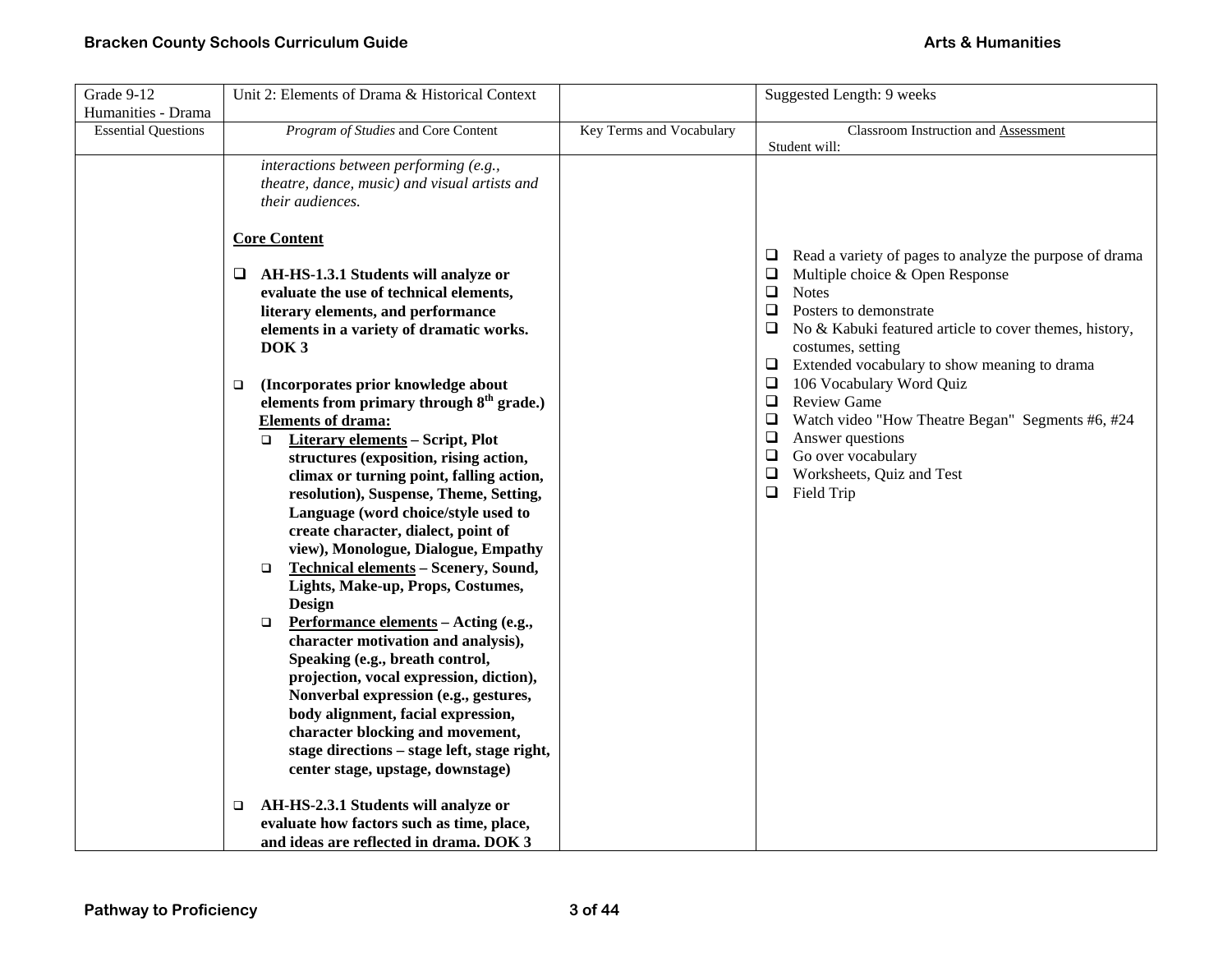| Grade 9-12                 | Unit 2: Elements of Drama & Historical Context                                   |                          | Suggested Length: 9 weeks                   |
|----------------------------|----------------------------------------------------------------------------------|--------------------------|---------------------------------------------|
| Humanities - Drama         |                                                                                  |                          |                                             |
| <b>Essential Questions</b> | Program of Studies and Core Content                                              | Key Terms and Vocabulary | <b>Classroom Instruction and Assessment</b> |
|                            |                                                                                  |                          | Student will:                               |
|                            |                                                                                  |                          |                                             |
|                            | <b>Japanese Culture (history and</b><br>□                                        |                          |                                             |
|                            | characteristics of Kabuki theatre)                                               |                          |                                             |
|                            |                                                                                  |                          |                                             |
|                            | <b>Historical Style Periods (in chronological</b><br>$\Box$                      |                          |                                             |
|                            | order)                                                                           |                          |                                             |
|                            | (Basic understanding of society in the time                                      |                          |                                             |
|                            | period, influence of geographic location                                         |                          |                                             |
|                            | and philosophical beliefs of each historical                                     |                          |                                             |
|                            | period is necessary to meet this standard)<br>□ Renaissance (commedia dell'arte, |                          |                                             |
|                            | <b>Shakespeare and Elizabethan Theatre)</b>                                      |                          |                                             |
|                            | Neo-Classicism/"Classical" (satire)<br>$\Box$                                    |                          |                                             |
|                            | Romanticism (melodrama)<br>$\Box$                                                |                          |                                             |
|                            | <b>Realism (Henrik Ibsen, George</b><br>$\Box$                                   |                          |                                             |
|                            | <b>Bernard Shaw)</b>                                                             |                          |                                             |
|                            | <b>American Culture:</b><br>$\Box$                                               |                          |                                             |
|                            | American playwrights' role with<br>$\Box$                                        |                          |                                             |
|                            | realism in theatre (Tennessee Williams,                                          |                          |                                             |
|                            | <b>Arthur Miller)</b>                                                            |                          |                                             |
|                            | Modern & Contemporary (impact of<br>⊔                                            |                          |                                             |
|                            | technology on drama/theatre, the                                                 |                          |                                             |
|                            | development of the American musical                                              |                          |                                             |
|                            | theatre)                                                                         |                          |                                             |
|                            |                                                                                  |                          |                                             |
|                            | AH-HS-3.3.1 Students will explain how<br>⊔                                       |                          |                                             |
|                            | drama/theatre fulfills a variety of purposes.                                    |                          |                                             |
|                            | DOK <sub>2</sub>                                                                 |                          |                                             |
|                            | <b>Purposes of Drama/Theatre: (different</b><br>Q                                |                          |                                             |
|                            | roles of drama)                                                                  |                          |                                             |
|                            | Sharing the human experience – to<br>$\Box$                                      |                          |                                             |
|                            | express or communicate emotion,                                                  |                          |                                             |
|                            | feelings, ideas, information through                                             |                          |                                             |
|                            | dramatic works (e.g., social change,                                             |                          |                                             |
|                            | express or communicate universal                                                 |                          |                                             |
|                            | themes, to interpret and recreate                                                |                          |                                             |
|                            | information, ideas and emotions)                                                 |                          |                                             |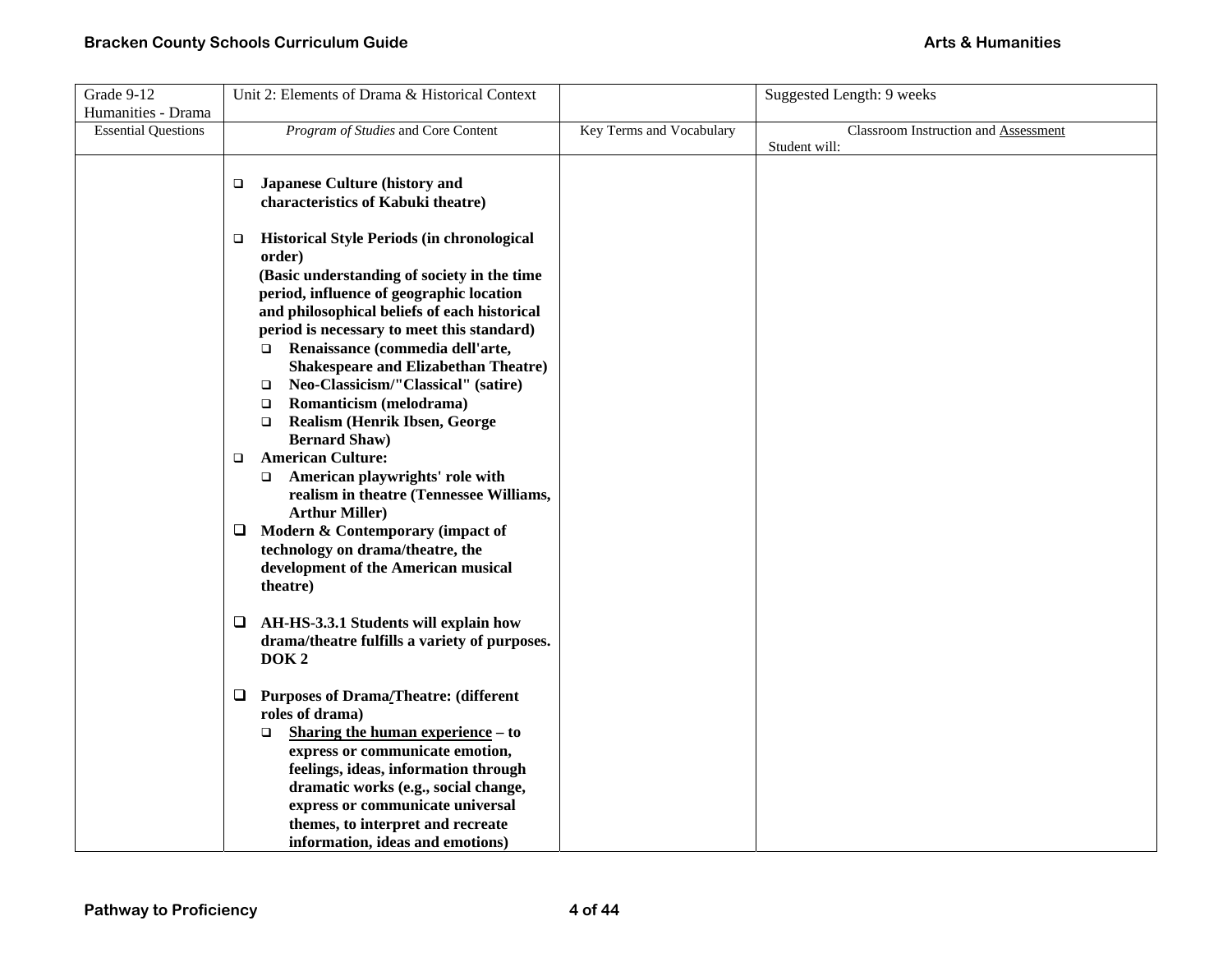| Grade 9-12                 | Unit 2: Elements of Drama & Historical Context         |                          | Suggested Length: 9 weeks                   |
|----------------------------|--------------------------------------------------------|--------------------------|---------------------------------------------|
| Humanities - Drama         |                                                        |                          |                                             |
| <b>Essential Questions</b> | Program of Studies and Core Content                    | Key Terms and Vocabulary | <b>Classroom Instruction and Assessment</b> |
|                            |                                                        |                          | Student will:                               |
|                            | <u>Passing on tradition and culture</u> – to<br>$\Box$ |                          |                                             |
|                            | express or communicate feelings, ideas,                |                          |                                             |
|                            | information (e.g., narrative,                          |                          |                                             |
|                            | storytelling, folktales, religious ritual              |                          |                                             |
|                            | and ceremony)                                          |                          |                                             |
|                            | Recreational - drama as recreation<br>$\Box$           |                          |                                             |
|                            | and for recreational events (e.g., for                 |                          |                                             |
|                            | entertainment, diversion, festivals)                   |                          |                                             |
|                            | <b>Artistic Expression - drama created</b><br>$\Box$   |                          |                                             |
|                            | with the intent to express or                          |                          |                                             |
|                            | communicate emotion, feelings, ideas,                  |                          |                                             |
|                            | information (e.g., dramatic works                      |                          |                                             |
|                            | created and performed in a theatrical                  |                          |                                             |
|                            | setting for an audience)                               |                          |                                             |
|                            |                                                        |                          |                                             |
|                            | AH-HS-4.3.1 Students will create and<br>□              |                          |                                             |
|                            | perform using elements of drama. (Literary –           |                          |                                             |
|                            | script writing, Technical – designing and              |                          |                                             |
|                            | $direction, Production - acting)$                      |                          |                                             |
|                            |                                                        |                          |                                             |
|                            | AH-HS-4.3.2 Student will identify skills and           |                          |                                             |
|                            | training necessary for a variety of careers            |                          |                                             |
|                            | related to drama.                                      |                          |                                             |

| Grade 9-12<br>Unit 3: Realism in 2D |                                                  |                          | Suggested Length: 7 weeks            |  |
|-------------------------------------|--------------------------------------------------|--------------------------|--------------------------------------|--|
| Art I                               |                                                  |                          |                                      |  |
| <b>Essential Questions</b>          | <i>Program of Studies</i> and Core Content       | Key Terms and Vocabulary | Classroom Instruction and Assessment |  |
|                                     |                                                  |                          | Student will:                        |  |
|                                     | <b>Program of Studies</b>                        |                          |                                      |  |
|                                     |                                                  |                          |                                      |  |
| How do artists                      | AH-H-VA-1 Students will describe how visual<br>ப |                          |                                      |  |
| use the                             | artists use elements of art, principles of       |                          |                                      |  |
| Elements of Art                     | design, processes (e.g., drawing, painting,      |                          |                                      |  |
| and Principles                      | textiles), media (e.g., paint, fibers, wood,     |                          |                                      |  |
| of Design to                        | clay), and techniques to create art works.       |                          |                                      |  |
| create works of                     | AH-H-VA-2 Students will analyze, interpret,<br>⊔ |                          |                                      |  |
| art?                                | and evaluate a variety of art works              |                          |                                      |  |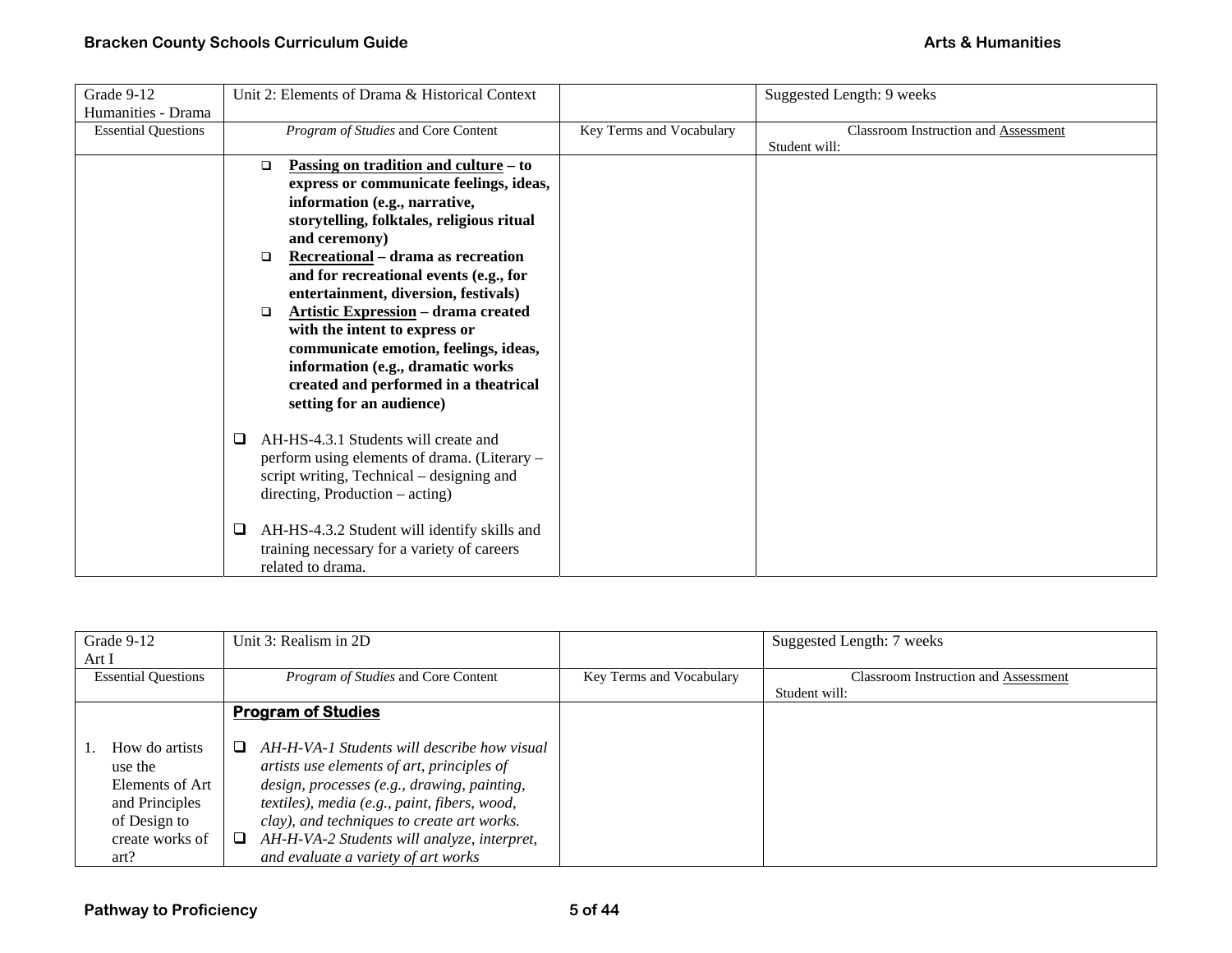| Grade 9-12                                                                                                                                                                                               | Unit 3: Realism in 2D                                                                                                                                                                                                                                                                                                                                                                                                                                                                                                                                                                                                                                                            | Suggested Length: 7 weeks                                                                                                                                                                                                                                                                                                                                                                                                                                                             |                                                                                                                                                                                                                                                                                                                                                                                                                                                                                                                                                                                                                                                                                                                                                                                                                                                                                                                  |  |
|----------------------------------------------------------------------------------------------------------------------------------------------------------------------------------------------------------|----------------------------------------------------------------------------------------------------------------------------------------------------------------------------------------------------------------------------------------------------------------------------------------------------------------------------------------------------------------------------------------------------------------------------------------------------------------------------------------------------------------------------------------------------------------------------------------------------------------------------------------------------------------------------------|---------------------------------------------------------------------------------------------------------------------------------------------------------------------------------------------------------------------------------------------------------------------------------------------------------------------------------------------------------------------------------------------------------------------------------------------------------------------------------------|------------------------------------------------------------------------------------------------------------------------------------------------------------------------------------------------------------------------------------------------------------------------------------------------------------------------------------------------------------------------------------------------------------------------------------------------------------------------------------------------------------------------------------------------------------------------------------------------------------------------------------------------------------------------------------------------------------------------------------------------------------------------------------------------------------------------------------------------------------------------------------------------------------------|--|
| Art I                                                                                                                                                                                                    |                                                                                                                                                                                                                                                                                                                                                                                                                                                                                                                                                                                                                                                                                  |                                                                                                                                                                                                                                                                                                                                                                                                                                                                                       |                                                                                                                                                                                                                                                                                                                                                                                                                                                                                                                                                                                                                                                                                                                                                                                                                                                                                                                  |  |
| <b>Essential Questions</b>                                                                                                                                                                               | Program of Studies and Core Content                                                                                                                                                                                                                                                                                                                                                                                                                                                                                                                                                                                                                                              | Key Terms and Vocabulary                                                                                                                                                                                                                                                                                                                                                                                                                                                              | Classroom Instruction and Assessment<br>Student will:                                                                                                                                                                                                                                                                                                                                                                                                                                                                                                                                                                                                                                                                                                                                                                                                                                                            |  |
| How does an<br>2.<br>artist use the<br>Elements and<br>Principles to<br>express<br>themselves<br>creatively?<br>What are the<br>3.<br>methods for art-<br>making?<br>What are the<br>4.<br>materials for | AH-H-I-1 Students will consider how artists<br>❏<br>in various cultures use elements and<br>principles of arts to create artistic works.<br>$\Box$ AH-H-I-2 Students will examine how any<br>artist's performance is influenced by the<br>culture, period, and style in which a work is<br>created.<br>AH-H-I-3 Students will analyze, interpret,<br>⊔<br>and evaluate the creation and performance of<br>works in various arts disciplines<br>AH-H-I-4 Students will explain how ideas,<br>❏<br>thoughts, and traditions of humankind are<br>reflected in arts through historical and<br>cultural contexts.                                                                     |                                                                                                                                                                                                                                                                                                                                                                                                                                                                                       |                                                                                                                                                                                                                                                                                                                                                                                                                                                                                                                                                                                                                                                                                                                                                                                                                                                                                                                  |  |
| art-making?                                                                                                                                                                                              | <b>Core Content</b>                                                                                                                                                                                                                                                                                                                                                                                                                                                                                                                                                                                                                                                              |                                                                                                                                                                                                                                                                                                                                                                                                                                                                                       |                                                                                                                                                                                                                                                                                                                                                                                                                                                                                                                                                                                                                                                                                                                                                                                                                                                                                                                  |  |
| What are the<br>5.<br>styles of art-<br>making?                                                                                                                                                          | AH-HS-1.4.1 Students will analyze or<br>Q.<br>evaluate the use of the elements of art and<br>principles of design in a variety of<br>artworks. DOK 3<br>(Incorporates knowledge about elements of<br>❏<br>art and principles of design from primary<br>through 8 <sup>th</sup> grade.)<br><b>Elements of Art:</b><br>$\Box$<br>Line, Shape, Form, Texture, Space<br>$\Box$<br>(perspective: aerial or atmospheric, 2<br>point linear perspective), Value<br>(lightness and darkness, tints and<br>shades), Color (color theory – primary,<br>secondary, intermediate hues, intensity<br>- brightness and dullness, color<br>schemes/groups-triadic,<br>complementary, analogous) | Still Life<br>❏<br>Portrait<br>⊔<br>❏<br>Landscape<br>$\Box$<br>Grid<br>$\Box$<br>Medium<br>$\Box$<br>Elements of Art<br>$\Box$<br>Principles of Design<br>$\Box$<br>Monumental<br>$\Box$<br>Value:<br>$\Box$<br>Stippling<br>$\Box$<br>Hatching<br>$\Box$<br><b>Cross Hatching</b><br>Scumbling<br>$\Box$<br>$\Box$<br>Color:<br>$\Box$<br><b>Optical Color</b><br>$\Box$<br>Arbitrary Color<br>Warm/Cool Colors<br>$\Box$<br><b>Complimentary Colors</b><br>$\Box$<br>❏<br>Tonality | ❏<br>Draw a still life DOK 2<br>Draw a contour and blind contour drawing of your<br>⊔<br>hand DOK 2<br>$\Box$<br>Create a value scale DOK 2<br>❏<br>Create values using a variety of shading techniques<br>DOK <sub>2</sub><br>Create a charcoal drawing using a grid DOK 2<br>$\Box$<br>Write an open response comparing still life drawing<br>$\Box$<br>with grid drawing DOK 3<br>Identify the elements of a line DOK 1<br>$\Box$<br>$\Box$<br>Draw expressively to music using line DOK 2<br>Create a hue study with complimentary, analogous, and<br>$\Box$<br>monochromatic colors and with tinting and shading of<br>one color DOK 2<br>Discuss PowerPoint slide show about Georgia O'Keefe<br>❏<br>DOK <sub>2</sub><br>Create a monumental flower picture in the style of<br>❏<br>Georgia O'Keefe in oil pastel and watercolor DOK 2<br>Practice portraiture according to standard proportions<br>$\Box$ |  |
|                                                                                                                                                                                                          | <b>Principles of Design:</b><br>⊔<br>Repetition, Pattern, Rhythm,<br>$\Box$                                                                                                                                                                                                                                                                                                                                                                                                                                                                                                                                                                                                      | $\Box$<br>Monochromatic<br>❏<br>Analogous<br>$\Box$<br>Shading                                                                                                                                                                                                                                                                                                                                                                                                                        | DOK <sub>1</sub><br>Practice portraiture by observation in a mirror DOK 2<br>❏<br>$\Box$<br>Create a booklet of sample watercolor textures and                                                                                                                                                                                                                                                                                                                                                                                                                                                                                                                                                                                                                                                                                                                                                                   |  |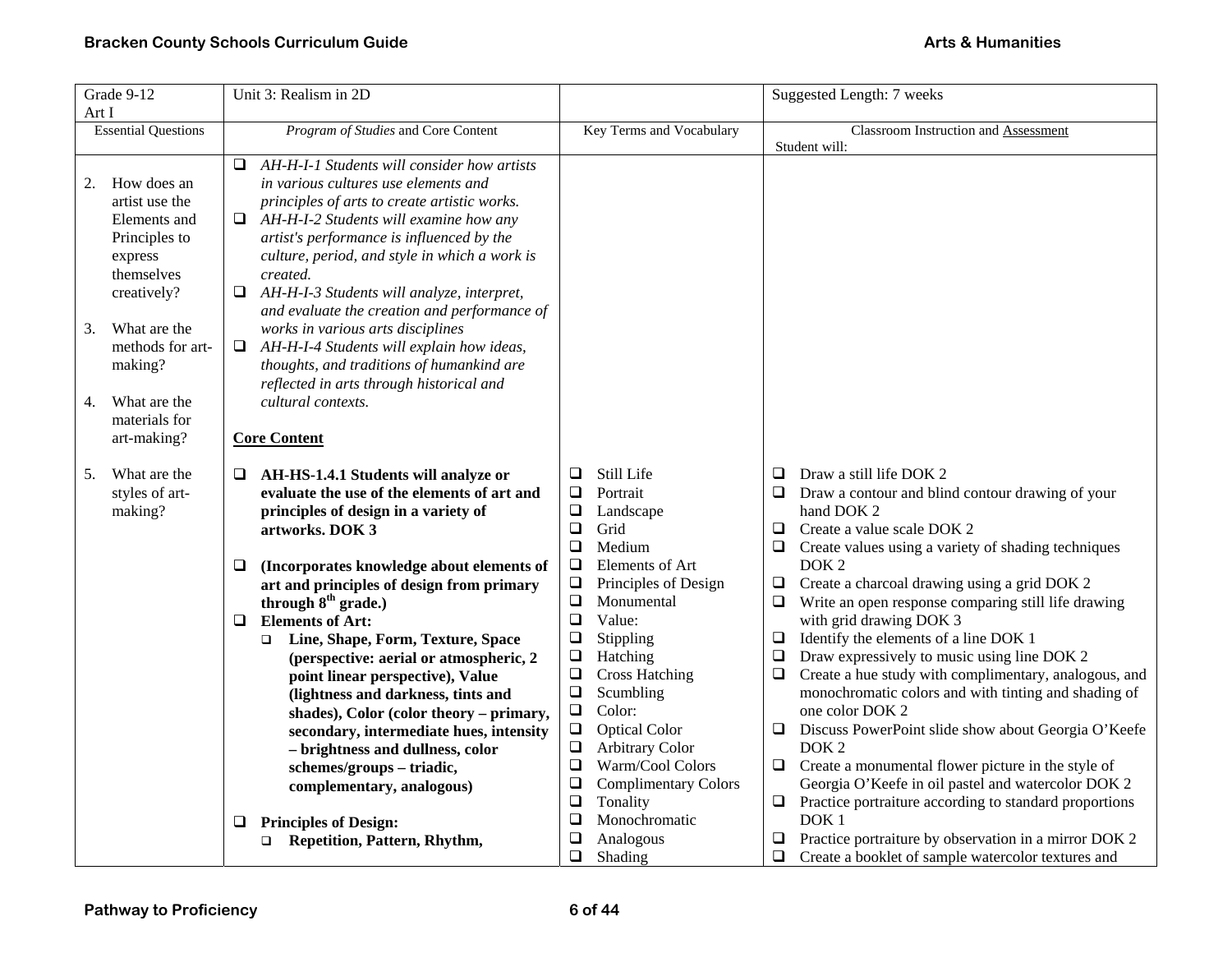| Art I<br><b>Essential Questions</b><br>Program of Studies and Core Content<br>Key Terms and Vocabulary<br>Student will:                                                                                                                                                                                                                                                                                                                                                                                                                                                                                                                                                                                                                                                                                                                                                                                                                                                                                                                                                                                                                                                                                                                                                                                                                                                                                                                                                                      | Classroom Instruction and Assessment                                                                                                                                                                                                                                                                                                                                                                                                                                                                                                                                                                                        |
|----------------------------------------------------------------------------------------------------------------------------------------------------------------------------------------------------------------------------------------------------------------------------------------------------------------------------------------------------------------------------------------------------------------------------------------------------------------------------------------------------------------------------------------------------------------------------------------------------------------------------------------------------------------------------------------------------------------------------------------------------------------------------------------------------------------------------------------------------------------------------------------------------------------------------------------------------------------------------------------------------------------------------------------------------------------------------------------------------------------------------------------------------------------------------------------------------------------------------------------------------------------------------------------------------------------------------------------------------------------------------------------------------------------------------------------------------------------------------------------------|-----------------------------------------------------------------------------------------------------------------------------------------------------------------------------------------------------------------------------------------------------------------------------------------------------------------------------------------------------------------------------------------------------------------------------------------------------------------------------------------------------------------------------------------------------------------------------------------------------------------------------|
|                                                                                                                                                                                                                                                                                                                                                                                                                                                                                                                                                                                                                                                                                                                                                                                                                                                                                                                                                                                                                                                                                                                                                                                                                                                                                                                                                                                                                                                                                              |                                                                                                                                                                                                                                                                                                                                                                                                                                                                                                                                                                                                                             |
| <b>Movement, Contrast, Proportion,</b><br>Highlighting<br>⊔<br>Symbols<br>Balance (symmetrical, asymmetrical,<br>$\Box$<br>Foreground<br>radial), Emphasis (focal point),<br>$\Box$<br>$\Box$<br>Middle Ground<br>$\Box$<br>Variety, Unity.<br>$\Box$<br>Background<br>AH-HS-1.4.2 Students will analyze or<br>❏<br>⊔<br>evaluate the use of media and art processes<br>❏<br>in creating artworks. DOK 3<br>$\mathfrak{D}$<br>$\Box$<br>Media (plural)/Medium (singular)<br>⊔<br>(Properties of media need to be known in<br>❏<br>order to respond to artworks)<br>$\Box$<br>Two-dimensional: paint (watercolor,<br>□<br>tempera, oil, acrylic), fabric, yarn,<br>paper, ink, pastel (oil and chalk), fiber,<br>photography, computer-generated<br>design/art<br>Three-dimensional: clay, wood, glass,<br>$\Box$<br>metal, stone, and plaster<br>Q<br><b>Art Processes:</b><br>Two-dimensional: drawing, painting,<br>$\Box$<br>fiber art (e.g., fabric printing,<br>stamping, batik, tie-dye), printmaking,<br>photographing<br>Three-dimensional: textiles, fiber art<br>$\Box$<br>(e.g. constructing with fiber, weaving,<br>rugs, crocheting, knitting, quilting),<br>ceramics, sculpture, architecture<br>Subject matter: representational (e.g.<br>landscape, portrait, still life)<br>nonrepresentational (e.g. abstract,<br>non-objective)<br>AH-HS-2.4.1 Students will analyze or<br>⊔<br>evaluate how factors such as time, place,<br>and ideas are reflected in visual art. DOK 3 | applications DOK 2<br>$\Box$ Discuss self portraits by a variety of master artists,<br>including Dali, Da Vinci, Van Gogh, etc DOK 2<br>Create a self-portrait using observations and<br>symbolism DOK 2<br>Reproduce one image in five different color schemes<br>SOK <sub>2</sub><br>Create a sketchbook using four-hole bookbinding DOK<br>Sketch a landscape DOK 1<br>Analyze the landscapes of a variety of landscape<br>artists, including El Greco, Impressionists, etc. DOK 2<br>Use sketch of landscape to create an 8" torn paper<br>collage that demonstrates foreground, middle ground,<br>and background DOK 2 |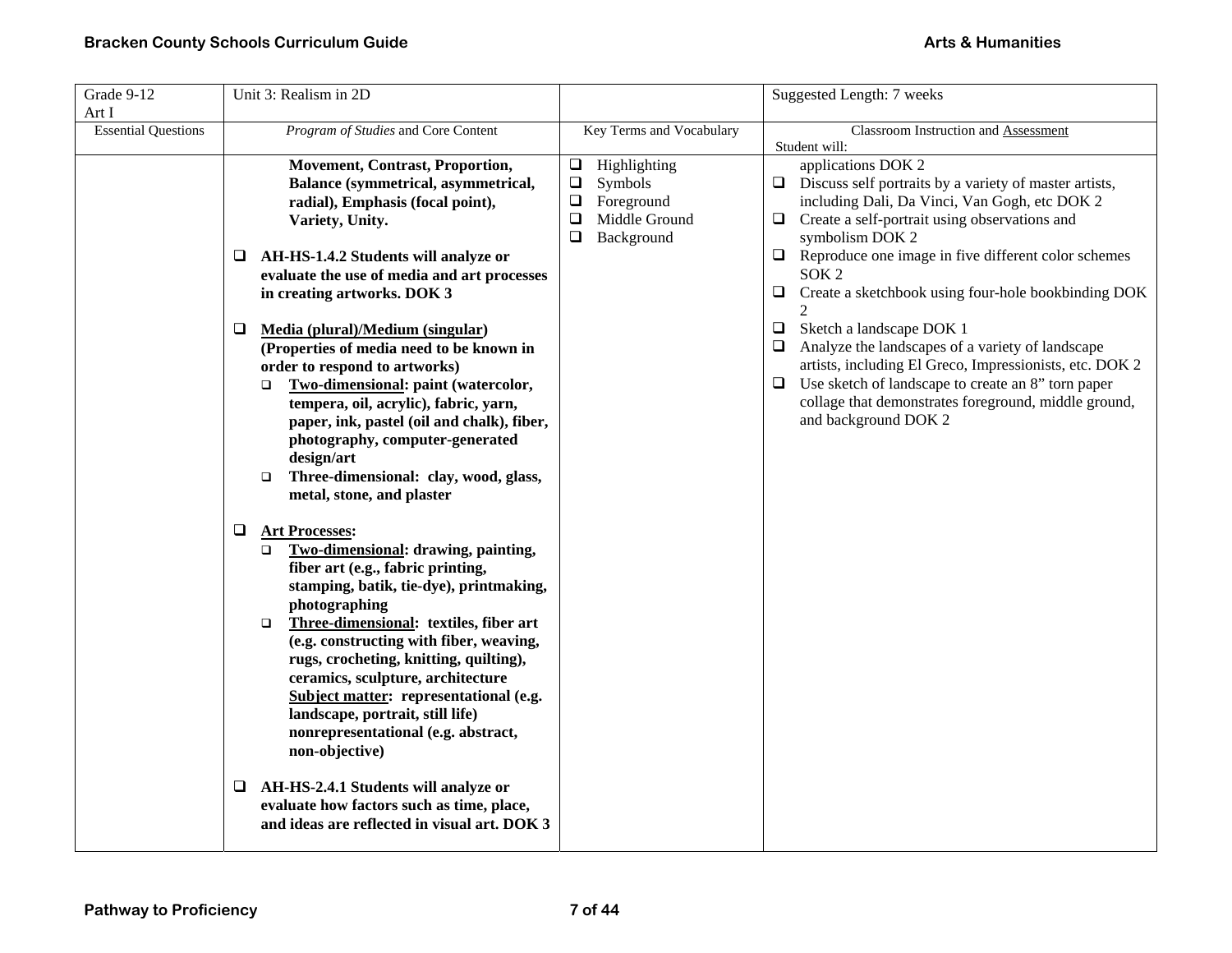| Grade 9-12                 | Unit 3: Realism in 2D                                  |                          | Suggested Length: 7 weeks            |
|----------------------------|--------------------------------------------------------|--------------------------|--------------------------------------|
| Art I                      |                                                        |                          |                                      |
| <b>Essential Questions</b> | Program of Studies and Core Content                    | Key Terms and Vocabulary | Classroom Instruction and Assessment |
|                            |                                                        |                          | Student will:                        |
|                            | <b>Middle Eastern and Asian temple</b><br>❏            |                          |                                      |
|                            | architecture, characteristics of temples               |                          |                                      |
|                            | (Islamic – e.g. Dome of the Rock –                     |                          |                                      |
|                            | geometric patterns for decoration such as              |                          |                                      |
|                            | arabesques, minaret tower to call Muslims              |                          |                                      |
|                            | to prayer, Hindu - e.g. Pampapati Temple               |                          |                                      |
|                            | - temple city complex with towers,                     |                          |                                      |
|                            | Buddhist - e.g. Liurong Temple/pagoda or               |                          |                                      |
|                            | called a stupe in India, part of a temple city         |                          |                                      |
|                            | complex)                                               |                          |                                      |
|                            |                                                        |                          |                                      |
|                            | Unique visual arts in Asian cultures<br>Q.             |                          |                                      |
|                            | (Japanese printmaking, Chinese and                     |                          |                                      |
|                            | Japanese ink and brush paintings,                      |                          |                                      |
|                            | calligraphy)                                           |                          |                                      |
|                            | <b>Historical Style Periods (in chronological</b><br>⊔ |                          |                                      |
|                            | order)                                                 |                          |                                      |
|                            | Renaissance (Leonardo Da Vinci -<br>$\Box$             |                          |                                      |
|                            | painting, Michelangelo - sculpture,                    |                          |                                      |
|                            | painting, architecture - build on the                  |                          |                                      |
|                            | innovative architectural techniques of                 |                          |                                      |
|                            | Ancient Greece and Rome ([e.g., the                    |                          |                                      |
|                            | arch, vault, dome, principles of stress                |                          |                                      |
|                            | and counter stress, atrium-style                       |                          |                                      |
|                            | houses, etc.])                                         |                          |                                      |
|                            | <b>Baroque (Rembrandt – Dutch</b><br>$\Box$            |                          |                                      |
|                            | Baroque, use of chiaroscuro, a bold                    |                          |                                      |
|                            | contrast of light and dark, Caravaggio                 |                          |                                      |
|                            | - Italian Baroque painter, captured                    |                          |                                      |
|                            | realistic depictions using chiaroscuro)                |                          |                                      |
|                            | Neo-Classic (Jacques-Louis David -<br>$\Box$           |                          |                                      |
|                            | distinctive Neo-Classical style                        |                          |                                      |
|                            | associated with French revolution,                     |                          |                                      |
|                            | Jefferson - Neo - Classical                            |                          |                                      |
|                            | architecture with Ancient Greek and                    |                          |                                      |
|                            | Roman architectural influences,                        |                          |                                      |
|                            | reflects ideas of newly independent                    |                          |                                      |
|                            | <b>United States)</b>                                  |                          |                                      |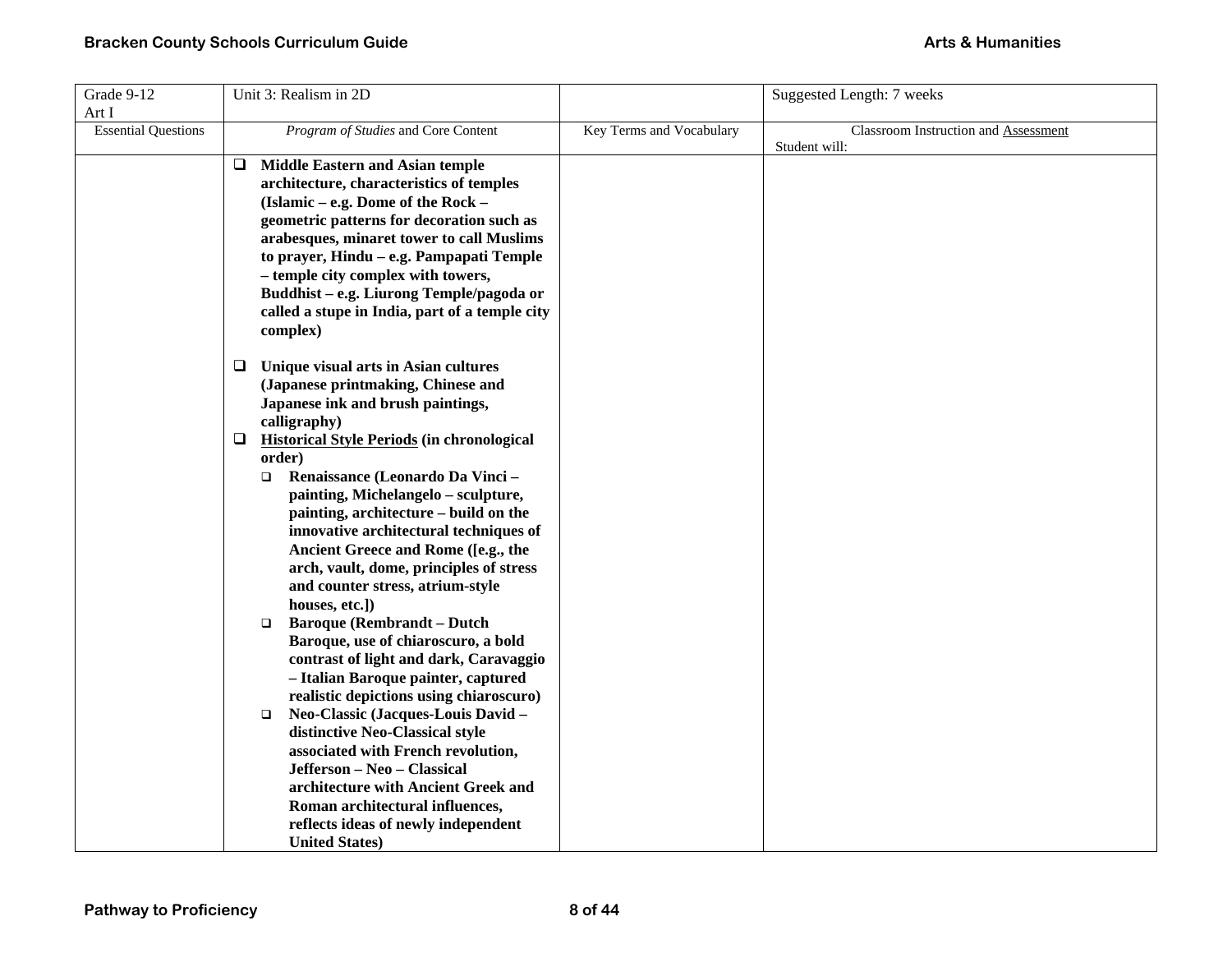| Grade 9-12                 |        | Unit 3: Realism in 2D                       |                          | Suggested Length: 7 weeks            |
|----------------------------|--------|---------------------------------------------|--------------------------|--------------------------------------|
| Art I                      |        |                                             |                          |                                      |
| <b>Essential Questions</b> |        | Program of Studies and Core Content         | Key Terms and Vocabulary | Classroom Instruction and Assessment |
|                            |        |                                             |                          | Student will:                        |
|                            | $\Box$ | Romantic (John Constable - British          |                          |                                      |
|                            |        | landscapes, Francisco Goya - Spanish        |                          |                                      |
|                            |        | Court painter examined violence,            |                          |                                      |
|                            |        | greed and foolishness of society)           |                          |                                      |
|                            | $\Box$ | Realism - (Gustave Courbet -                |                          |                                      |
|                            |        | attention on the common man,                |                          |                                      |
|                            |        | <b>Edouard Manet - focused on</b>           |                          |                                      |
|                            |        | industrial-age city and people, bridged     |                          |                                      |
|                            |        | the gap between Realism and                 |                          |                                      |
|                            |        | Impressionism)                              |                          |                                      |
|                            | $\Box$ | <b>Impressionism/Post-Impressionism</b>     |                          |                                      |
|                            |        | (Claude Monet – tried to capture light      |                          |                                      |
|                            |        | as a moment of time, Vincent Van            |                          |                                      |
|                            |        | Gogh - used bright colors and line to       |                          |                                      |
|                            |        | express emotion, Mary Cassatt -             |                          |                                      |
|                            |        | domestic social scenes of women and         |                          |                                      |
|                            |        | children, Auguste Rodin - sculptor          |                          |                                      |
|                            |        | who used impressionistic style in his       |                          |                                      |
|                            |        | work)                                       |                          |                                      |
|                            | $\Box$ | <b>Modern and Contemporary European</b>     |                          |                                      |
|                            |        | (Salvador Dali - surrealism, Pablo          |                          |                                      |
|                            |        | Picasso – multiple style periods            |                          |                                      |
|                            |        | including cubism)                           |                          |                                      |
|                            | $\Box$ | <b>Modern and Contemporary American</b>     |                          |                                      |
|                            |        | (Andy Warhol – Pop Art, focused on          |                          |                                      |
|                            |        | celebrities and everyday objects of         |                          |                                      |
|                            |        | mass production, Georgia O'Keefe -          |                          |                                      |
|                            |        | large scale abstraction of natural form,    |                          |                                      |
|                            |        | <b>Frank Lloyd Wright - American</b>        |                          |                                      |
|                            |        | architecture, Dorothea Lange -              |                          |                                      |
|                            |        | photography of the Depression era,          |                          |                                      |
|                            |        | Jacob Lawrence - reflects the African       |                          |                                      |
|                            |        | American experience)                        |                          |                                      |
|                            |        |                                             |                          |                                      |
|                            | Q.     | AH-HS-4.4.1 Students will incorporate the   |                          |                                      |
|                            |        | elements of art and principles of design to |                          |                                      |
|                            |        | generate several solutions to a variety of  |                          |                                      |
|                            |        | visual art problems.                        |                          |                                      |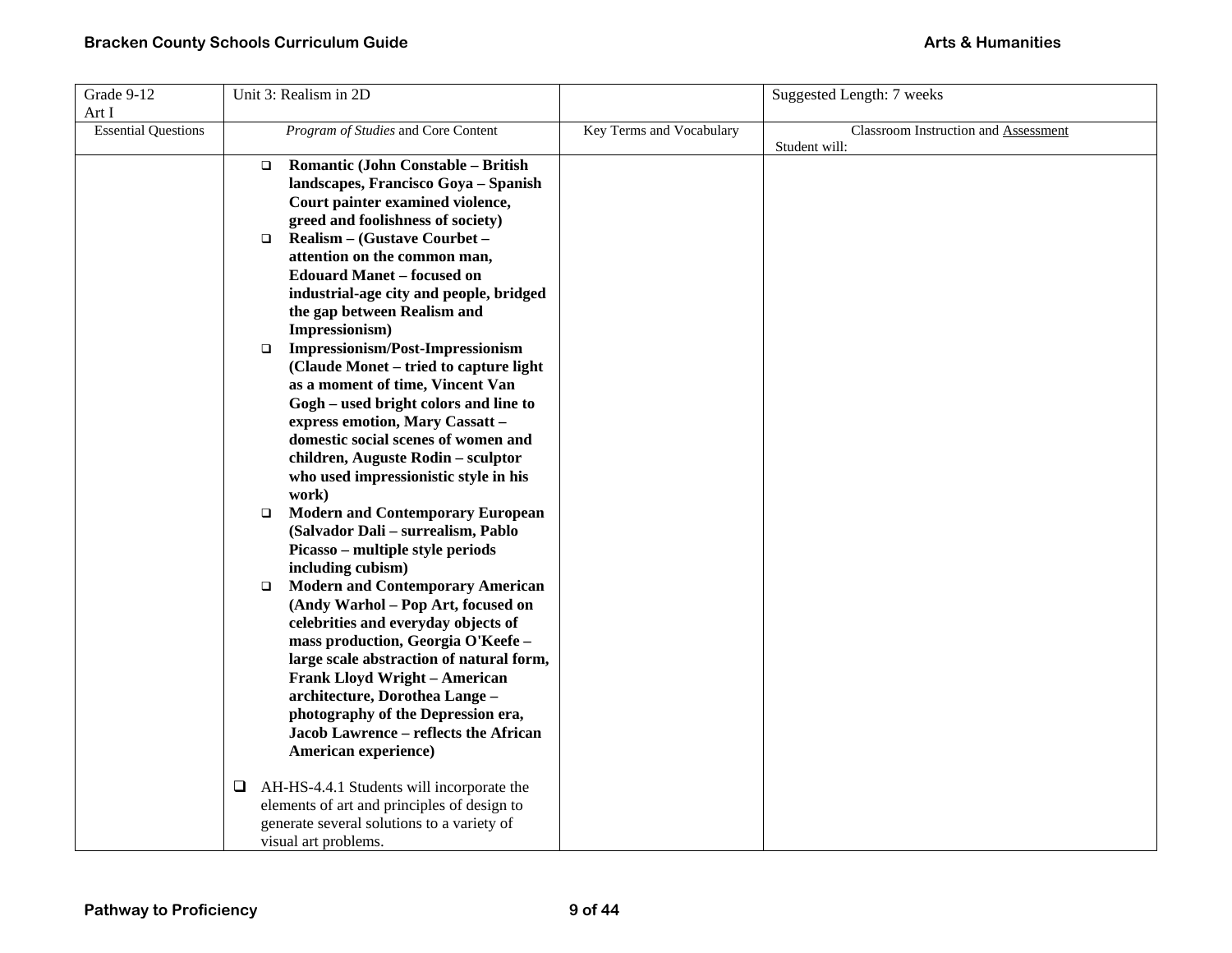| Grade 9-12 |                                  | Unit 4: Abstract and Non-Objective in 2D                                                 |             |                          |        | <b>Suggested Length:</b>                                                      |
|------------|----------------------------------|------------------------------------------------------------------------------------------|-------------|--------------------------|--------|-------------------------------------------------------------------------------|
| Art I      | <b>Essential Questions</b>       | Program of Studies and Core Content                                                      |             | Key Terms and Vocabulary |        | Classroom Instruction and Assessment                                          |
|            |                                  |                                                                                          |             |                          |        | Student will:                                                                 |
|            |                                  | <b>Program of Studies</b>                                                                |             |                          |        |                                                                               |
|            |                                  |                                                                                          |             |                          |        |                                                                               |
| 1.         | How do artists                   | AH-H-VA-1 Students will describe how visual<br>⊔                                         |             |                          |        |                                                                               |
|            | use the                          | artists use elements of art, principles of                                               |             |                          |        |                                                                               |
|            | Elements of Art                  | design, processes (e.g., drawing, painting,                                              |             |                          |        |                                                                               |
|            | and Principles                   | textiles), media (e.g., paint, fibers, wood,                                             |             |                          |        |                                                                               |
|            | of Design in art-                | clay), and techniques to create art works.                                               |             |                          |        |                                                                               |
|            | making?                          | AH-H-VA-2 Students will analyze, interpret,                                              |             |                          |        |                                                                               |
|            |                                  | and evaluate a variety of art works.                                                     |             |                          |        |                                                                               |
| 2.         | What universal<br>themes connect | AH-H-VA-3 Students will explain how visual<br>$\Box$                                     |             |                          |        |                                                                               |
|            | visual art from                  | artworks reflect cultures, time periods, and<br>styles.                                  |             |                          |        |                                                                               |
|            | different                        | AH-H-I-1 Students will consider how artists<br>❏.                                        |             |                          |        |                                                                               |
|            | cultures?                        | in various cultures use elements and                                                     |             |                          |        |                                                                               |
|            |                                  | principles of arts to create artistic works.                                             |             |                          |        |                                                                               |
| 3.         | How does our                     | AH-H-I-2 Students will examine how any<br>$\Box$                                         |             |                          |        |                                                                               |
|            | culture                          | artist's performance is influenced by the                                                |             |                          |        |                                                                               |
|            | influence and/or                 | culture, period, and style in which a work is                                            |             |                          |        |                                                                               |
|            | reflect in our                   | created.                                                                                 |             |                          |        |                                                                               |
|            | artwork?                         | AH-H-I-4 Students will explain how ideas,<br>$\Box$                                      |             |                          |        |                                                                               |
|            |                                  | thoughts, and traditions of humankind are                                                |             |                          |        |                                                                               |
| 4.         | How do we                        | reflected in arts through historical and                                                 |             |                          |        |                                                                               |
|            | communicate                      | cultural contexts.                                                                       |             |                          |        |                                                                               |
|            | thoughts and                     |                                                                                          |             |                          |        |                                                                               |
|            | feelings in the                  | <b>Core Content</b>                                                                      |             |                          |        |                                                                               |
|            | visual arts?                     |                                                                                          |             |                          |        |                                                                               |
|            | What are the                     | AH-HS-1.4.1 Students will analyze or<br>⊔<br>evaluate the use of the elements of art and | ❏<br>$\Box$ | Elements of Art<br>Color | $\Box$ | Complete Handout defining Elements and Principles<br>and their purpose. DOK 1 |
| 5.         | processes and                    | principles of design in a variety of                                                     | $\Box$      | Line                     | $\Box$ | Create 4" Paper Cube illustrating the Principles of                           |
|            | techniques used                  | artworks. DOK 3                                                                          | $\Box$      | Shape                    |        | Design on each side, incorporating Unity throughout all                       |
|            | in art-making?                   |                                                                                          | $\Box$      | Form                     |        | sides. DOK2                                                                   |
|            |                                  | (Incorporates knowledge about elements of<br>$\Box$                                      | $\Box$      | Texture                  | □      | Discuss the cultural symbol of the Mandala. DOK 1                             |
| 6.         | What are the                     | art and principles of design from primary                                                | $\Box$      | Value                    | $\Box$ | Take a quiz on the origins and functions of the Mandala.                      |
|            | materials for                    | through $8th$ grade.)                                                                    | $\Box$      | Space                    |        | DOK <sub>2</sub>                                                              |
|            | art-making?                      | <b>Elements of Art:</b><br>$\Box$                                                        | $\Box$      | Principles of Design     | $\Box$ | Create a 12" Mandala using symbols of sacred concepts                         |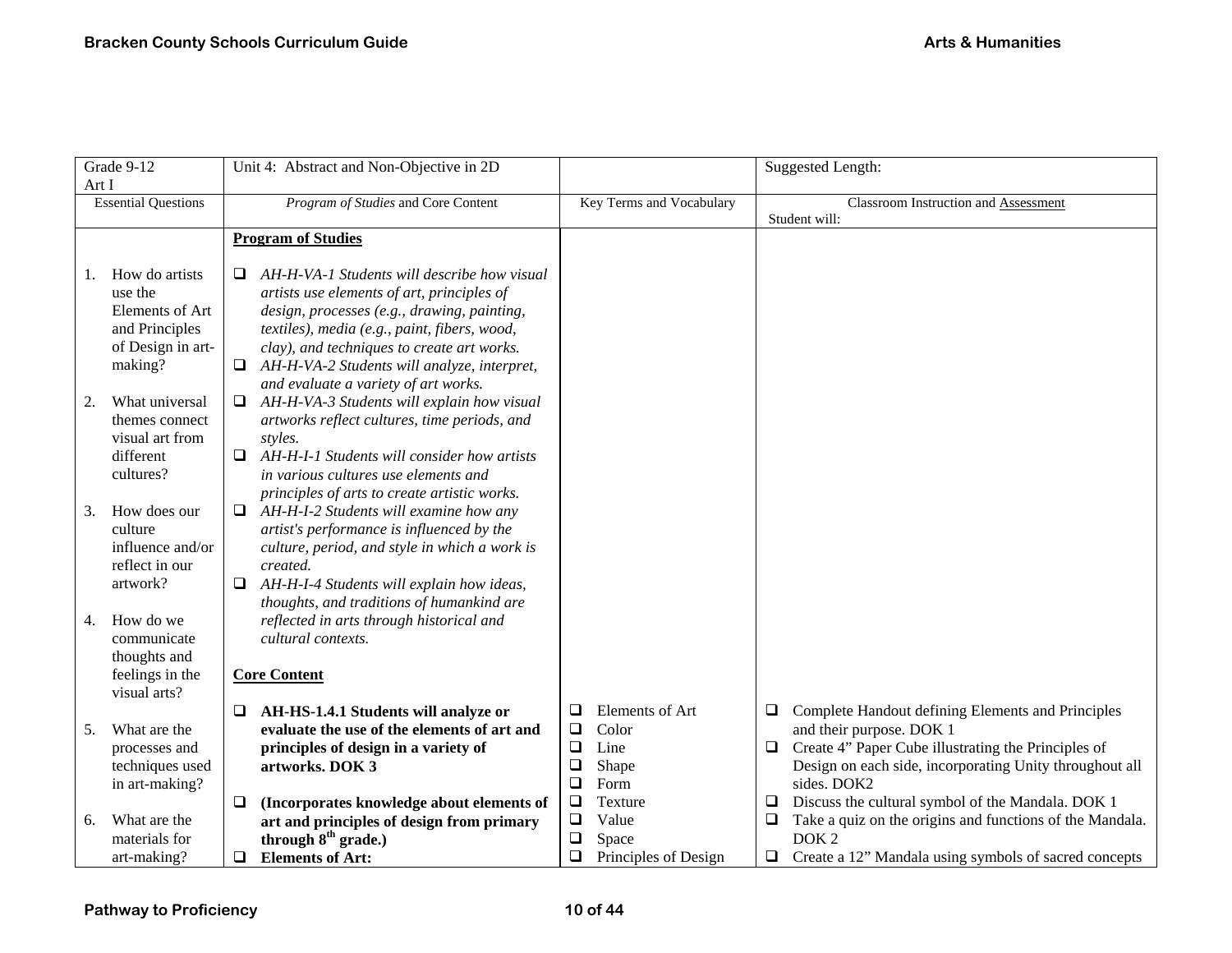| Grade 9-12<br>Art I        | Unit 4: Abstract and Non-Objective in 2D                                                                                                                                                                                                                                                                                                                                                                                                                                                                                                                                                                                                                                                                                                                                                                                                                                                                                                                                                                                                                                                                                                                                             |                                                                                                                                                                                                                                                                                                                                                                                                                                                                                                                                        | <b>Suggested Length:</b>                                                                                                                                                                                                                                                                                                                                                                                                                                                                                                                                                                                                                                                                                                                                                                                                                                                                                                                                                                                                                                                                                                                                                                                                                                                                                                                                                                                                                                                                                                                                                                                               |
|----------------------------|--------------------------------------------------------------------------------------------------------------------------------------------------------------------------------------------------------------------------------------------------------------------------------------------------------------------------------------------------------------------------------------------------------------------------------------------------------------------------------------------------------------------------------------------------------------------------------------------------------------------------------------------------------------------------------------------------------------------------------------------------------------------------------------------------------------------------------------------------------------------------------------------------------------------------------------------------------------------------------------------------------------------------------------------------------------------------------------------------------------------------------------------------------------------------------------|----------------------------------------------------------------------------------------------------------------------------------------------------------------------------------------------------------------------------------------------------------------------------------------------------------------------------------------------------------------------------------------------------------------------------------------------------------------------------------------------------------------------------------------|------------------------------------------------------------------------------------------------------------------------------------------------------------------------------------------------------------------------------------------------------------------------------------------------------------------------------------------------------------------------------------------------------------------------------------------------------------------------------------------------------------------------------------------------------------------------------------------------------------------------------------------------------------------------------------------------------------------------------------------------------------------------------------------------------------------------------------------------------------------------------------------------------------------------------------------------------------------------------------------------------------------------------------------------------------------------------------------------------------------------------------------------------------------------------------------------------------------------------------------------------------------------------------------------------------------------------------------------------------------------------------------------------------------------------------------------------------------------------------------------------------------------------------------------------------------------------------------------------------------------|
| <b>Essential Questions</b> | Program of Studies and Core Content                                                                                                                                                                                                                                                                                                                                                                                                                                                                                                                                                                                                                                                                                                                                                                                                                                                                                                                                                                                                                                                                                                                                                  | Key Terms and Vocabulary                                                                                                                                                                                                                                                                                                                                                                                                                                                                                                               | Classroom Instruction and Assessment<br>Student will:                                                                                                                                                                                                                                                                                                                                                                                                                                                                                                                                                                                                                                                                                                                                                                                                                                                                                                                                                                                                                                                                                                                                                                                                                                                                                                                                                                                                                                                                                                                                                                  |
|                            | Line, Shape, Form, Texture, Space<br>$\Box$<br>(perspective: aerial or atmospheric, 2<br>point linear perspective), Value<br>(lightness and darkness, tints and<br>shades), Color (color theory - primary,<br>secondary, intermediate hues, intensity<br>- brightness and dullness, color<br>schemes/groups - triadic,<br>complementary, analogous)<br><b>Principles of Design:</b><br>Q.<br>Repetition, Pattern, Rhythm,<br>$\Box$<br><b>Movement, Contrast, Proportion,</b><br>Balance (symmetrical, asymmetrical,<br>radial), Emphasis (focal point),<br>Variety, Unity.<br>AH-HS-1.4.2 Students will analyze or<br>⊔<br>evaluate the use of media and art processes<br>in creating artworks. DOK 3<br>❏<br>Media (plural)/Medium (singular)<br>(Properties of media need to be known in<br>order to respond to artworks)<br>Two-dimensional: paint (watercolor,<br>$\Box$<br>tempera, oil, acrylic), fabric, yarn,<br>paper, ink, pastel (oil and chalk), fiber,<br>photography, computer-generated<br>design/art<br>Three-dimensional: clay, wood, glass,<br>$\Box$<br>metal, stone, and plaster<br>❏<br><b>Art Processes:</b><br>Two-dimensional: drawing, painting,<br>$\Box$ | Contrast<br>$\Box$<br>$\Box$<br>Rhythm<br>$\Box$<br>Pattern<br>$\Box$<br>Movement<br><b>Balance</b><br>$\Box$<br>$\Box$<br>Unity<br>$\Box$<br>Emphasis<br>$\Box$<br>Mandala<br>$\Box$<br>Visual Culture<br>Popular Culture<br>$\Box$<br>$\Box$<br>Stereotype<br>$\Box$<br>Pop Art<br>$\Box$<br>Satire<br>$\Box$<br>Op Art<br>$\Box$<br><b>Positive Space</b><br>$\Box$<br>Negative space<br>$\Box$<br>Collograph Print<br>Edition<br>$\Box$<br>$\Box$<br><b>Brayer</b><br>Relief<br>$\Box$<br>$\Box$<br>Burnishing (in<br>Printmaking) | and geometric shapes. DOK 2<br>Discuss the concepts of visual culture and popular<br>$\Box$<br>culture.DOK 2<br>Identify current symbols of visual and popular culture.<br>$\Box$<br>DOK <sub>2</sub><br>Examine the idea of stereotypical roles using television<br>□<br>sitcoms as examples. DOK 3<br>Identify stereotypical roles in TV and compare and<br>$\Box$<br>contrast these roles with student's families. DOK 2<br>Analyze the work of Pop Artists Andy Warhol and Roy<br>$\Box$<br>Lichtenstein. DOK 3<br>Discuss the Pop Art relationship with visual/popular<br>$\Box$<br>culture. DOK 3<br>Create a drawing based on Pop Art that reflects a<br>$\Box$<br>satirical view of society or stereotypes. DOK3<br>Analyze how Op Artists (Bridget Riley) manipulated the<br>$\Box$<br>Elements of Art and Principles of Design to create<br>visually challenging imagery. DOK 2<br>Discuss positive and negative space. DOK 2<br>$\Box$<br>Create a 1" stamp pattern. Draw on two sides of eraser<br>$\Box$<br>block and carve out positive space on one side and<br>negative space on the opposite side. DOK 2<br>Print an Op Art pattern by alternately stamping reverse<br>$\Box$<br>sides of carved eraser block. DOK 3<br>Create a collograph plate for printmaking. DOK 2<br>Print an edition of six prints using a variety of papers<br>and colors. DOK 3<br>Label prints of edition in the style of professional<br>$\Box$<br>printmakers. DOK 1<br>Create a metal foil relief with finished collograph plate<br>$\Box$<br>by burnishing aluminum foil and India ink over plate.<br>DOK <sub>2</sub> |
|                            | fiber art (e.g., fabric printing,<br>stamping, batik, tie-dye), printmaking,<br>photographing<br>□ Three-dimensional: textiles, fiber art                                                                                                                                                                                                                                                                                                                                                                                                                                                                                                                                                                                                                                                                                                                                                                                                                                                                                                                                                                                                                                            |                                                                                                                                                                                                                                                                                                                                                                                                                                                                                                                                        |                                                                                                                                                                                                                                                                                                                                                                                                                                                                                                                                                                                                                                                                                                                                                                                                                                                                                                                                                                                                                                                                                                                                                                                                                                                                                                                                                                                                                                                                                                                                                                                                                        |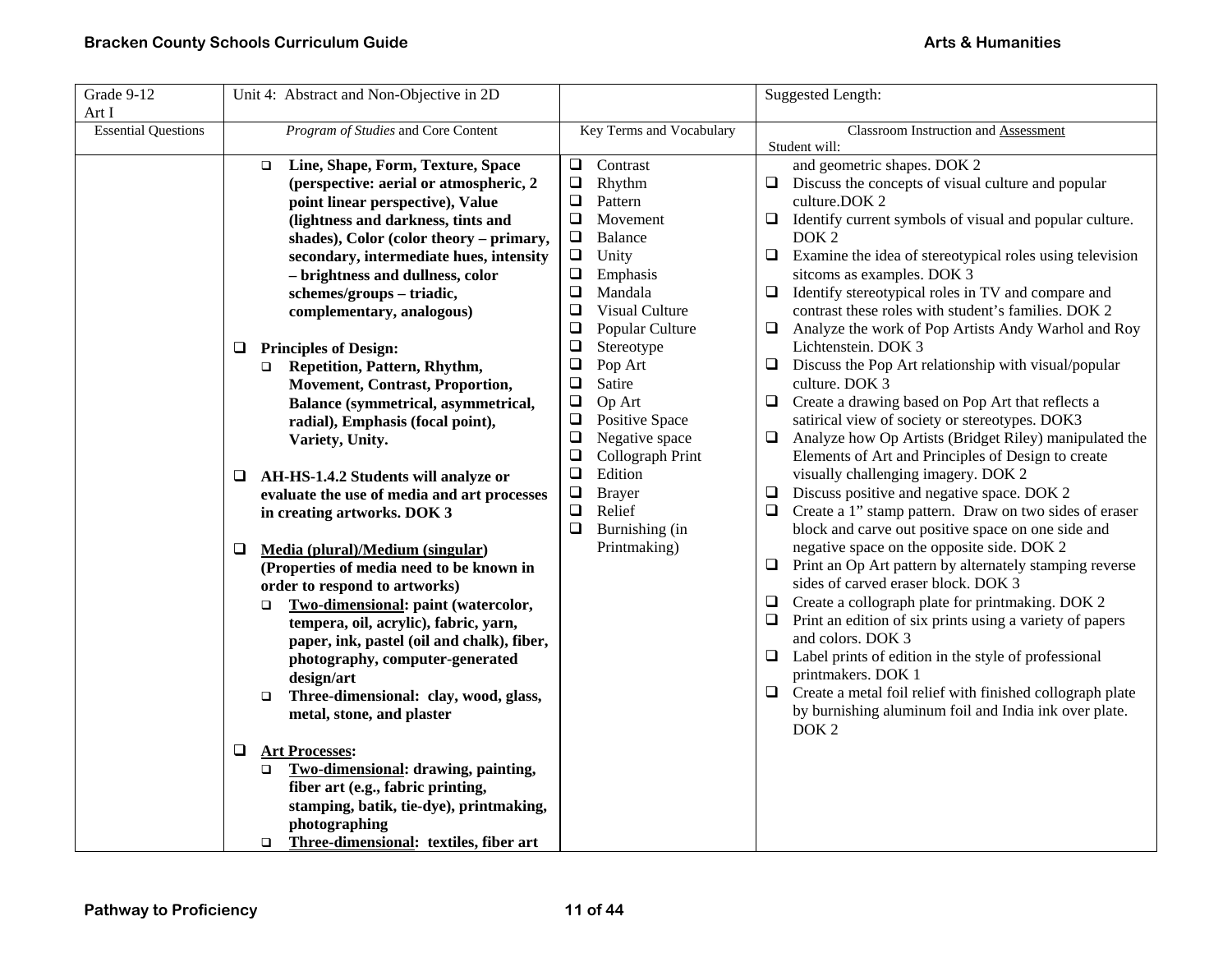| Grade 9-12                 | Unit 4: Abstract and Non-Objective in 2D                                               |                          | <b>Suggested Length:</b>             |
|----------------------------|----------------------------------------------------------------------------------------|--------------------------|--------------------------------------|
| Art I                      |                                                                                        |                          |                                      |
| <b>Essential Questions</b> | Program of Studies and Core Content                                                    | Key Terms and Vocabulary | Classroom Instruction and Assessment |
|                            |                                                                                        |                          | Student will:                        |
|                            | (e.g. constructing with fiber, weaving,                                                |                          |                                      |
|                            | rugs, crocheting, knitting, quilting),                                                 |                          |                                      |
|                            | ceramics, sculpture, architecture                                                      |                          |                                      |
|                            | Subject matter: representational (e.g.                                                 |                          |                                      |
|                            | landscape, portrait, still life)                                                       |                          |                                      |
|                            | nonrepresentational (e.g. abstract,                                                    |                          |                                      |
|                            | non-objective)                                                                         |                          |                                      |
|                            |                                                                                        |                          |                                      |
|                            |                                                                                        |                          |                                      |
|                            | AH-HS-2.4.1 Students will analyze or<br>❏                                              |                          |                                      |
|                            | evaluate how factors such as time, place,                                              |                          |                                      |
|                            | and ideas are reflected in visual art. DOK 3                                           |                          |                                      |
|                            |                                                                                        |                          |                                      |
|                            | <b>Middle Eastern and Asian temple</b><br>⊔                                            |                          |                                      |
|                            | architecture, characteristics of temples                                               |                          |                                      |
|                            | (Islamic - e.g. Dome of the Rock -                                                     |                          |                                      |
|                            | geometric patterns for decoration such as<br>arabesques, minaret tower to call Muslims |                          |                                      |
|                            | to prayer, Hindu - e.g. Pampapati Temple                                               |                          |                                      |
|                            | - temple city complex with towers,                                                     |                          |                                      |
|                            | Buddhist - e.g. Liurong Temple/pagoda or                                               |                          |                                      |
|                            | called a stupe in India, part of a temple city                                         |                          |                                      |
|                            | complex)                                                                               |                          |                                      |
|                            |                                                                                        |                          |                                      |
|                            | $\Box$ Unique visual arts in Asian cultures                                            |                          |                                      |
|                            | (Japanese printmaking, Chinese and                                                     |                          |                                      |
|                            | Japanese ink and brush paintings,                                                      |                          |                                      |
|                            | calligraphy)                                                                           |                          |                                      |
|                            | <b>Historical Style Periods (in chronological</b><br>❏                                 |                          |                                      |
|                            | order)                                                                                 |                          |                                      |
|                            | Renaissance (Leonardo Da Vinci -<br>$\Box$                                             |                          |                                      |
|                            | painting, Michelangelo - sculpture,                                                    |                          |                                      |
|                            | painting, architecture – build on the                                                  |                          |                                      |
|                            | innovative architectural techniques of                                                 |                          |                                      |
|                            | Ancient Greece and Rome ([e.g., the                                                    |                          |                                      |
|                            | arch, vault, dome, principles of stress                                                |                          |                                      |
|                            | and counter stress, atrium-style                                                       |                          |                                      |
|                            | houses, etc.])                                                                         |                          |                                      |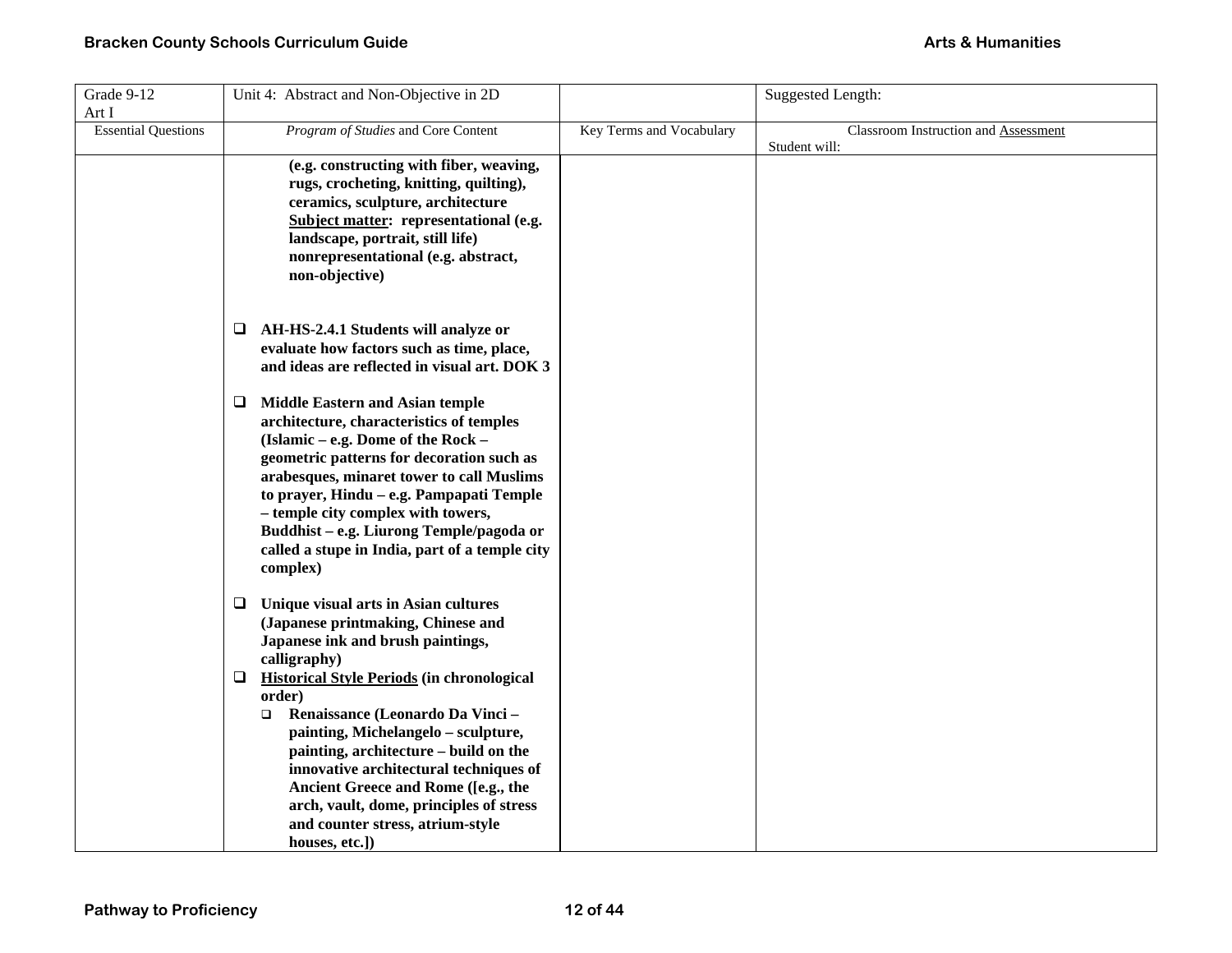| Grade 9-12                 |        | Unit 4: Abstract and Non-Objective in 2D                                 |                          | <b>Suggested Length:</b>                    |
|----------------------------|--------|--------------------------------------------------------------------------|--------------------------|---------------------------------------------|
| Art I                      |        |                                                                          |                          |                                             |
| <b>Essential Questions</b> |        | Program of Studies and Core Content                                      | Key Terms and Vocabulary | <b>Classroom Instruction and Assessment</b> |
|                            |        |                                                                          |                          | Student will:                               |
|                            | □      | <b>Baroque (Rembrandt - Dutch</b>                                        |                          |                                             |
|                            |        | Baroque, use of chiaroscuro, a bold                                      |                          |                                             |
|                            |        | contrast of light and dark, Caravaggio                                   |                          |                                             |
|                            |        | - Italian Baroque painter, captured                                      |                          |                                             |
|                            |        | realistic depictions using chiaroscuro)                                  |                          |                                             |
|                            | $\Box$ | Neo-Classic (Jacques-Louis David -                                       |                          |                                             |
|                            |        | distinctive Neo-Classical style                                          |                          |                                             |
|                            |        | associated with French revolution,                                       |                          |                                             |
|                            |        | Jefferson - Neo - Classical                                              |                          |                                             |
|                            |        | architecture with Ancient Greek and                                      |                          |                                             |
|                            |        | Roman architectural influences,                                          |                          |                                             |
|                            |        | reflects ideas of newly independent                                      |                          |                                             |
|                            |        | <b>United States)</b>                                                    |                          |                                             |
|                            | $\Box$ | Romantic (John Constable - British                                       |                          |                                             |
|                            |        | landscapes, Francisco Goya - Spanish                                     |                          |                                             |
|                            |        | Court painter examined violence,                                         |                          |                                             |
|                            |        | greed and foolishness of society)                                        |                          |                                             |
|                            | $\Box$ | Realism – (Gustave Courbet –                                             |                          |                                             |
|                            |        | attention on the common man,                                             |                          |                                             |
|                            |        | <b>Edouard Manet - focused on</b>                                        |                          |                                             |
|                            |        | industrial-age city and people, bridged                                  |                          |                                             |
|                            |        | the gap between Realism and                                              |                          |                                             |
|                            |        | Impressionism)                                                           |                          |                                             |
|                            | $\Box$ | <b>Impressionism/Post-Impressionism</b>                                  |                          |                                             |
|                            |        | (Claude Monet - tried to capture light                                   |                          |                                             |
|                            |        | as a moment of time, Vincent Van                                         |                          |                                             |
|                            |        | Gogh – used bright colors and line to<br>express emotion, Mary Cassatt - |                          |                                             |
|                            |        | domestic social scenes of women and                                      |                          |                                             |
|                            |        | children, Auguste Rodin - sculptor                                       |                          |                                             |
|                            |        | who used impressionistic style in his                                    |                          |                                             |
|                            |        | work)                                                                    |                          |                                             |
|                            | $\Box$ | <b>Modern and Contemporary European</b>                                  |                          |                                             |
|                            |        | (Salvador Dali - surrealism, Pablo                                       |                          |                                             |
|                            |        | Picasso – multiple style periods                                         |                          |                                             |
|                            |        | including cubism)                                                        |                          |                                             |
|                            | $\Box$ | <b>Modern and Contemporary American</b>                                  |                          |                                             |
|                            |        | (Andy Warhol – Pop Art, focused on                                       |                          |                                             |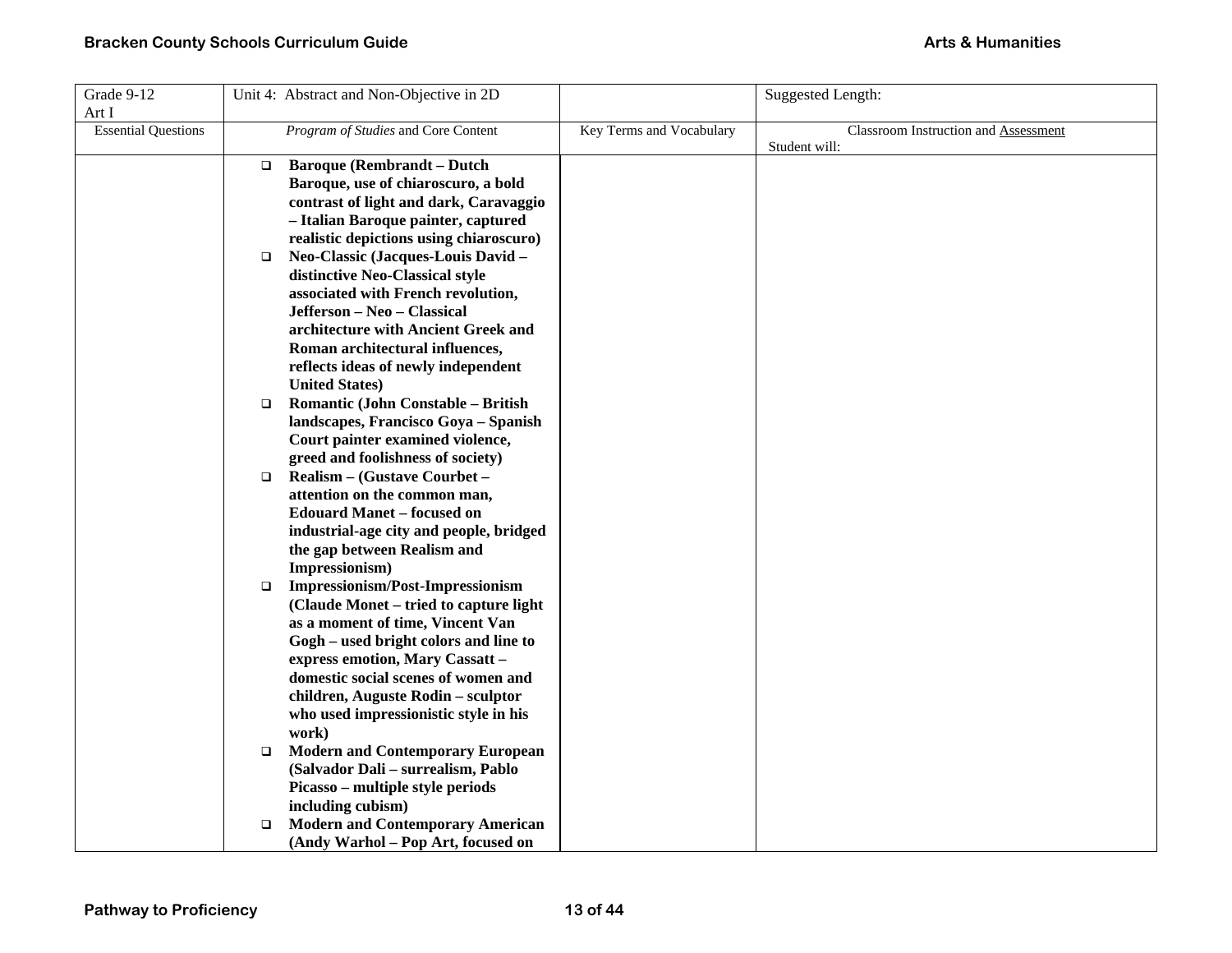| Grade 9-12<br>Art I        | Unit 4: Abstract and Non-Objective in 2D                                                                                                                                                                                                                                                               |                          | Suggested Length:                                     |
|----------------------------|--------------------------------------------------------------------------------------------------------------------------------------------------------------------------------------------------------------------------------------------------------------------------------------------------------|--------------------------|-------------------------------------------------------|
| <b>Essential Questions</b> | Program of Studies and Core Content                                                                                                                                                                                                                                                                    | Key Terms and Vocabulary | Classroom Instruction and Assessment<br>Student will: |
|                            | celebrities and everyday objects of<br>mass production, Georgia O'Keefe -<br>large scale abstraction of natural form,<br><b>Frank Lloyd Wright - American</b><br>architecture, Dorothea Lange -<br>photography of the Depression era,<br>Jacob Lawrence – reflects the African<br>American experience) |                          |                                                       |
|                            | AH-HS-4.4.1 Students will incorporate the<br>u<br>elements of art and principles of design to<br>generate several solutions to a variety of<br>visual art problems.                                                                                                                                    |                          |                                                       |

| Grade 9-12                          | Unit 5: 3D Art - Sculpture and Craft                                                                                                      |                          | Suggested Length:                           |
|-------------------------------------|-------------------------------------------------------------------------------------------------------------------------------------------|--------------------------|---------------------------------------------|
| Art I                               |                                                                                                                                           |                          |                                             |
| <b>Essential Questions</b>          | Program of Studies and Core Content                                                                                                       | Key Terms and Vocabulary | <b>Classroom Instruction and Assessment</b> |
|                                     |                                                                                                                                           |                          | Student will:                               |
|                                     | <b>Program of Studies</b>                                                                                                                 |                          |                                             |
| What is the<br>1.                   | AH-H-VA-1 Students will describe how visual<br>⊔                                                                                          |                          |                                             |
| purpose for<br>creating<br>artwork? | artists use elements of art, principles of<br>design, processes (e.g., drawing, painting,<br>textiles), media (e.g., paint, fibers, wood, |                          |                                             |
|                                     | clay), and techniques to create art works.                                                                                                |                          |                                             |
| What is the<br>difference           | AH-H-VA-2 Students will analyze, interpret,<br>⊔<br>and evaluate a variety of art works                                                   |                          |                                             |
| between fine art<br>and craft?      | AH-H-VA-3 Students will explain how visual<br>□<br>artworks reflect cultures, time periods, and<br>styles                                 |                          |                                             |
| How do artists<br>3.<br>use the     | AH-H-I-1 Students will consider how artists<br>in various cultures use elements and                                                       |                          |                                             |
| Elements of Art                     | principles of arts to create artistic works.                                                                                              |                          |                                             |
| and Principles                      | AH-H-I-2 Students will examine how any<br>⊔                                                                                               |                          |                                             |
| of Design to                        | artist's performance is influenced by the                                                                                                 |                          |                                             |
| create artwork?                     | culture, period, and style in which a work is<br>created                                                                                  |                          |                                             |
| How do artists<br>4.                | AH-H-I-4 Students will explain how ideas,                                                                                                 |                          |                                             |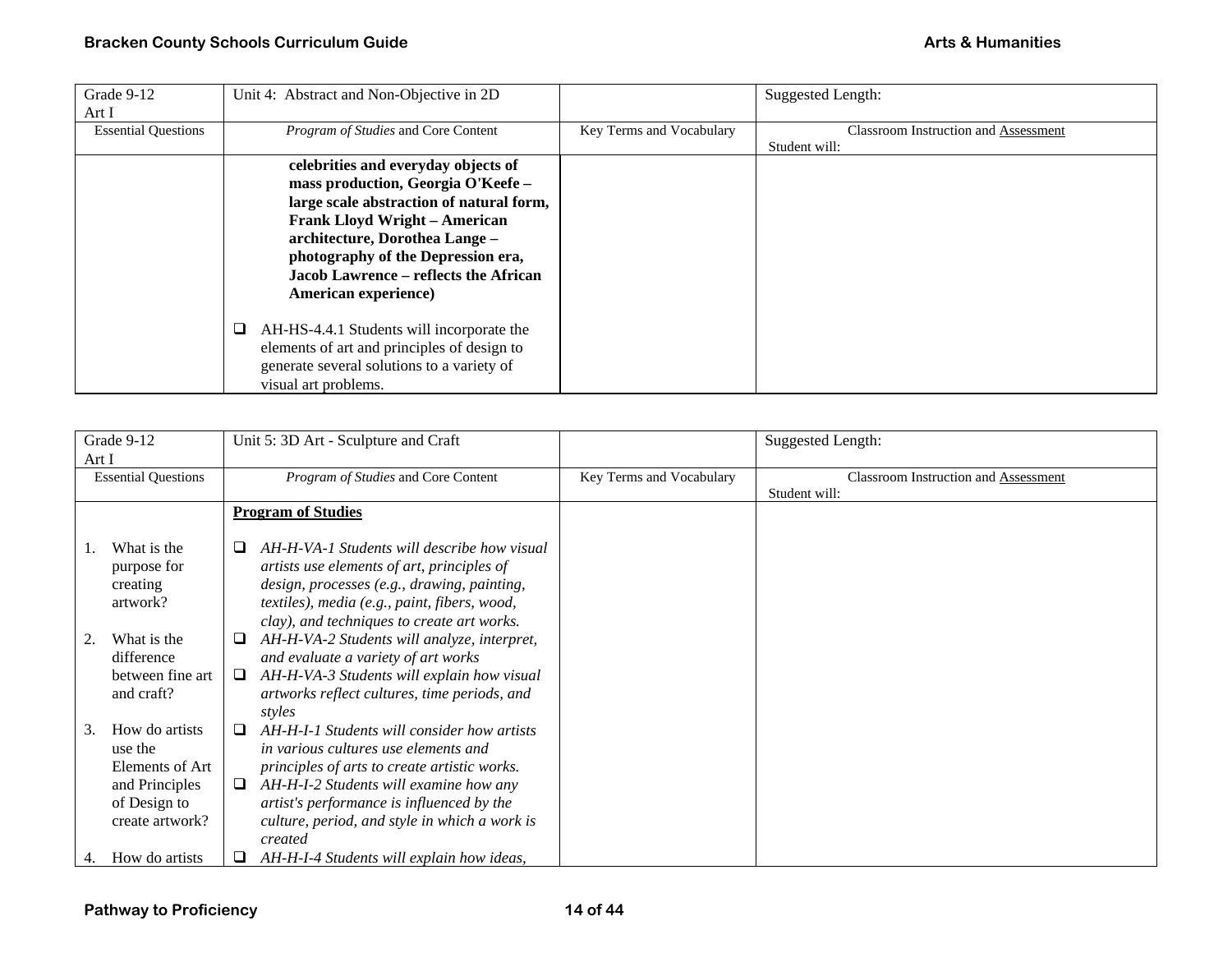| Grade 9-12<br>Art I                                                                                                                                 | Unit 5: 3D Art - Sculpture and Craft                                                                                                                                                                                                                                                                                                                                                                                                                                                                                                                                                                                                                                                                                                                                                                                                                                                                                                                                                                                      |                                                                                                                                                                                                                                                                                                                                                                                                                                                                                                                                                                                                                                                                                                               | <b>Suggested Length:</b>                                                                                                                                                                                                                                                                                                                                                                                                                                                                                                                                                                                                                                                                                                                                                                                                                                                                                                                                                                                                                                                                                                                                                                                                                                                                                                                                                                                                                                                                                                                                            |
|-----------------------------------------------------------------------------------------------------------------------------------------------------|---------------------------------------------------------------------------------------------------------------------------------------------------------------------------------------------------------------------------------------------------------------------------------------------------------------------------------------------------------------------------------------------------------------------------------------------------------------------------------------------------------------------------------------------------------------------------------------------------------------------------------------------------------------------------------------------------------------------------------------------------------------------------------------------------------------------------------------------------------------------------------------------------------------------------------------------------------------------------------------------------------------------------|---------------------------------------------------------------------------------------------------------------------------------------------------------------------------------------------------------------------------------------------------------------------------------------------------------------------------------------------------------------------------------------------------------------------------------------------------------------------------------------------------------------------------------------------------------------------------------------------------------------------------------------------------------------------------------------------------------------|---------------------------------------------------------------------------------------------------------------------------------------------------------------------------------------------------------------------------------------------------------------------------------------------------------------------------------------------------------------------------------------------------------------------------------------------------------------------------------------------------------------------------------------------------------------------------------------------------------------------------------------------------------------------------------------------------------------------------------------------------------------------------------------------------------------------------------------------------------------------------------------------------------------------------------------------------------------------------------------------------------------------------------------------------------------------------------------------------------------------------------------------------------------------------------------------------------------------------------------------------------------------------------------------------------------------------------------------------------------------------------------------------------------------------------------------------------------------------------------------------------------------------------------------------------------------|
| <b>Essential Questions</b>                                                                                                                          | Program of Studies and Core Content                                                                                                                                                                                                                                                                                                                                                                                                                                                                                                                                                                                                                                                                                                                                                                                                                                                                                                                                                                                       | Key Terms and Vocabulary                                                                                                                                                                                                                                                                                                                                                                                                                                                                                                                                                                                                                                                                                      | Classroom Instruction and Assessment<br>Student will:                                                                                                                                                                                                                                                                                                                                                                                                                                                                                                                                                                                                                                                                                                                                                                                                                                                                                                                                                                                                                                                                                                                                                                                                                                                                                                                                                                                                                                                                                                               |
| select materials<br>for their<br>artworks?                                                                                                          | thoughts, and traditions of humankind are<br>reflected in arts through historical and<br>cultural contexts                                                                                                                                                                                                                                                                                                                                                                                                                                                                                                                                                                                                                                                                                                                                                                                                                                                                                                                |                                                                                                                                                                                                                                                                                                                                                                                                                                                                                                                                                                                                                                                                                                               |                                                                                                                                                                                                                                                                                                                                                                                                                                                                                                                                                                                                                                                                                                                                                                                                                                                                                                                                                                                                                                                                                                                                                                                                                                                                                                                                                                                                                                                                                                                                                                     |
| How do<br>5.                                                                                                                                        | <b>Core Content</b>                                                                                                                                                                                                                                                                                                                                                                                                                                                                                                                                                                                                                                                                                                                                                                                                                                                                                                                                                                                                       |                                                                                                                                                                                                                                                                                                                                                                                                                                                                                                                                                                                                                                                                                                               |                                                                                                                                                                                                                                                                                                                                                                                                                                                                                                                                                                                                                                                                                                                                                                                                                                                                                                                                                                                                                                                                                                                                                                                                                                                                                                                                                                                                                                                                                                                                                                     |
| different<br>cultures express<br>themselves<br>through the<br>visual arts?<br>How does our<br>6.<br>culture reflect<br>or influence our<br>artwork? | □ AH-HS-1.4.1 Students will analyze or<br>evaluate the use of the elements of art and<br>principles of design in a variety of<br>artworks. DOK 3<br>$\Box$<br>(Incorporates knowledge about elements of<br>art and principles of design from primary<br>through $8th$ grade.)<br>$\Box$<br><b>Elements of Art:</b><br>Line, Shape, Form, Texture, Space<br>$\Box$<br>(perspective: aerial or atmospheric, 2<br>point linear perspective), Value<br>(lightness and darkness, tints and<br>shades), Color (color theory - primary,<br>secondary, intermediate hues, intensity<br>- brightness and dullness, color<br>schemes/groups-triadic,<br>complementary, analogous)<br><b>Principles of Design:</b><br>❏<br>Repetition, Pattern, Rhythm,<br>$\Box$<br><b>Movement, Contrast, Proportion,</b><br>Balance (symmetrical, asymmetrical,<br>radial), Emphasis (focal point),<br>Variety, Unity.<br>AH-HS-1.4.2 Students will analyze or<br>❏<br>evaluate the use of media and art processes<br>in creating artworks. DOK 3 | Handbuilding<br>❏<br>$\Box$<br>Pinch<br>$\Box$<br>Coil<br>$\Box$<br>Slab<br>$\Box$<br>Slip<br>$\Box$<br>Scoring<br>$\Box$<br>Wedging<br>$\Box$<br><b>Stages of Dryness</b><br>Leatherhard<br>$\Box$<br>$\Box$<br>Firing<br>$\Box$<br>Bisque<br>$\Box$<br>Greenware<br>Glaze<br>$\Box$<br>$\Box$<br>Burnishing<br>$\Box$<br>Incising<br>$\Box$<br>Additive<br>$\Box$<br>Subtractive<br>$\Box$<br>Found Object<br>$\Box$<br>Assemblage<br>Textile<br>$\Box$<br>$\Box$<br>Serape<br>Warp<br>$\Box$<br>$\Box$<br>Weft<br>Dovetail<br>$\Box$<br>$\Box$<br>Manipulated Weft<br>$\Box$<br>Ghiordes knots<br>$\Box$<br><b>Vertical Slit</b><br>Diagonal Dovetail<br>$\Box$<br>$\Box$<br>Ritual<br>$\Box$<br>Embellish | Compare and Contrast pottery made by a variety of<br>$\Box$<br>cultures and eras. DOK 3<br>$\Box$<br>Read about the pottery of Maria Martinez. DOK 1<br>Create an 8-10" glazed ceramic pot using coil<br>$\Box$<br>construction method and decorate in manner of<br>Martinez. DOK 2<br>$\Box$<br>View a variety of sculptures, including Michaelangelo,<br>Rodin, Picasso, and contemporary ceramic sculptors.<br>DOK <sub>1</sub><br>Create a subtractive sculpture in clay. DOK 2<br>$\Box$<br>Create an additive sculpture in clay. DOK 2<br>$\Box$<br>Complete test and open response question about the<br>$\Box$<br>three methods of ceramic handbuilding, coiling,<br>additive, and subtractive. DOK 3<br>Create a sculpture out of found objects. DOK 2<br>$\Box$<br>Read about sculpture of Louise Nevelson. DOK 10<br>$\Box$<br>Complete a short answer quiz about Louise Nevelson.<br>$\Box$<br>DOK <sub>2</sub><br>Create a box assemblage out of shoeboxes in style of<br>$\Box$<br>Louise Nevelson that demonstrates using the Principles<br>of Design. DOK 2<br>Compare and contrast the weavings of several Native<br>$\Box$<br>American Tribes. DOK 4<br>Demonstrate 5 different weaving techniques. DOK 2<br>⊔<br>Create weaving using at least 3 demonstrated techniques<br>$\Box$<br>in style of Native American Blanket weaving. DOK 3<br>Complete reflection on purposes of craft products. DOK<br>$\Box$<br>$\Box$<br>Read about the art of the African Mask. DOK 1<br>Create a plaster mask that represents a spirit or animal in<br>$\Box$ |
|                                                                                                                                                     | Media (plural)/Medium (singular)<br>❏<br>(Properties of media need to be known in                                                                                                                                                                                                                                                                                                                                                                                                                                                                                                                                                                                                                                                                                                                                                                                                                                                                                                                                         |                                                                                                                                                                                                                                                                                                                                                                                                                                                                                                                                                                                                                                                                                                               | the style of African Masks. DOK 3<br>Write a short story for your writing portfolio about the<br>❏<br>mystical powers of your mask. DOK 3                                                                                                                                                                                                                                                                                                                                                                                                                                                                                                                                                                                                                                                                                                                                                                                                                                                                                                                                                                                                                                                                                                                                                                                                                                                                                                                                                                                                                           |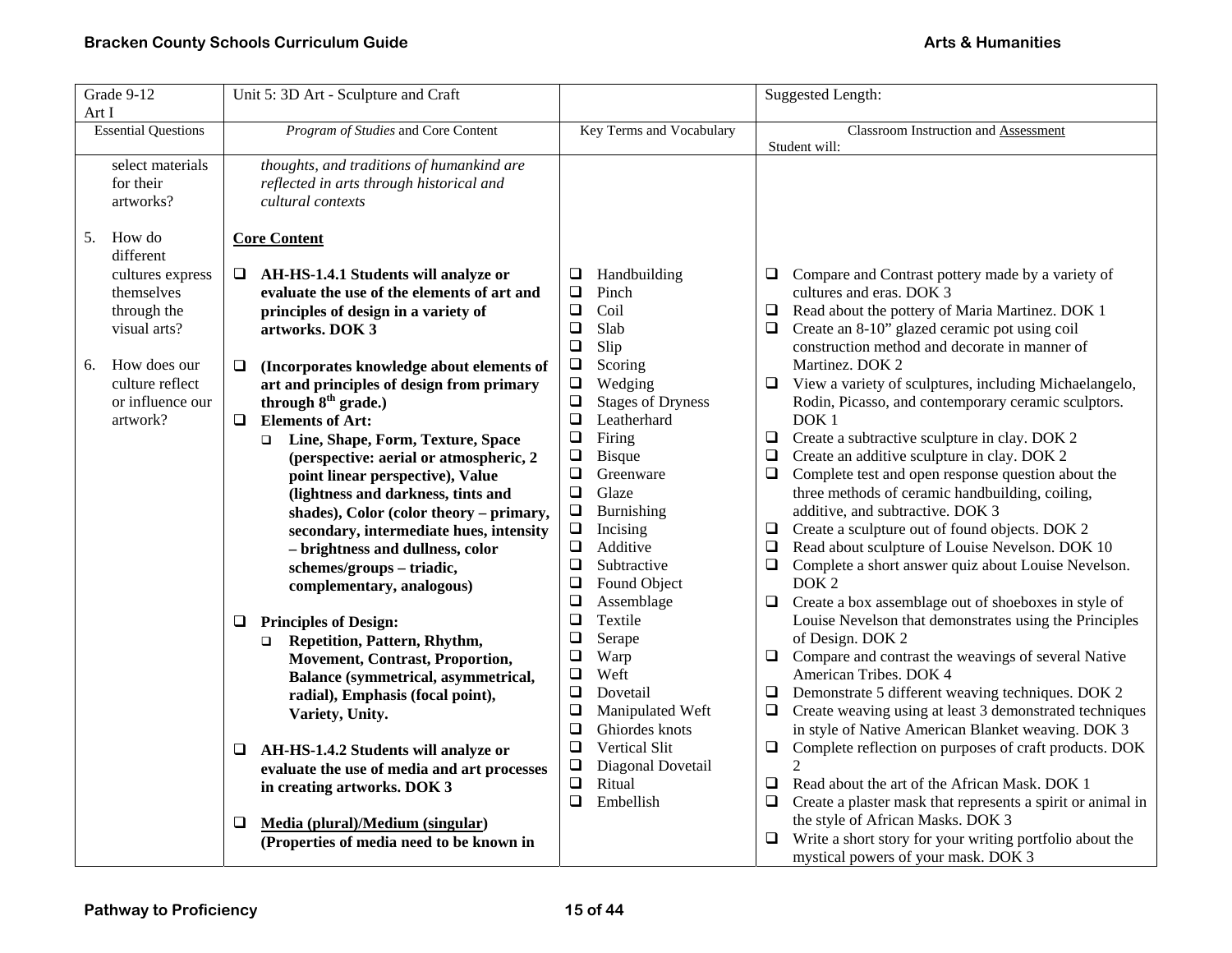| Grade 9-12<br>Art I        | Unit 5: 3D Art - Sculpture and Craft                                                                                                                                                                                                                                                                                                                                                                                                                                                                     |                          | <b>Suggested Length:</b>                                                                                                                                      |
|----------------------------|----------------------------------------------------------------------------------------------------------------------------------------------------------------------------------------------------------------------------------------------------------------------------------------------------------------------------------------------------------------------------------------------------------------------------------------------------------------------------------------------------------|--------------------------|---------------------------------------------------------------------------------------------------------------------------------------------------------------|
| <b>Essential Questions</b> | Program of Studies and Core Content                                                                                                                                                                                                                                                                                                                                                                                                                                                                      | Key Terms and Vocabulary | <b>Classroom Instruction and Assessment</b><br>Student will:                                                                                                  |
|                            | order to respond to artworks)<br>Two-dimensional: paint (watercolor,<br>$\Box$<br>tempera, oil, acrylic), fabric, yarn,<br>paper, ink, pastel (oil and chalk), fiber,<br>photography, computer-generated<br>design/art<br>Three-dimensional: clay, wood, glass,<br>$\Box$<br>metal, stone, and plaster                                                                                                                                                                                                   |                          | Create a sculpture using newspaper, packing tape and<br>$\Box$<br>plastic wrap and write about experience including<br>difficulties and successes, etc. DOK 3 |
|                            | ❏<br><b>Art Processes:</b><br><b>Two-dimensional: drawing, painting,</b><br>$\Box$<br>fiber art (e.g., fabric printing,<br>stamping, batik, tie-dye), printmaking,<br>photographing<br>Three-dimensional: textiles, fiber art<br>$\Box$<br>(e.g. constructing with fiber, weaving,<br>rugs, crocheting, knitting, quilting),<br>ceramics, sculpture, architecture<br>Subject matter: representational (e.g.<br>landscape, portrait, still life)<br>nonrepresentational (e.g. abstract,<br>non-objective) |                          |                                                                                                                                                               |
|                            | AH-HS-2.4.1 Students will analyze or<br>⊔<br>evaluate how factors such as time, place,<br>and ideas are reflected in visual art. DOK 3                                                                                                                                                                                                                                                                                                                                                                   |                          |                                                                                                                                                               |
|                            | <b>Middle Eastern and Asian temple</b><br>⊔<br>architecture, characteristics of temples<br>(Islamic – e.g. Dome of the Rock –<br>geometric patterns for decoration such as<br>arabesques, minaret tower to call Muslims<br>to prayer, Hindu - e.g. Pampapati Temple<br>- temple city complex with towers,<br>Buddhist - e.g. Liurong Temple/pagoda or<br>called a stupe in India, part of a temple city<br>complex)                                                                                      |                          |                                                                                                                                                               |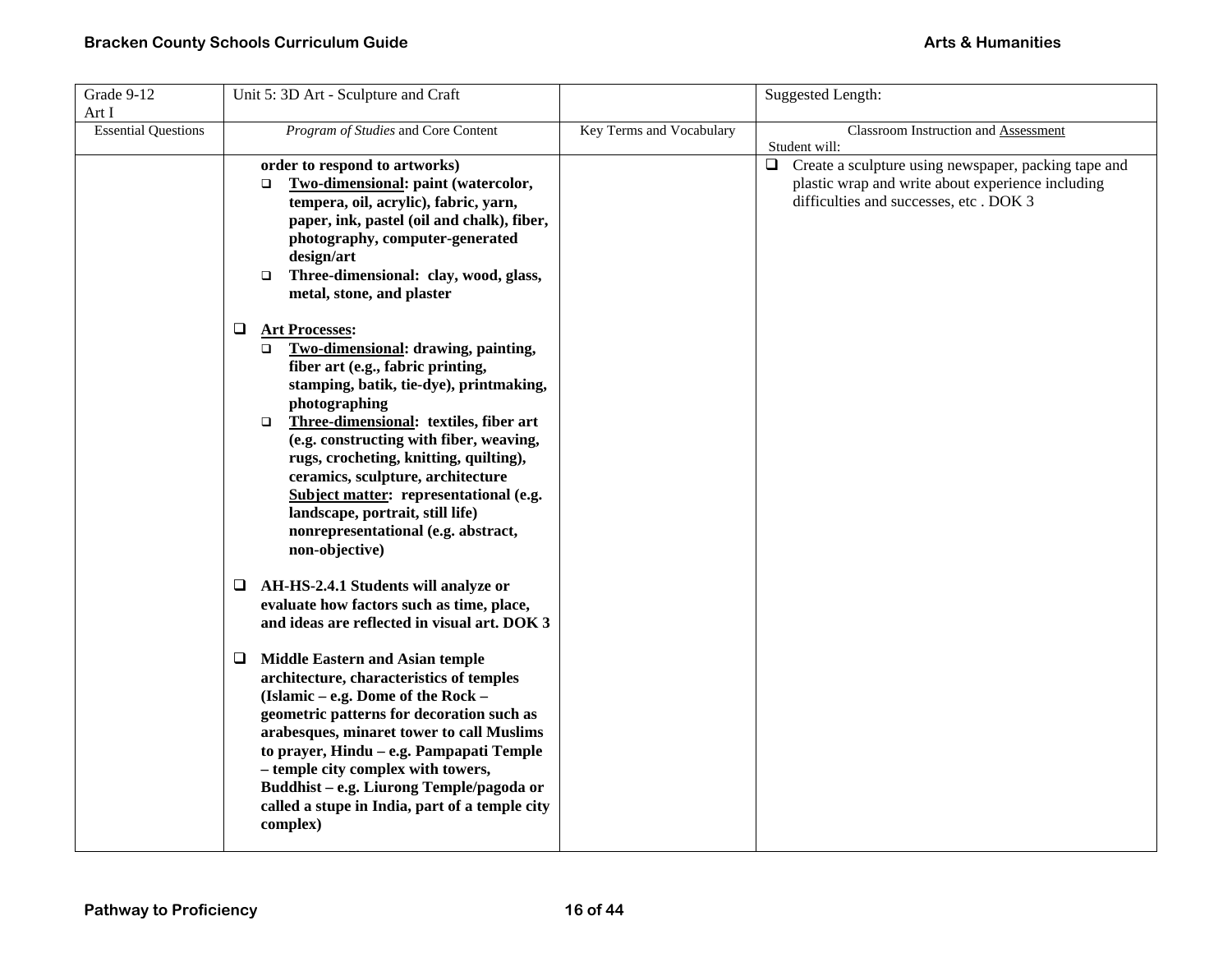| Grade 9-12                 | Unit 5: 3D Art - Sculpture and Craft |                                                   |                          | Suggested Length:                    |
|----------------------------|--------------------------------------|---------------------------------------------------|--------------------------|--------------------------------------|
| Art I                      |                                      |                                                   |                          |                                      |
| <b>Essential Questions</b> |                                      | Program of Studies and Core Content               | Key Terms and Vocabulary | Classroom Instruction and Assessment |
|                            |                                      |                                                   |                          | Student will:                        |
|                            |                                      | $\Box$ Unique visual arts in Asian cultures       |                          |                                      |
|                            |                                      | (Japanese printmaking, Chinese and                |                          |                                      |
|                            |                                      | Japanese ink and brush paintings,                 |                          |                                      |
|                            |                                      | calligraphy)                                      |                          |                                      |
|                            | ⊔                                    | <b>Historical Style Periods (in chronological</b> |                          |                                      |
|                            |                                      | order)                                            |                          |                                      |
|                            | $\Box$                               | Renaissance (Leonardo Da Vinci -                  |                          |                                      |
|                            |                                      | painting, Michelangelo - sculpture,               |                          |                                      |
|                            |                                      | painting, architecture - build on the             |                          |                                      |
|                            |                                      | innovative architectural techniques of            |                          |                                      |
|                            |                                      | Ancient Greece and Rome ([e.g., the               |                          |                                      |
|                            |                                      | arch, vault, dome, principles of stress           |                          |                                      |
|                            |                                      | and counter stress, atrium-style                  |                          |                                      |
|                            |                                      | houses, etc.])                                    |                          |                                      |
|                            | $\Box$                               | <b>Baroque (Rembrandt - Dutch</b>                 |                          |                                      |
|                            |                                      | Baroque, use of chiaroscuro, a bold               |                          |                                      |
|                            |                                      | contrast of light and dark, Caravaggio            |                          |                                      |
|                            |                                      | - Italian Baroque painter, captured               |                          |                                      |
|                            |                                      | realistic depictions using chiaroscuro)           |                          |                                      |
|                            | $\Box$                               | Neo-Classic (Jacques-Louis David -                |                          |                                      |
|                            |                                      | distinctive Neo-Classical style                   |                          |                                      |
|                            |                                      | associated with French revolution,                |                          |                                      |
|                            |                                      | Jefferson - Neo - Classical                       |                          |                                      |
|                            |                                      | architecture with Ancient Greek and               |                          |                                      |
|                            |                                      | Roman architectural influences,                   |                          |                                      |
|                            |                                      | reflects ideas of newly independent               |                          |                                      |
|                            |                                      | <b>United States)</b>                             |                          |                                      |
|                            | $\Box$                               | Romantic (John Constable - British                |                          |                                      |
|                            |                                      | landscapes, Francisco Goya - Spanish              |                          |                                      |
|                            |                                      | Court painter examined violence,                  |                          |                                      |
|                            |                                      | greed and foolishness of society)                 |                          |                                      |
|                            | $\Box$                               | Realism - (Gustave Courbet -                      |                          |                                      |
|                            |                                      | attention on the common man,                      |                          |                                      |
|                            |                                      | <b>Edouard Manet - focused on</b>                 |                          |                                      |
|                            |                                      | industrial-age city and people, bridged           |                          |                                      |
|                            |                                      | the gap between Realism and                       |                          |                                      |
|                            |                                      | Impressionism)                                    |                          |                                      |
|                            | $\Box$                               | <b>Impressionism/Post-Impressionism</b>           |                          |                                      |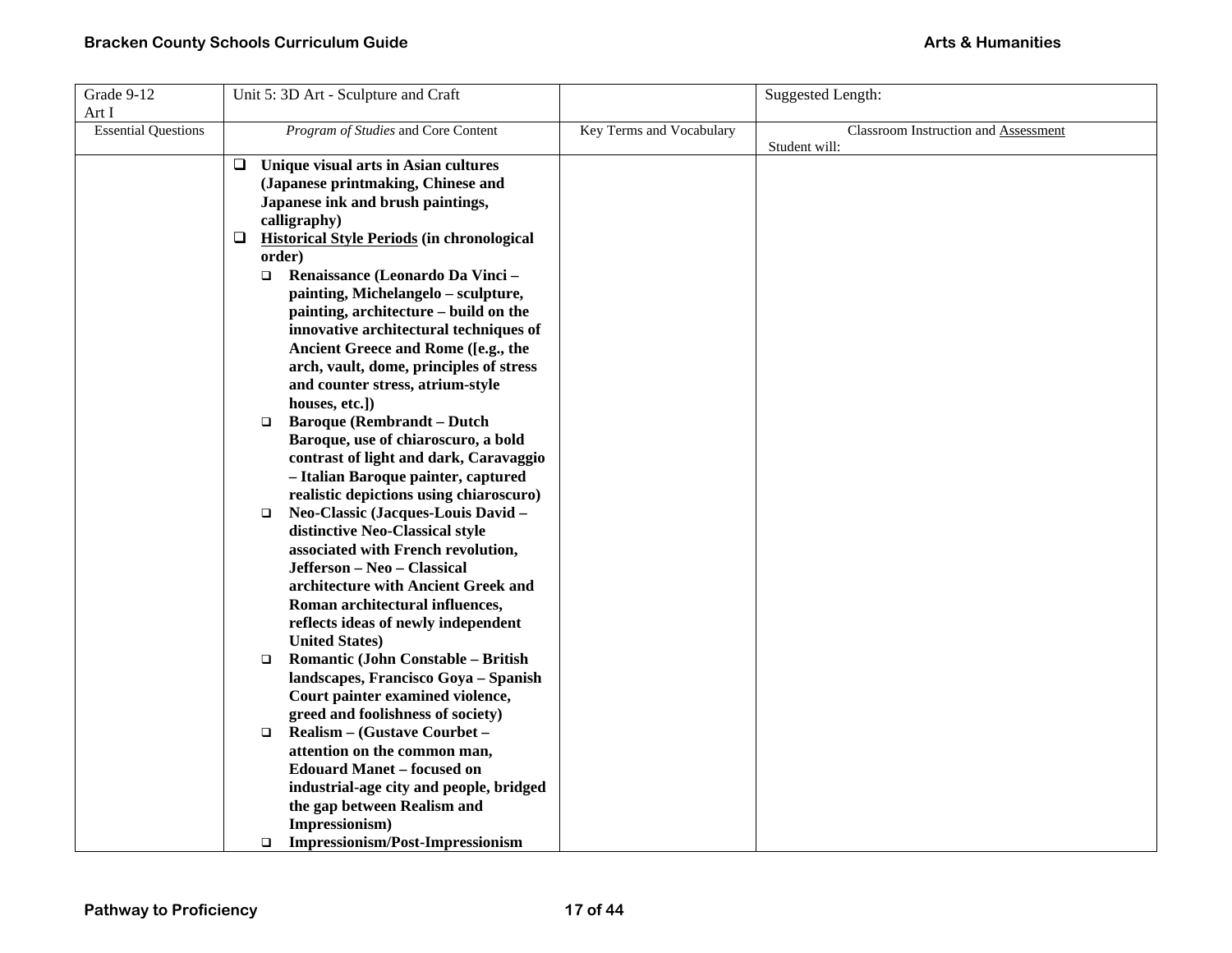| Grade 9-12                 | Unit 5: 3D Art - Sculpture and Craft           |                          | <b>Suggested Length:</b>             |
|----------------------------|------------------------------------------------|--------------------------|--------------------------------------|
| Art I                      |                                                |                          |                                      |
| <b>Essential Questions</b> | Program of Studies and Core Content            | Key Terms and Vocabulary | Classroom Instruction and Assessment |
|                            |                                                |                          | Student will:                        |
|                            | (Claude Monet – tried to capture light)        |                          |                                      |
|                            | as a moment of time, Vincent Van               |                          |                                      |
|                            | Gogh – used bright colors and line to          |                          |                                      |
|                            | express emotion, Mary Cassatt -                |                          |                                      |
|                            | domestic social scenes of women and            |                          |                                      |
|                            | children, Auguste Rodin - sculptor             |                          |                                      |
|                            | who used impressionistic style in his          |                          |                                      |
|                            | work)                                          |                          |                                      |
|                            | <b>Modern and Contemporary European</b><br>▫   |                          |                                      |
|                            | (Salvador Dali - surrealism, Pablo             |                          |                                      |
|                            | Picasso – multiple style periods               |                          |                                      |
|                            | including cubism)                              |                          |                                      |
|                            | <b>Modern and Contemporary American</b><br>□   |                          |                                      |
|                            | (Andy Warhol – Pop Art, focused on             |                          |                                      |
|                            | celebrities and everyday objects of            |                          |                                      |
|                            | mass production, Georgia O'Keefe -             |                          |                                      |
|                            | large scale abstraction of natural form,       |                          |                                      |
|                            | <b>Frank Lloyd Wright - American</b>           |                          |                                      |
|                            | architecture, Dorothea Lange -                 |                          |                                      |
|                            | photography of the Depression era,             |                          |                                      |
|                            | <b>Jacob Lawrence - reflects the African</b>   |                          |                                      |
|                            | American experience)                           |                          |                                      |
|                            |                                                |                          |                                      |
|                            | AH-HS-4.4.1 Students will incorporate the<br>⊔ |                          |                                      |
|                            | elements of art and principles of design to    |                          |                                      |
|                            | generate several solutions to a variety of     |                          |                                      |
|                            | visual art problems.                           |                          |                                      |
|                            |                                                |                          |                                      |

| Grade 9-12                                  | Unit 6: Elements & Principles, Materials, (Basic                                                                      |                          | Suggested Length: 5 days             |
|---------------------------------------------|-----------------------------------------------------------------------------------------------------------------------|--------------------------|--------------------------------------|
| Humanities - Visual                         | Concepts) Styles, Techniques & Analyzing                                                                              |                          |                                      |
| Arts                                        | Artwork                                                                                                               |                          |                                      |
| <b>Essential Questions</b>                  | <i>Program of Studies</i> and Core Content                                                                            | Key Terms and Vocabulary | Classroom Instruction and Assessment |
|                                             |                                                                                                                       |                          | Student will:                        |
|                                             | <b>Program of Studies</b>                                                                                             |                          |                                      |
| How would we<br>evaluate a piece<br>of art? | AH-H-I-3 Analyze, interpret, and evaluate the<br>⊔<br>creation and performance of works in various<br>art disciplines |                          |                                      |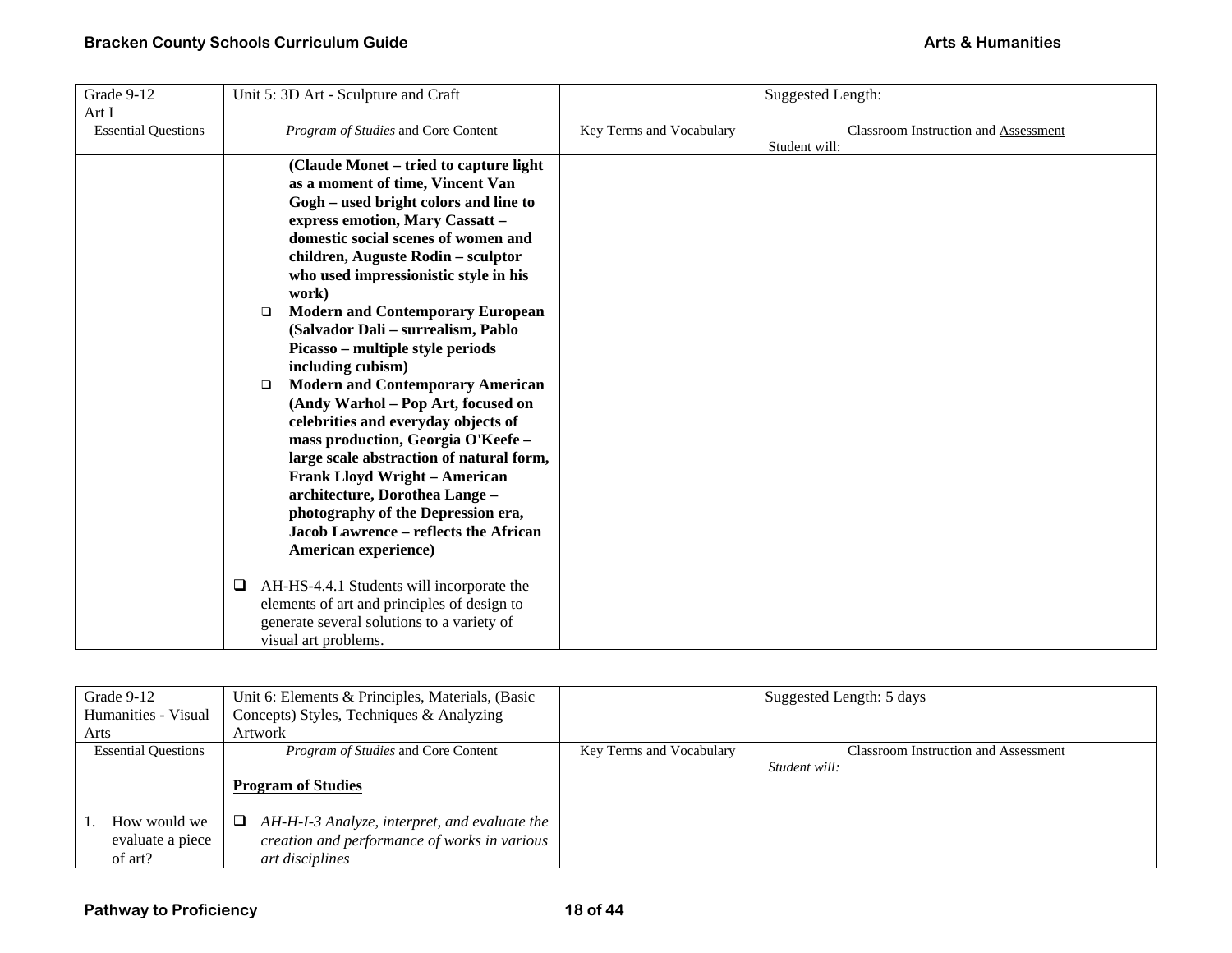| Grade 9-12                 | Unit 6: Elements & Principles, Materials, (Basic                           | Suggested Length: 5 days        |                                                                                                                        |  |  |
|----------------------------|----------------------------------------------------------------------------|---------------------------------|------------------------------------------------------------------------------------------------------------------------|--|--|
| Humanities - Visual        | Concepts) Styles, Techniques & Analyzing                                   |                                 |                                                                                                                        |  |  |
| Arts                       | Artwork                                                                    |                                 |                                                                                                                        |  |  |
| <b>Essential Questions</b> | Program of Studies and Core Content                                        | Key Terms and Vocabulary        | Classroom Instruction and Assessment                                                                                   |  |  |
|                            |                                                                            |                                 | Student will:                                                                                                          |  |  |
|                            | AH-H-VA-1 Describe how visual arts use<br>Q                                |                                 |                                                                                                                        |  |  |
| How do the<br>2.           | elements of art (line, shape, color, form,                                 |                                 |                                                                                                                        |  |  |
| elements and               | texture, space, value), principles of design                               |                                 |                                                                                                                        |  |  |
| principles of              | (balance, emphasis, pattern, repetition,                                   |                                 |                                                                                                                        |  |  |
| design                     | contrast, movement, rhythm, proportion,                                    |                                 |                                                                                                                        |  |  |
| contribute to              | unity), processes (e.g., drawing, painting,                                |                                 |                                                                                                                        |  |  |
| artistic                   | textiles), media (e.g., paint, fibers, wood,                               |                                 |                                                                                                                        |  |  |
| expression &               | clay), and techniques to create art works.                                 |                                 |                                                                                                                        |  |  |
| viewer                     | AH-H-VA-2 Analyze, interpret and evaluate a                                |                                 |                                                                                                                        |  |  |
| interpretation?            | variety of art works.                                                      |                                 |                                                                                                                        |  |  |
|                            |                                                                            |                                 |                                                                                                                        |  |  |
| How do artists<br>3.       | <b>Core Content</b>                                                        |                                 |                                                                                                                        |  |  |
| use the                    |                                                                            |                                 |                                                                                                                        |  |  |
| Elements of Art            | $\Box$ AH-HS-1.4.1 Students will analyze or                                | $\Box$<br>Elements of Art       | Define and discuss basic art vocabulary that will be used<br>⊔                                                         |  |  |
| and Principles             | evaluate the use of the elements of art and                                | Principles of Design<br>$\Box$  | throughout the course. DOK 1                                                                                           |  |  |
| of Design?                 | principles of design in a variety of                                       | $\Box$<br>Subject               | Take notes and discuss the Elements of Art (line, color,<br>$\Box$                                                     |  |  |
|                            | artworks. DOK 3                                                            | $\Box$<br>Medium                | shape, form, texture, value, and space). DOK 1                                                                         |  |  |
| In what<br>4.              |                                                                            | $\Box$<br>Material              | $\Box$<br>Analyze use of Elements in a variety of artworks. DOK                                                        |  |  |
| different ways             | (Incorporates knowledge about elements of<br>⊔                             | $\Box$<br>Composition           |                                                                                                                        |  |  |
| do we use art in           | art and principles of design from primary                                  | $\Box$<br>Still Life<br>$\Box$  | $\Box$<br>Students will draw their hands using blind contour<br>drawing techniques and gestural line techniques. DOK 2 |  |  |
| society?                   | through $8th$ grade.)<br><b>Elements of Art:</b>                           | Portrait<br>$\Box$              | Complete a value scale and explore drawing techniques<br>□                                                             |  |  |
|                            | ❏                                                                          | Landscape<br>$\Box$<br>Abstract | for creating values. DOK 2                                                                                             |  |  |
|                            | Line, Shape, Form, Texture, Space<br>$\Box$                                | $\Box$<br>Non-Objective         | Complete a color wheel in which students identify<br>$\Box$                                                            |  |  |
|                            | (perspective: aerial or atmospheric, 2<br>point linear perspective), Value | $\Box$<br>Style                 | primary, secondary, tertiary, complimentary, and                                                                       |  |  |
|                            | (lightness and darkness, tints and                                         | $\Box$<br>Color                 | analogous colors. DOK 2                                                                                                |  |  |
|                            | shades), Color (color theory - primary,                                    | $\Box$<br>Hue                   | Create sketches that identify the positive and negative<br>❏                                                           |  |  |
|                            | secondary, intermediate hues, intensity                                    | $\Box$<br>Primary               | shapes within an artwork. DOK 2                                                                                        |  |  |
|                            | - brightness and dullness, color                                           | ❏<br>Secondary                  | Take notes and discuss the Principles of Design<br>❏                                                                   |  |  |
|                            | schemes/groups-triadic,                                                    | Tertiary<br>$\Box$              | (balance, contrast, emphasis, movement, rhythm,                                                                        |  |  |
|                            | complementary, analogous)                                                  | $\Box$<br>Complimentary         | pattern, variety, proportion, and unity.) DOK 1                                                                        |  |  |
|                            |                                                                            | ❏<br>Analogous                  | Create 8 blocks on a blank sheet of paper and illustrate<br>❏                                                          |  |  |
|                            | <b>Principles of Design:</b><br>❏                                          | $\Box$<br>Warm/Cool             | the following principles by creating designs with                                                                      |  |  |
|                            | Repetition, Pattern, Rhythm,<br>$\Box$                                     | $\Box$<br>Monochromatic         | students' initials: balance, emphasis, contrast, rhythm,                                                               |  |  |
|                            | <b>Movement, Contrast, Proportion,</b>                                     | ❏<br>Neutrals                   | pattern, movement, variety, unity. DOK 2                                                                               |  |  |
|                            | Balance (symmetrical, asymmetrical,                                        | Tint<br>❏                       | Vocabulary review: complete a crossword puzzle using<br>u.                                                             |  |  |
|                            | radial), Emphasis (focal point),                                           | ❏<br>Color Wheel                | Elements and Principles terms. DOK 1                                                                                   |  |  |
|                            |                                                                            | $\Box$<br>Shade                 | Introduce "How to Write and Talk about Art" and<br>❏                                                                   |  |  |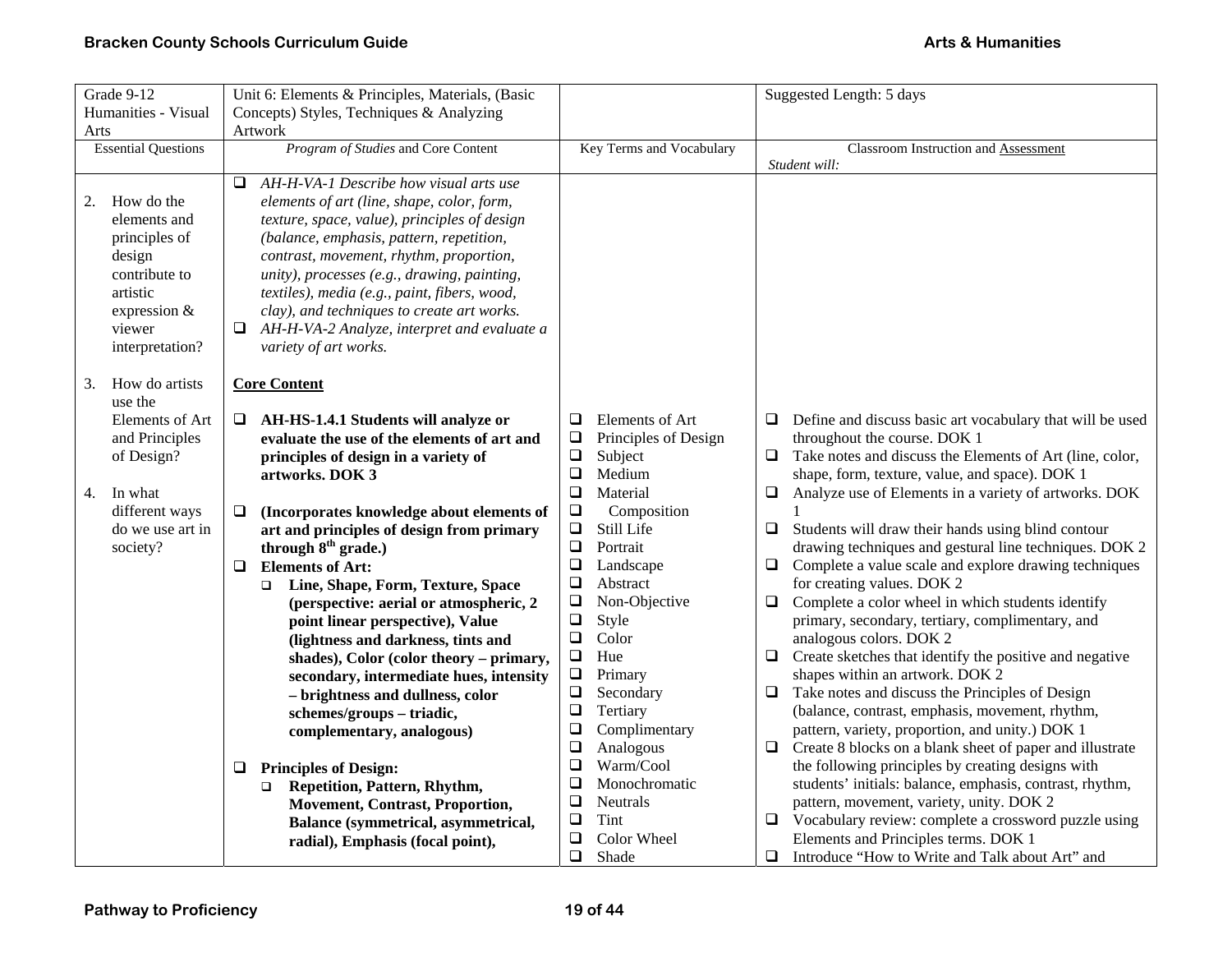| Grade 9-12                 | Unit 6: Elements & Principles, Materials, (Basic |                                              |                          |                    | Suggested Length: 5 days                             |
|----------------------------|--------------------------------------------------|----------------------------------------------|--------------------------|--------------------|------------------------------------------------------|
| Humanities - Visual        | Concepts) Styles, Techniques & Analyzing         |                                              |                          |                    |                                                      |
| Arts                       | Artwork                                          |                                              |                          |                    |                                                      |
| <b>Essential Questions</b> | Program of Studies and Core Content              |                                              | Key Terms and Vocabulary |                    | Classroom Instruction and Assessment                 |
|                            |                                                  |                                              |                          |                    | Student will:                                        |
|                            | Variety, Unity.                                  |                                              | $\Box$                   | Saturation         | practice discussing art using the Artwork Comparison |
|                            |                                                  |                                              | $\Box$                   | Line               | Chart. DOK 1                                         |
|                            | AH-HS-1.4.2 Students will analyze or<br>⊔        |                                              | $\Box$                   | Space              |                                                      |
|                            |                                                  | evaluate the use of media and art processes  | $\Box$                   | Shape              |                                                      |
|                            | in creating artworks. DOK 3                      |                                              | $\Box$                   | Amorphous          |                                                      |
|                            |                                                  |                                              | $\Box$                   | Geometric          |                                                      |
|                            | Media (plural)/Medium (singular)<br>⊔            |                                              | $\Box$                   | Organic            |                                                      |
|                            |                                                  | (Properties of media need to be known in     | $\Box$                   | Positive shape     |                                                      |
|                            | order to respond to artworks)                    |                                              | $\Box$                   | Negative shape     |                                                      |
|                            | □                                                | Two-dimensional: paint (watercolor,          | $\Box$                   | Texture            |                                                      |
|                            |                                                  | tempera, oil, acrylic), fabric, yarn,        | $\Box$                   | Form               |                                                      |
|                            |                                                  | paper, ink, pastel (oil and chalk), fiber,   | $\Box$                   | Value              |                                                      |
|                            |                                                  | photography, computer-generated              | Q                        | <b>Balance</b>     |                                                      |
|                            | design/art                                       |                                              | $\Box$                   | Symmetry           |                                                      |
|                            | $\Box$                                           | Three-dimensional: clay, wood, glass,        | ❏                        | Asymmetry          |                                                      |
|                            | metal, stone, and plaster                        |                                              | $\Box$                   | Radial             |                                                      |
|                            |                                                  |                                              | $\Box$                   | Emphasis           |                                                      |
|                            | <b>Art Processes:</b><br>❏                       |                                              | $\Box$                   | <b>Focal Point</b> |                                                      |
|                            | □                                                | Two-dimensional: drawing, painting,          | $\Box$                   | Pattern            |                                                      |
|                            | fiber art (e.g., fabric printing,                |                                              | $\Box$                   | Motif              |                                                      |
|                            |                                                  | stamping, batik, tie-dye), printmaking,      | $\Box$                   | Repetition         |                                                      |
|                            | photographing                                    |                                              | $\Box$                   | Movement<br>Unity  |                                                      |
|                            | $\Box$                                           | Three-dimensional: textiles, fiber art       | $\Box$<br>$\Box$         | Rhythm             |                                                      |
|                            |                                                  | (e.g. constructing with fiber, weaving,      | $\Box$                   | Proportion         |                                                      |
|                            |                                                  | rugs, crocheting, knitting, quilting),       | ❏                        | Contrast           |                                                      |
|                            |                                                  | ceramics, sculpture, architecture            |                          |                    |                                                      |
|                            | landscape, portrait, still life)                 | Subject matter: representational (e.g.       |                          |                    |                                                      |
|                            |                                                  | nonrepresentational (e.g. abstract,          |                          |                    |                                                      |
|                            | non-objective)                                   |                                              |                          |                    |                                                      |
|                            |                                                  |                                              |                          |                    |                                                      |
|                            | AH-HS-2.4.1 Students will analyze or<br>⊔        |                                              |                          |                    |                                                      |
|                            | evaluate how factors such as time, place,        |                                              |                          |                    |                                                      |
|                            |                                                  | and ideas are reflected in visual art. DOK 3 |                          |                    |                                                      |
|                            |                                                  |                                              |                          |                    |                                                      |
|                            | <b>Middle Eastern and Asian temple</b><br>⊔      |                                              |                          |                    |                                                      |
|                            | architecture, characteristics of temples         |                                              |                          |                    |                                                      |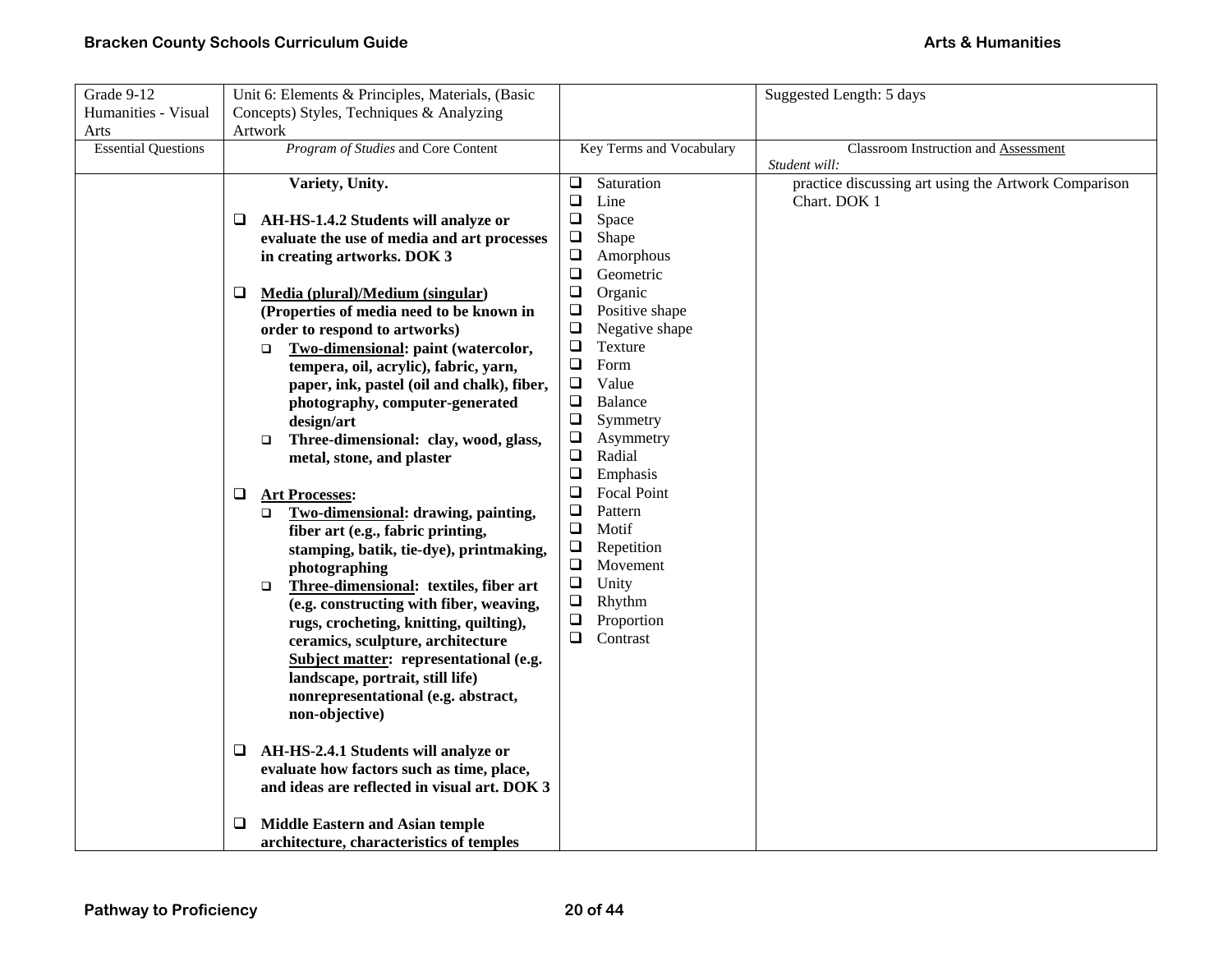| Grade 9-12                 | Unit 6: Elements & Principles, Materials, (Basic                            |                          | Suggested Length: 5 days             |
|----------------------------|-----------------------------------------------------------------------------|--------------------------|--------------------------------------|
| Humanities - Visual        | Concepts) Styles, Techniques & Analyzing                                    |                          |                                      |
| Arts                       | Artwork                                                                     |                          |                                      |
| <b>Essential Questions</b> | Program of Studies and Core Content                                         | Key Terms and Vocabulary | Classroom Instruction and Assessment |
|                            |                                                                             |                          | Student will:                        |
|                            | (Islamic - e.g. Dome of the Rock -                                          |                          |                                      |
|                            | geometric patterns for decoration such as                                   |                          |                                      |
|                            | arabesques, minaret tower to call Muslims                                   |                          |                                      |
|                            | to prayer, Hindu – e.g. Pampapati Temple                                    |                          |                                      |
|                            | - temple city complex with towers,                                          |                          |                                      |
|                            | Buddhist - e.g. Liurong Temple/pagoda or                                    |                          |                                      |
|                            | called a stupe in India, part of a temple city                              |                          |                                      |
|                            | complex)                                                                    |                          |                                      |
|                            |                                                                             |                          |                                      |
|                            | Unique visual arts in Asian cultures<br>⊔                                   |                          |                                      |
|                            | (Japanese printmaking, Chinese and                                          |                          |                                      |
|                            | Japanese ink and brush paintings,                                           |                          |                                      |
|                            | calligraphy)                                                                |                          |                                      |
|                            | <b>Historical Style Periods (in chronological</b><br>⊔                      |                          |                                      |
|                            | order)                                                                      |                          |                                      |
|                            | Renaissance (Leonardo Da Vinci -<br>□                                       |                          |                                      |
|                            | painting, Michelangelo - sculpture,                                         |                          |                                      |
|                            | painting, architecture - build on the                                       |                          |                                      |
|                            | innovative architectural techniques of                                      |                          |                                      |
|                            | Ancient Greece and Rome ([e.g., the                                         |                          |                                      |
|                            | arch, vault, dome, principles of stress<br>and counter stress, atrium-style |                          |                                      |
|                            | houses, etc.])                                                              |                          |                                      |
|                            | <b>Baroque (Rembrandt – Dutch</b><br>$\Box$                                 |                          |                                      |
|                            | Baroque, use of chiaroscuro, a bold                                         |                          |                                      |
|                            | contrast of light and dark, Caravaggio                                      |                          |                                      |
|                            | - Italian Baroque painter, captured                                         |                          |                                      |
|                            | realistic depictions using chiaroscuro)                                     |                          |                                      |
|                            | Neo-Classic (Jacques-Louis David -<br>$\Box$                                |                          |                                      |
|                            | distinctive Neo-Classical style                                             |                          |                                      |
|                            | associated with French revolution,                                          |                          |                                      |
|                            | Jefferson - Neo - Classical                                                 |                          |                                      |
|                            | architecture with Ancient Greek and                                         |                          |                                      |
|                            | Roman architectural influences,                                             |                          |                                      |
|                            | reflects ideas of newly independent                                         |                          |                                      |
|                            | <b>United States)</b>                                                       |                          |                                      |
|                            | <b>Romantic (John Constable - British</b><br>$\Box$                         |                          |                                      |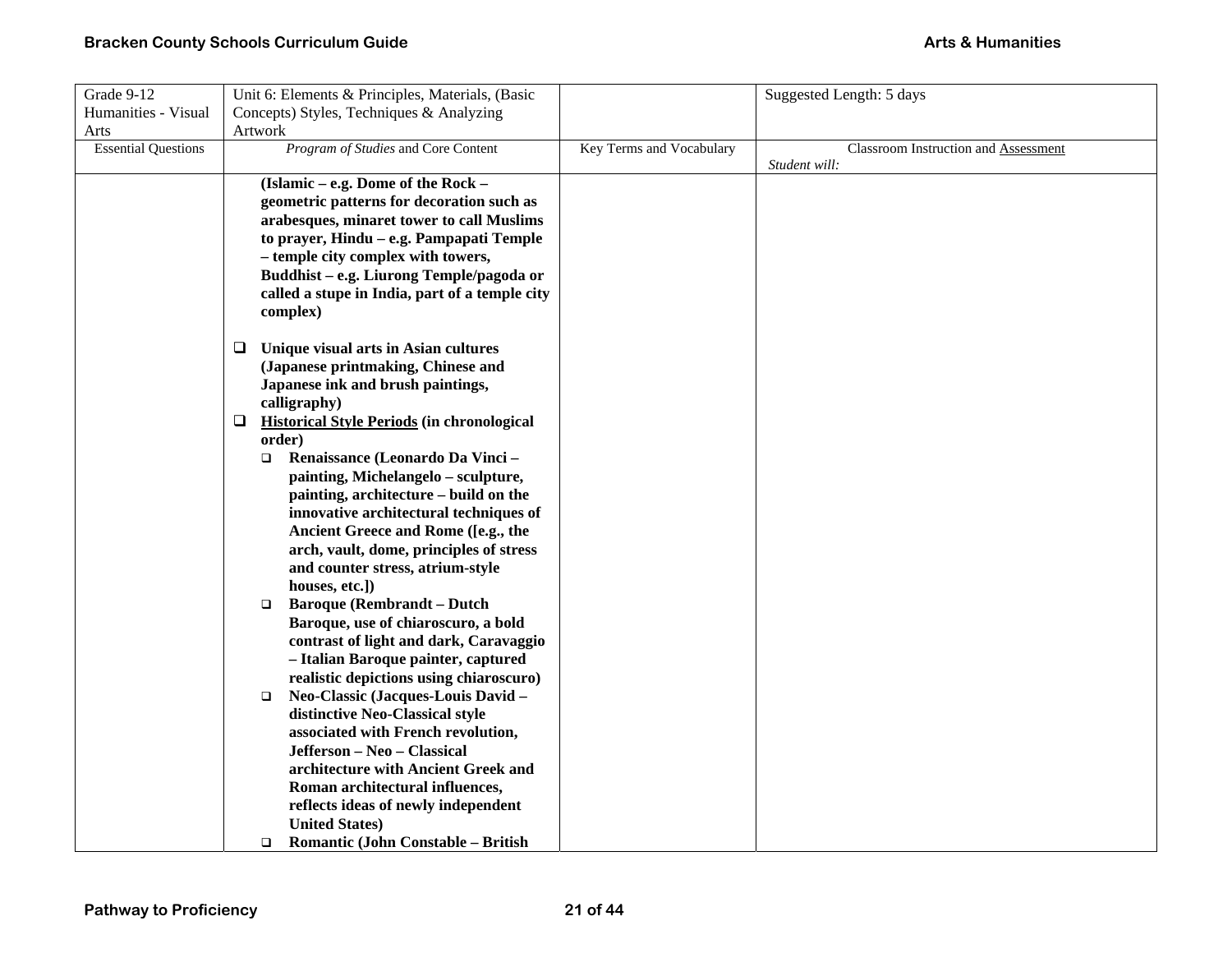| Grade 9-12                 | Unit 6: Elements & Principles, Materials, (Basic                                                                                                                                                                                                                                                                                                                                                                                                                                                                                                                                                                                                                                                                                                                                                                                                                                                                                                                                                                                                                                                                                                                                                                                                                                                                          |                          | Suggested Length: 5 days                              |
|----------------------------|---------------------------------------------------------------------------------------------------------------------------------------------------------------------------------------------------------------------------------------------------------------------------------------------------------------------------------------------------------------------------------------------------------------------------------------------------------------------------------------------------------------------------------------------------------------------------------------------------------------------------------------------------------------------------------------------------------------------------------------------------------------------------------------------------------------------------------------------------------------------------------------------------------------------------------------------------------------------------------------------------------------------------------------------------------------------------------------------------------------------------------------------------------------------------------------------------------------------------------------------------------------------------------------------------------------------------|--------------------------|-------------------------------------------------------|
| Humanities - Visual        | Concepts) Styles, Techniques & Analyzing                                                                                                                                                                                                                                                                                                                                                                                                                                                                                                                                                                                                                                                                                                                                                                                                                                                                                                                                                                                                                                                                                                                                                                                                                                                                                  |                          |                                                       |
| Arts                       | Artwork                                                                                                                                                                                                                                                                                                                                                                                                                                                                                                                                                                                                                                                                                                                                                                                                                                                                                                                                                                                                                                                                                                                                                                                                                                                                                                                   |                          |                                                       |
| <b>Essential Questions</b> | Program of Studies and Core Content                                                                                                                                                                                                                                                                                                                                                                                                                                                                                                                                                                                                                                                                                                                                                                                                                                                                                                                                                                                                                                                                                                                                                                                                                                                                                       | Key Terms and Vocabulary | Classroom Instruction and Assessment<br>Student will: |
|                            | landscapes, Francisco Goya - Spanish<br>Court painter examined violence,<br>greed and foolishness of society)<br>Realism – (Gustave Courbet –<br>$\Box$<br>attention on the common man,<br><b>Edouard Manet - focused on</b><br>industrial-age city and people, bridged<br>the gap between Realism and<br>Impressionism)<br><b>Impressionism/Post-Impressionism</b><br>$\Box$<br>(Claude Monet – tried to capture light<br>as a moment of time, Vincent Van<br>Gogh – used bright colors and line to<br>express emotion, Mary Cassatt -<br>domestic social scenes of women and<br>children, Auguste Rodin - sculptor<br>who used impressionistic style in his<br>work)<br><b>Modern and Contemporary European</b><br>$\Box$<br>(Salvador Dali - surrealism, Pablo<br>Picasso – multiple style periods<br>including cubism)<br><b>Modern and Contemporary American</b><br>$\Box$<br>(Andy Warhol - Pop Art, focused on<br>celebrities and everyday objects of<br>mass production, Georgia O'Keefe-<br>large scale abstraction of natural form,<br><b>Frank Lloyd Wright - American</b><br>architecture, Dorothea Lange -<br>photography of the Depression era,<br>Jacob Lawrence - reflects the African<br>American experience)<br>AH-HS-3.4.1 Students will explain how art<br>⊔<br>fulfills a variety of purposes. DOK 2 |                          |                                                       |
|                            |                                                                                                                                                                                                                                                                                                                                                                                                                                                                                                                                                                                                                                                                                                                                                                                                                                                                                                                                                                                                                                                                                                                                                                                                                                                                                                                           |                          |                                                       |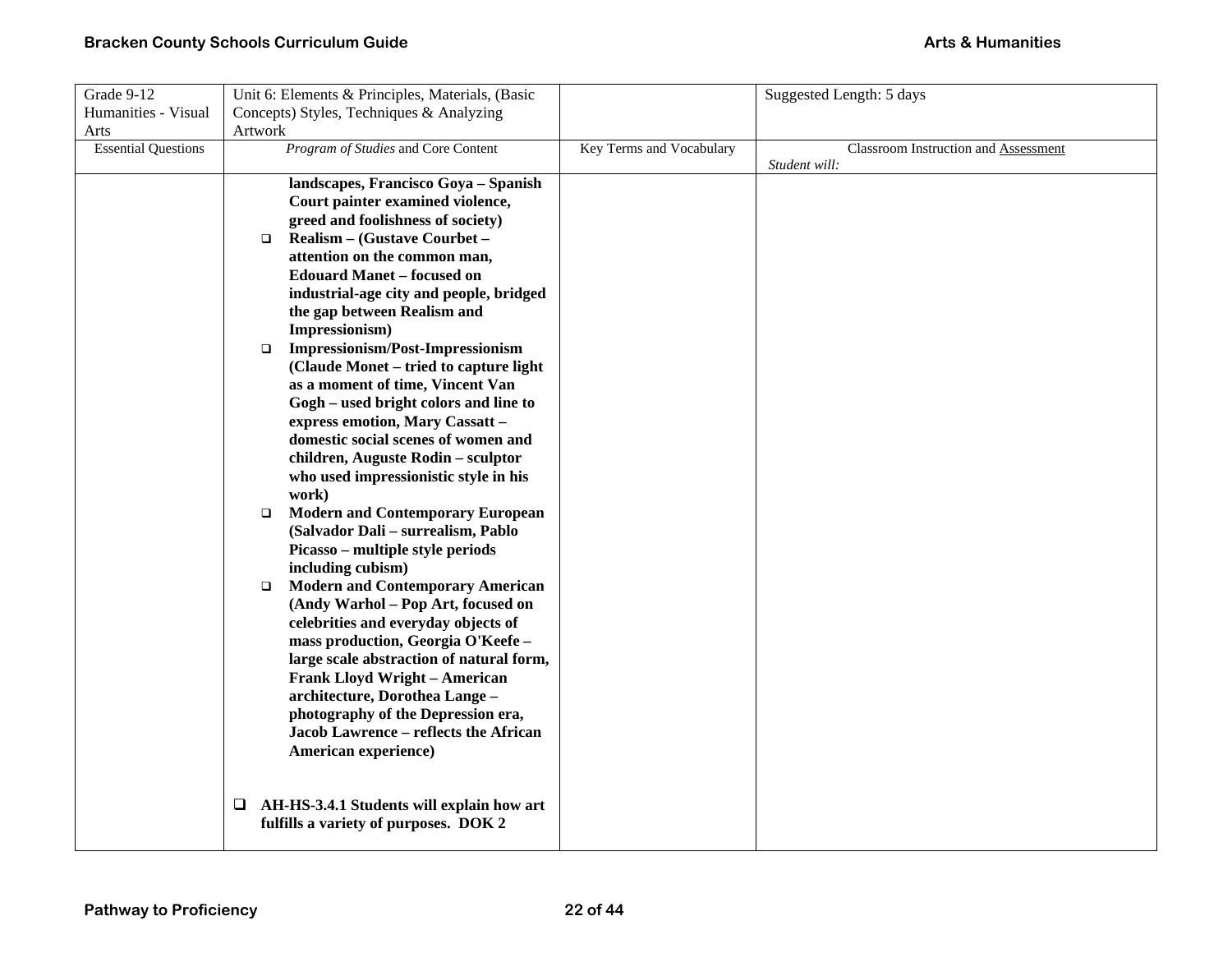| Grade 9-12                 | Unit 6: Elements & Principles, Materials, (Basic       |                          | Suggested Length: 5 days             |
|----------------------------|--------------------------------------------------------|--------------------------|--------------------------------------|
| Humanities - Visual        | Concepts) Styles, Techniques & Analyzing               |                          |                                      |
| Arts                       | Artwork                                                |                          |                                      |
| <b>Essential Questions</b> | Program of Studies and Core Content                    | Key Terms and Vocabulary | Classroom Instruction and Assessment |
|                            | Purposes of Visual Arts: (different roles of<br>$\Box$ |                          | Student will:                        |
|                            | art)                                                   |                          |                                      |
|                            | Ceremonial - ritual, celebration,<br>$\Box$            |                          |                                      |
|                            | artworks created to support worship                    |                          |                                      |
|                            | ceremonies                                             |                          |                                      |
|                            | <b>Artistic Expression</b> – artwork to<br>$\Box$      |                          |                                      |
|                            | express or communicate emotions,                       |                          |                                      |
|                            | ideas, feelings (e.g., for self expression,            |                          |                                      |
|                            | to decorate or beautify objects)                       |                          |                                      |
|                            | Narrative - artworks that tell stories,<br>$\Box$      |                          |                                      |
|                            | describe and illustrate experiences, or                |                          |                                      |
|                            | communicate information, art to                        |                          |                                      |
|                            | document important or historical                       |                          |                                      |
|                            | events (e.g., Lange's photography of                   |                          |                                      |
|                            | the Depression era)                                    |                          |                                      |
|                            | <b>Functional</b> – artistic objects used in<br>$\Box$ |                          |                                      |
|                            | everyday life (e.g., pottery, quilts,                  |                          |                                      |
|                            | baskets, etc.)                                         |                          |                                      |
|                            | Persuasive – artworks that promote<br>$\Box$           |                          |                                      |
|                            | ideas, philosophies, or products (e.g.,                |                          |                                      |
|                            | advertising, marketing, propaganda,                    |                          |                                      |
|                            | ideology, etc.)                                        |                          |                                      |
|                            |                                                        |                          |                                      |
|                            | AH-HS-4.4.1 Students will incorporate the<br>$\Box$    |                          |                                      |
|                            | elements of art and principles of design to            |                          |                                      |
|                            | generate several solutions to a variety of             |                          |                                      |
|                            | visual art problems.                                   |                          |                                      |
|                            | AH-HS-4.4.2 Students will use media and<br>❏           |                          |                                      |
|                            | processes, subject matter, symbols, ideas, and         |                          |                                      |
|                            | themes to communicate cultural and aesthetic           |                          |                                      |
|                            | values.                                                |                          |                                      |

| Grade 9-12                                        | $\sim$<br>.<br>Jnit '<br>l Periods<br>Cultures and <b>F</b> | Suggested Length:<br>ం<br>ັ |
|---------------------------------------------------|-------------------------------------------------------------|-----------------------------|
| $\mathbf{v}$<br><b>TT</b><br>Vısual<br>Humanities |                                                             |                             |
| Art                                               |                                                             |                             |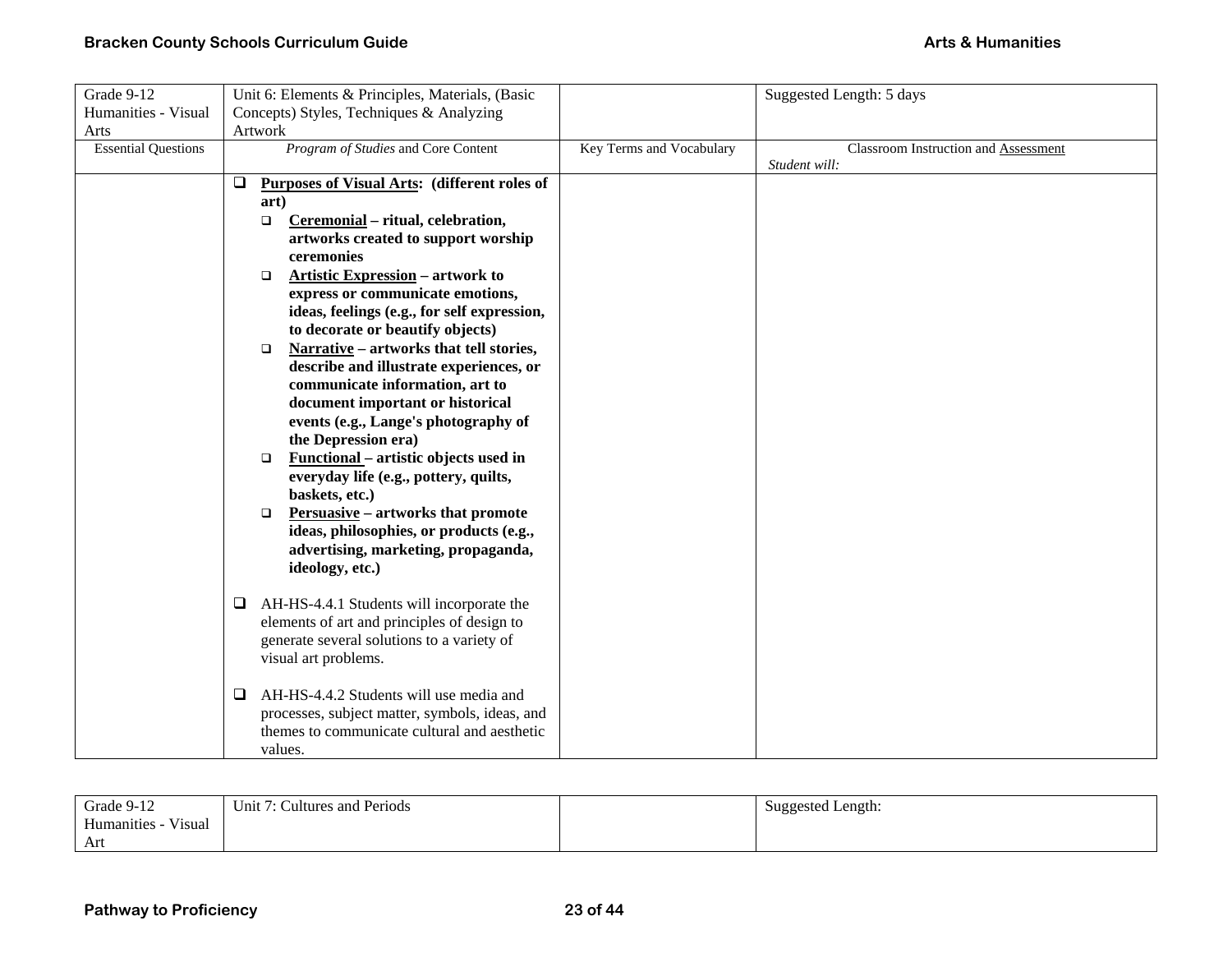| <b>Essential Questions</b>                                                                                    | Program of Studies and Core Content                                                                                                                                                                                                                                                                                            | Key Terms and Vocabulary                                                                                                                                                                    | Classroom Instruction and Assessment                                                                                                                                                                                                                                                                                                                                                                                |
|---------------------------------------------------------------------------------------------------------------|--------------------------------------------------------------------------------------------------------------------------------------------------------------------------------------------------------------------------------------------------------------------------------------------------------------------------------|---------------------------------------------------------------------------------------------------------------------------------------------------------------------------------------------|---------------------------------------------------------------------------------------------------------------------------------------------------------------------------------------------------------------------------------------------------------------------------------------------------------------------------------------------------------------------------------------------------------------------|
|                                                                                                               |                                                                                                                                                                                                                                                                                                                                |                                                                                                                                                                                             | Student will:                                                                                                                                                                                                                                                                                                                                                                                                       |
|                                                                                                               | <b>Program of Studies</b>                                                                                                                                                                                                                                                                                                      |                                                                                                                                                                                             |                                                                                                                                                                                                                                                                                                                                                                                                                     |
| How do the arts<br>1.<br>of each period<br>reflect the<br>values of the<br>culture?                           | $\Box$ AH-H-I-1 Consider how artists in various<br>cultures use elements and principles of arts to<br>create artistic works.<br>$\Box$ AH-H-I-2 Examine how any artist's<br>performance is influenced by the culture,                                                                                                          |                                                                                                                                                                                             |                                                                                                                                                                                                                                                                                                                                                                                                                     |
| How do the arts<br>2.<br>created during<br>each period<br>reflect previous<br>periods styles or<br>movements? | period, and style in which a work is created.<br>$\Box$ AH-H-I-3 Analyze, interpret, and evaluate the<br>creation and performance of works in various<br>arts disciplines<br>AH-H-I-4 Explain how ideas, thoughts, and<br>$\Box$<br>traditions of humankind are reflected in arts<br>through historical and cultural contexts. |                                                                                                                                                                                             |                                                                                                                                                                                                                                                                                                                                                                                                                     |
| How did artists<br>3.<br>of each period<br>express similar<br>ideas or                                        | $\Box$ AH-H-VA-2 Analyze, interpret, and evaluate<br>a variety of art works.<br>$\Box$ AH-H-VA-3 Explain how visual artworks<br>reflect cultures, time periods, and styles                                                                                                                                                     |                                                                                                                                                                                             |                                                                                                                                                                                                                                                                                                                                                                                                                     |
| concerns in<br>different forms?                                                                               | <b>Core Content</b>                                                                                                                                                                                                                                                                                                            | Art of the Pacific Rim<br>Buddhism<br>$\Box$                                                                                                                                                | Art of the Pacific Rim<br>$\Box$ Students will view a PowerPoint Presentation on Art of                                                                                                                                                                                                                                                                                                                             |
| What are the<br>4.<br>purposes for<br>making art?                                                             | AH-HS-1.4.1 Students will analyze or<br>❏<br>evaluate the use of the elements of art and<br>principles of design in a variety of<br>artworks. DOK 3                                                                                                                                                                            | $\Box$<br>Hinduism<br>$\Box$<br>Nirvana<br>$\Box$<br>Lotus<br>$\Box$<br>Reincarnation                                                                                                       | the Pacific Coast and answer questions on a handout<br>that follows each slide of the presentation. DOK 1<br>Students will compare and contrast Western art with<br>$\Box$<br>Asian Art. DOK 3                                                                                                                                                                                                                      |
|                                                                                                               | (Incorporates knowledge about elements of<br>❏<br>art and principles of design from primary<br>through 8 <sup>th</sup> grade.)<br><b>Elements of Art:</b><br>$\Box$<br>Line, Shape, Form, Texture, Space<br>$\Box$                                                                                                             | $\Box$<br>Sacred<br>$\Box$<br>Mandala<br>$\Box$<br>Calligraphy<br>$\Box$<br>Chiaroscuro<br>$\Box$<br>Dynasty                                                                                | Students will work in groups to analyze a variety of<br>❏<br>artwork examples from Asian Cultures and make<br>presentations using the Artwork Comparison Chart.<br>DOK <sub>3</sub><br>Students will read about the art of Chinese calligraphy<br>□                                                                                                                                                                 |
|                                                                                                               | (perspective: aerial or atmospheric, 2<br>point linear perspective), Value<br>(lightness and darkness, tints and<br>shades), Color (color theory - primary,<br>secondary, intermediate hues, intensity<br>- brightness and dullness, color<br>schemes/groups-triadic,<br>complementary, analogous)                             | Sumi'e<br>$\Box$<br>$\Box$<br>Porcelain<br>$\Box$<br>Ming Pottery<br>$\Box$<br>Geisha<br>$\Box$<br>Shogun<br>$\Box$<br>Samurai<br>$\Box$<br>Kimono<br>$\Box$<br>Raku<br>Woodblock<br>$\Box$ | and practice writing using brush and ink. DOK 1<br>Islamic Art<br>Students will take notes and discuss characteristics,<br>$\Box$<br>examples, and terms of Islamic art. DOK 1<br>Students will compare and contrast Islamic architecture<br>$\Box$<br>with local architecture. DOK 3<br>Students will create Islamic tile patterns using handout<br>$\Box$<br>"Construction of an Islamic Pattern", compasses, and |
|                                                                                                               |                                                                                                                                                                                                                                                                                                                                | Printmaking                                                                                                                                                                                 | pencils. DOK 3                                                                                                                                                                                                                                                                                                                                                                                                      |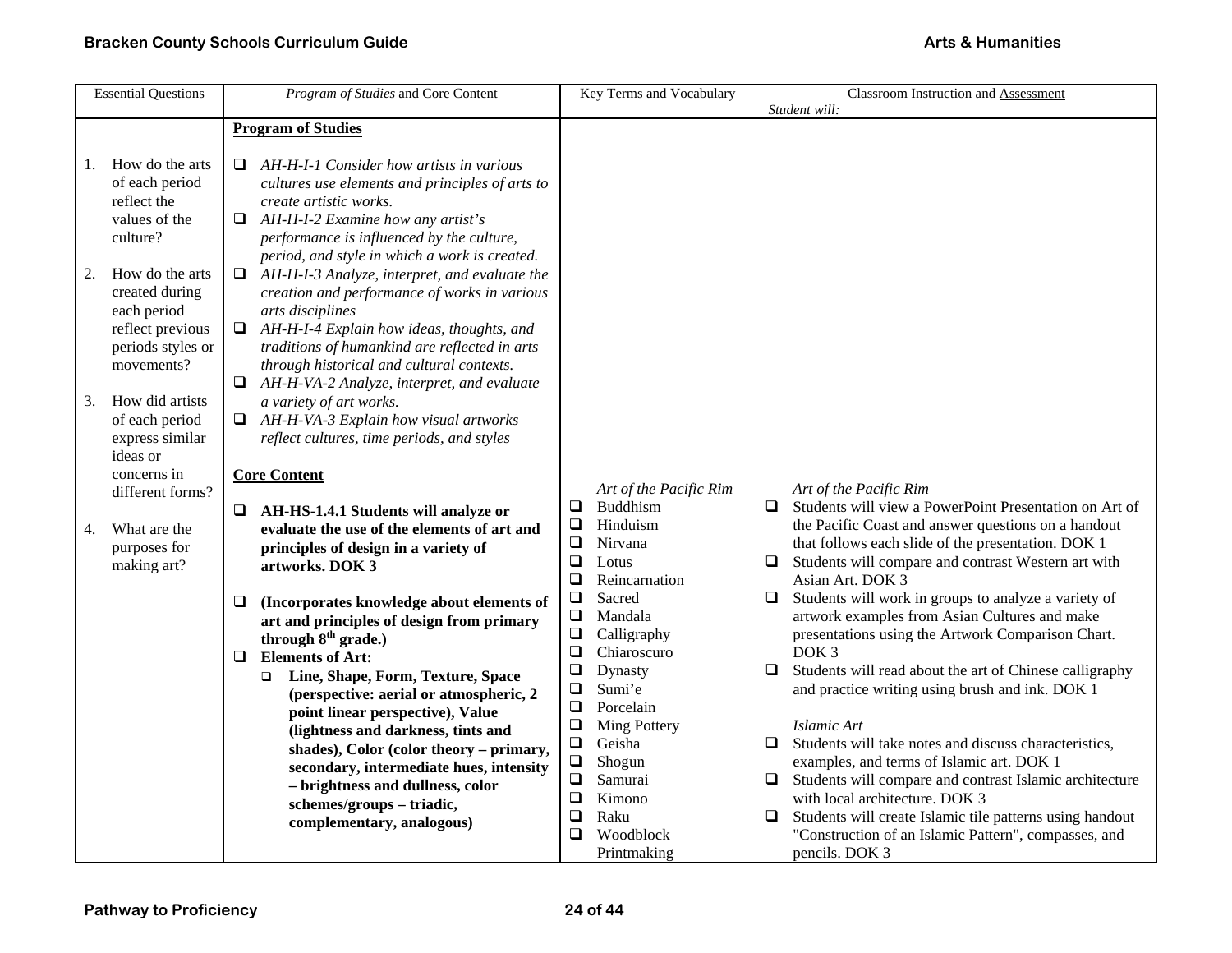| Grade 9-12                 |        | Unit 7: Cultures and Periods                     |                  |                          |        | Suggested Length:                                         |
|----------------------------|--------|--------------------------------------------------|------------------|--------------------------|--------|-----------------------------------------------------------|
| Humanities - Visual        |        |                                                  |                  |                          |        |                                                           |
| Art                        |        |                                                  |                  |                          |        |                                                           |
| <b>Essential Questions</b> |        | Program of Studies and Core Content              |                  | Key Terms and Vocabulary |        | <b>Classroom Instruction and Assessment</b>               |
|                            |        |                                                  |                  |                          |        | Student will:                                             |
|                            | $\Box$ | <b>Principles of Design:</b>                     | ⊔                | Hokusai                  |        |                                                           |
|                            |        | Repetition, Pattern, Rhythm,<br>$\Box$           |                  |                          |        | Summary                                                   |
|                            |        | <b>Movement, Contrast, Proportion,</b>           |                  | <b>IslamicArt</b>        | $\Box$ | Students will complete a Study Guide reviewing terms      |
|                            |        | Balance (symmetrical, asymmetrical,              | $\Box$           | Islam                    |        | from Elements and Principles, Asian & Islamic Art         |
|                            |        | radial), Emphasis (focal point),                 | $\Box$           | Arabesque                |        | DOK <sub>1</sub>                                          |
|                            |        | Variety, Unity.                                  | $\Box$           | Minaret                  | $\Box$ | Students will take Test #1reviewing vocabulary,           |
|                            |        |                                                  | $\Box$           | Mosque                   |        | purposes, styles, and themes, periods and cultures        |
|                            | ⊔      | AH-HS-1.4.2 Students will analyze or             | ❏                | Taj Mahal                |        | studied in the first two units of the course. DOK 2       |
|                            |        | evaluate the use of media and art processes      |                  |                          |        |                                                           |
|                            |        | in creating artworks. DOK 3                      |                  | Renaissance              |        |                                                           |
|                            |        |                                                  | $\Box$           | Humanism                 |        | Italian Renaissance                                       |
|                            | ⊔      | Media (plural)/Medium (singular)                 | $\Box$           | Linear Perspective       | $\Box$ | Students will take notes and discuss terms,               |
|                            |        | (Properties of media need to be known in         | $\Box$           | Fresco                   |        | characteristics, artists and artworks of the Renaissance. |
|                            |        | order to respond to artworks)                    | $\Box$           | Patron                   |        | DOK <sub>1</sub>                                          |
|                            |        | Two-dimensional: paint (watercolor,<br>$\Box$    | $\Box$           | Enigmatic                | □      | Students will compare and contrast artworks from the      |
|                            |        | tempera, oil, acrylic), fabric, yarn,            | $\Box$           | Sfumato                  |        | Middle Ages and the Renaissance. DOK 3                    |
|                            |        | paper, ink, pastel (oil and chalk), fiber,       | $\Box$           | Classical                | $\Box$ | Students will read "Masterpiece of the Month: The         |
|                            |        | photography, computer-generated                  | $\Box$           | Western                  |        | Mona Lisa" and respond to questions about the origin      |
|                            |        | design/art                                       | $\Box$           | Michelangelo             |        | and myth of this famous work. DOK 2                       |
|                            |        | Three-dimensional: clay, wood, glass,<br>$\Box$  | $\Box$           | Leonardo DaVinci         | $\Box$ | Students will analyze the Mona Lisa using the Artwork     |
|                            |        | metal, stone, and plaster                        | $\Box$           | Mona Lisa                |        | Comparison Chart. DOK 3                                   |
|                            |        |                                                  | $\Box$           | Sistine Chapel           | $\Box$ | Students will simulate the physical challenges            |
|                            | ❏      | <b>Art Processes:</b>                            | $\Box$           | Pieta                    |        | Michelangelo faced when creating the Sistine Chapel       |
|                            |        | Two-dimensional: drawing, painting,<br>$\Box$    | $\Box$           | Raphael                  |        | ceiling by taping paper underneath their desks and        |
|                            |        | fiber art (e.g., fabric printing,                | $\Box$           | School of Athens         |        | drawing upside down and lying on their backs. DOK 2       |
|                            |        | stamping, batik, tie-dye), printmaking,          |                  |                          | ❏      | Students will identify the vanishing point and horizon    |
|                            |        | photographing                                    |                  | <b>Baroque</b>           |        | line in School of Athens by Raphael and discuss the       |
|                            |        | Three-dimensional: textiles, fiber art<br>$\Box$ | $\Box$           | Theatrical               |        | effects of linear perspective on artistic styles. DOK 1   |
|                            |        | (e.g. constructing with fiber, weaving,          | $\Box$           | Dramatic                 | $\Box$ | Students will create a drawing using linear perspective.  |
|                            |        | rugs, crocheting, knitting, quilting),           | $\Box$           | Group Portrait           |        | DOK <sub>2</sub>                                          |
|                            |        | ceramics, sculpture, architecture                | $\Box$           | Rembrandt                |        |                                                           |
|                            |        | Subject matter: representational (e.g.           | $\Box$           | Nightwatch               |        | Northern Renaissance                                      |
|                            |        | landscape, portrait, still life)                 | $\Box$           | Caravaggio               | $\Box$ | Students will take notes and discuss terms,               |
|                            |        | nonrepresentational (e.g. abstract,              |                  |                          |        | characteristics, artists and artworks of the Northern     |
|                            |        | non-objective)                                   |                  | Neo-Classicism           |        | Renaissance. DOK 1                                        |
|                            |        |                                                  | $\Box$           | Thomas Jefferson         | $\Box$ | Students will view segments of "Girl with a Pearl         |
|                            | ⊔      | AH-HS-3.4.1 Students will explain how art        | $\Box$<br>$\Box$ | Monticello               |        | Earring" to see the processes used by artists in          |
|                            |        |                                                  |                  | David                    |        | Vermeer's time in mixing paints and using an early        |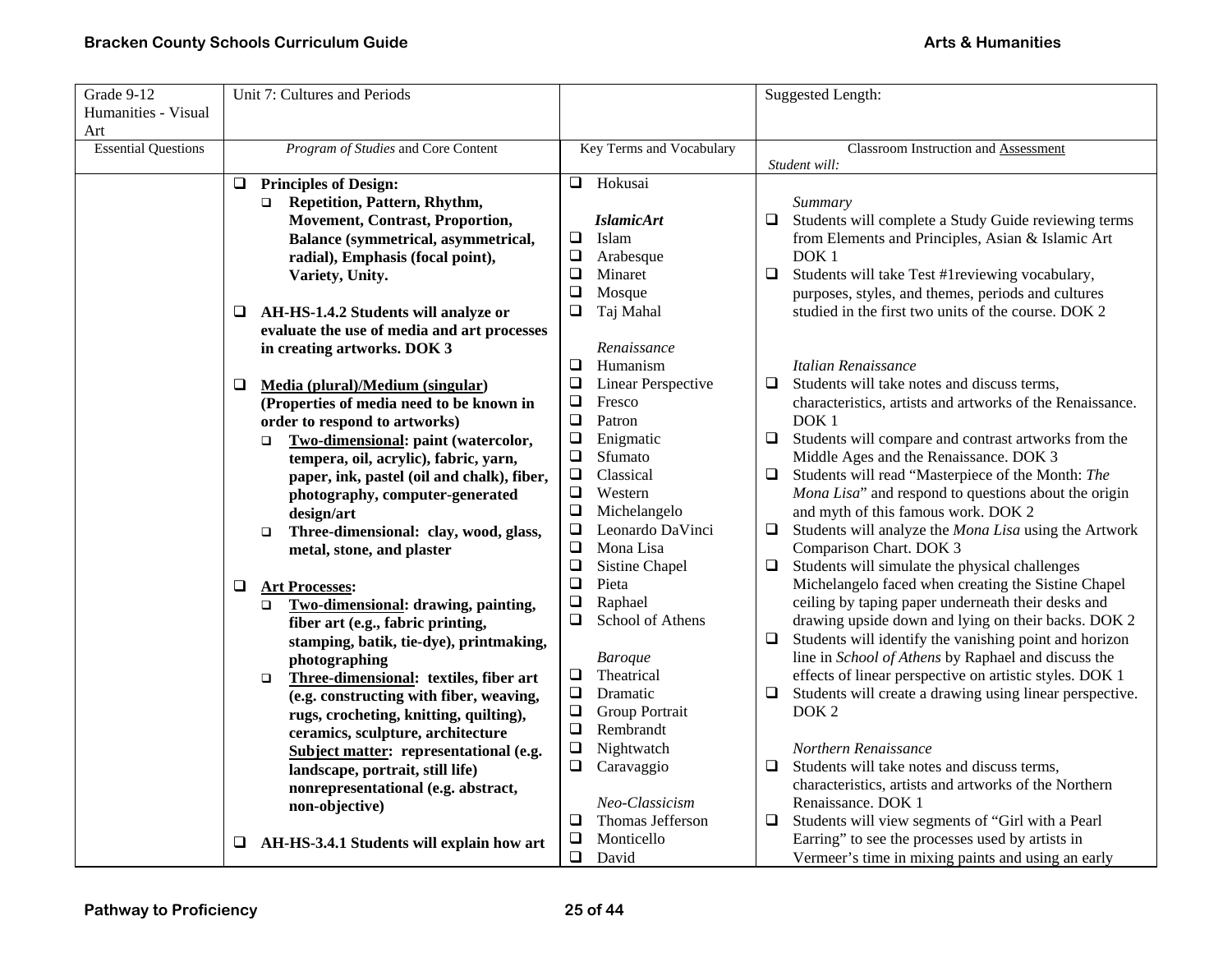| Grade 9-12                 | Unit 7: Cultures and Periods                           |                                         | Suggested Length:                                                 |
|----------------------------|--------------------------------------------------------|-----------------------------------------|-------------------------------------------------------------------|
| Humanities - Visual        |                                                        |                                         |                                                                   |
| Art                        |                                                        |                                         |                                                                   |
| <b>Essential Questions</b> | Program of Studies and Core Content                    | Key Terms and Vocabulary                | Classroom Instruction and Assessment                              |
|                            |                                                        |                                         | Student will:                                                     |
|                            | fulfills a variety of purposes. DOK 2                  |                                         | camera obscura. DOK 1                                             |
|                            |                                                        | Romanticism                             | $\Box$<br>Students will analyze The Ambassadors by Hans           |
|                            | Purposes of Visual Arts: (different roles of<br>❏      | Constable<br>$\Box$                     | Holbein using the Artwork Comparison Chart. DOK 3                 |
|                            | art)                                                   | $\Box$<br>Goya                          |                                                                   |
|                            | Ceremonial - ritual, celebration,<br>$\Box$            | $\Box$<br><b>Black Paintings</b>        | <b>Baroque</b>                                                    |
|                            | artworks created to support worship                    |                                         | $\Box$<br>Students will take notes and discuss terms,             |
|                            | ceremonies                                             | Realism                                 | characteristics, artists and artworks of the Baroque Era.         |
|                            | <b>Artistic Expression - artwork to</b><br>$\Box$      | Manet<br>❏                              | DOK <sub>1</sub>                                                  |
|                            | express or communicate emotions,                       | $\Box$<br>Courbet                       | $\Box$<br>Students will read "Portrait of a Rebel" and respond to |
|                            | ideas, feelings (e.g., for self expression,            |                                         | questions about Caravaggio's life. DOK 2                          |
|                            | to decorate or beautify objects)                       | Impressionism                           | Students will analyze The Nightwatch by Rembrandt<br>$\Box$       |
|                            | Narrative - artworks that tell stories,<br>$\Box$      | $\Box$<br>Prism                         | using the Artwork Comparison Chart. DOK 3                         |
|                            | describe and illustrate experiences, or                | $\Box$<br>Atmospheric                   | Create value contrast in a darkened environment with a<br>$\Box$  |
|                            | communicate information, art to                        | $\Box$<br>Monet                         | spotlight. They will create this drawing using black              |
|                            | document important or historical                       | ❏<br>Renoir                             | drawing paper or construction paper and light hued                |
|                            | events (e.g., Lange's photography of                   | $\Box$<br>Degas                         | chalk pastels to show highlights and shadows. DOK 2               |
|                            | the Depression era)                                    | $\Box$<br>Cassatt                       |                                                                   |
|                            | <b>Functional</b> – artistic objects used in<br>$\Box$ | Rodin<br>$\Box$                         | Neo-Classicism, Romanticism, and Realism                          |
|                            | everyday life (e.g., pottery, quilts,                  |                                         | Students will take notes and discuss terms,<br>$\Box$             |
|                            | baskets, etc.)                                         | Post Impressionism                      | characteristics, artists and artworks of Neo-Classicism,          |
|                            | <b>Persuasive</b> – artworks that promote<br>$\Box$    | $\Box$<br>Poster                        | Romanticism, and Realism DOK 1                                    |
|                            | ideas, philosophies, or products (e.g.,                | $\Box$<br>Van Gogh                      | Students will read about Thomas Jefferson's Monticello<br>$\Box$  |
|                            | advertising, marketing, propaganda,                    | $\Box$<br>Gaugin                        | and analyze the characteristics and symbolism of his use          |
|                            | ideology, etc.)                                        | $\Box$<br>Cezanne                       | of Neo-Classical architecture. DOK 2                              |
|                            |                                                        | $\Box$<br>Toulouse-Lautrec              | Students will view "Sister Wendy's Story of Painting:<br>$\Box$   |
|                            | AH-HS-4.4.1 Students will incorporate the<br>$\Box$    | Surrealism<br>❏                         | Revolution" and complete a handout. DOK 2                         |
|                            | elements of art and principles of design to            | $\Box$<br>Salvador Dali                 |                                                                   |
|                            | generate several solutions to a variety of             | $\Box$<br><b>Abstract Expressionism</b> | Impressionism and Post-Impressionism                              |
|                            | visual art problems.                                   | $\Box$<br>Cubism                        | Students will take notes and discuss terms,<br>$\Box$             |
|                            |                                                        | $\Box$<br>Picasso                       | characteristics, artists and artworks of Impressionism            |
|                            | AH-HS-4.4.2 Students will use media and<br>$\Box$      | $\Box$<br>Guernica                      | and Post-Impressionism. DOK 1                                     |
|                            | processes, subject matter, symbols, ideas, and         | $\Box$<br>Pop Art                       | Students will analyze Starry Starry Night using the<br>□          |
|                            | themes to communicate cultural and aesthetic           | $\Box$<br>Andy Warhol                   | Artwork Comparison Chart. DOK 3                                   |
|                            | values.                                                | $\Box$<br>Op Art                        | Students will view "Sister Wendy's Story of Painting:<br>$\Box$   |
|                            |                                                        | Harlem Renaissance<br>❏                 | The Impressionists" and complete a handout. DOK 2                 |
|                            |                                                        | $\Box$<br>Jacob Lawrence                |                                                                   |
|                            |                                                        | ❏<br>Fauvism                            | Modern Art                                                        |
|                            |                                                        | ❏<br>Georgia O'Keefe                    | Students will read about Guernica by Picasso, identify<br>$\Box$  |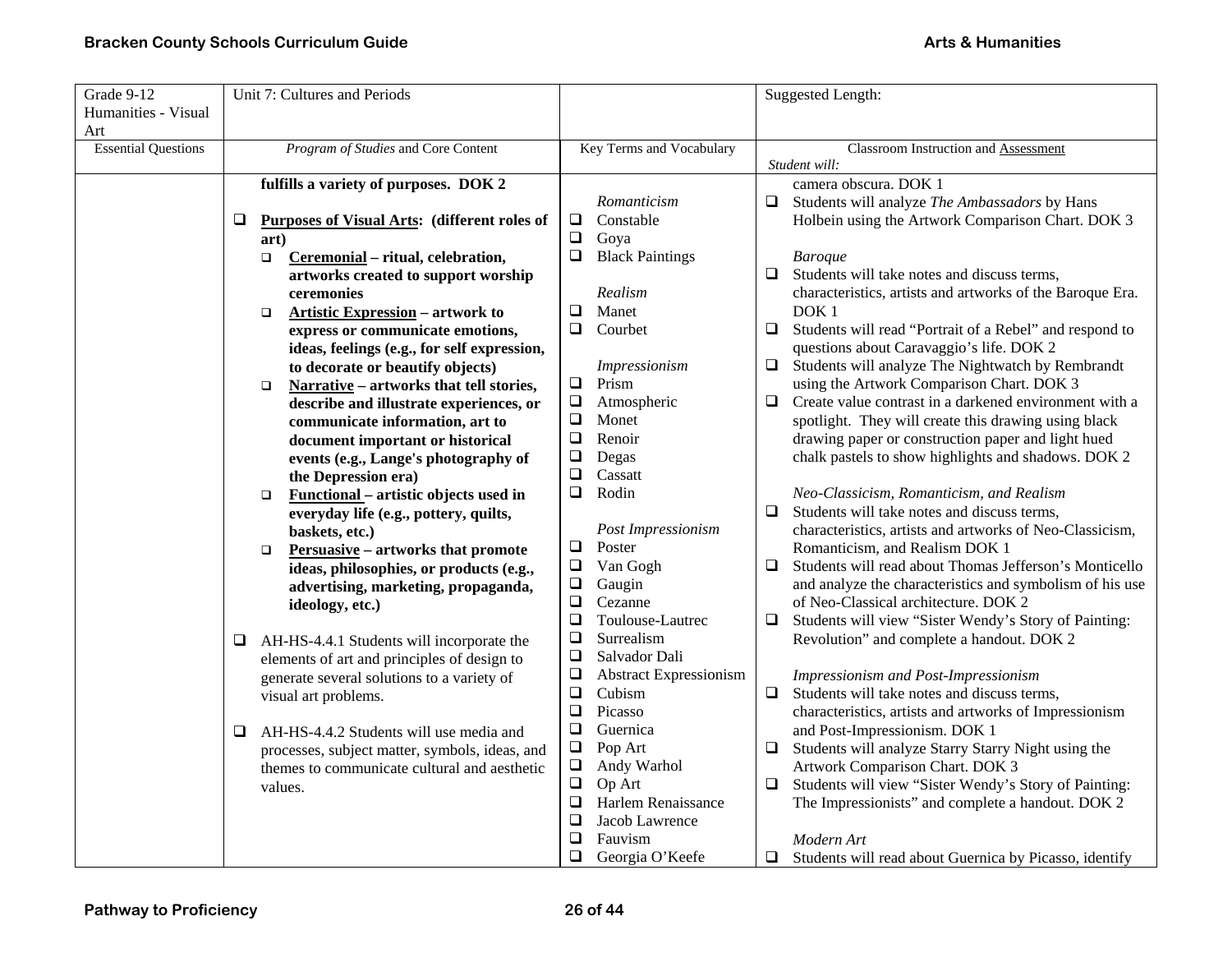| Grade 9-12<br>Humanities - Visual<br>Art | Unit 7: Cultures and Periods        |                                                                                                                                                                                                                                   | <b>Suggested Length:</b>                                                                                                                                                                                                                                                                                                                                                                                                                                                                                                                                                                                                                                                                                                                                                                                                                                                                                                                                                                                                                                                                                                                                                                                                                                                                                                                                                                                                       |
|------------------------------------------|-------------------------------------|-----------------------------------------------------------------------------------------------------------------------------------------------------------------------------------------------------------------------------------|--------------------------------------------------------------------------------------------------------------------------------------------------------------------------------------------------------------------------------------------------------------------------------------------------------------------------------------------------------------------------------------------------------------------------------------------------------------------------------------------------------------------------------------------------------------------------------------------------------------------------------------------------------------------------------------------------------------------------------------------------------------------------------------------------------------------------------------------------------------------------------------------------------------------------------------------------------------------------------------------------------------------------------------------------------------------------------------------------------------------------------------------------------------------------------------------------------------------------------------------------------------------------------------------------------------------------------------------------------------------------------------------------------------------------------|
| <b>Essential Questions</b>               | Program of Studies and Core Content | Key Terms and Vocabulary<br>$\Box$<br>Dorothea Lange<br>$\Box$<br>Frank Lloyd Wright<br>Architecture<br>$\Box$<br>□<br>Art Nouveau<br>□<br>Art Deco<br>$\Box$<br>Propaganda<br>❏<br>Editorial<br>$\Box$<br>Cartoon<br>❏<br>Satire | Classroom Instruction and Assessment<br>Student will:<br>the purpose of the painting, the symbolism in the<br>painting, and the social and political associations of the<br>painting. DOK 2<br>Students will discuss the variety of art movements that<br>$\Box$<br>occurred after Post-Impressionism. DOK 1<br>Students will work in groups to create a poster about<br>$\Box$<br>one major art movement or group in Modern Art. DOK<br>$\Box$<br>Students will present information in their groups to the<br>entire class. DOK 3<br>Students will complete a scavenger hunt for information<br>$\Box$<br>about Modern Art movements using the Modern Art<br>posters. DOK 2<br>Students will evaluate modern, real-life uses for art in<br>$\Box$<br>our contemporary culture. DOK 3<br>Students will read and analyze a variety of political<br>$\Box$<br>cartoons as examples of art influenced by society. DOK<br>$\mathcal{D}_{\alpha}$<br>Students will compare and contrast a political cartoon<br>$\Box$<br>and an editorial. DOK 3<br>Students will research a contemporary issue and create a<br>$\Box$<br>political cartoon that expresses their opinion using<br>humor. DOK 3<br>Unit Summary:<br>Students will complete a study guide for the second test<br>$\Box$<br>covering art history from the Renaissance thru Modern<br>Art. DOK 1<br>Students will take Test #2 covering the concepts, styles,<br>$\Box$ |
|                                          |                                     |                                                                                                                                                                                                                                   | artists, artworks, and terms from the second unit,<br>Renaissance thru Modern Art. DOK 2                                                                                                                                                                                                                                                                                                                                                                                                                                                                                                                                                                                                                                                                                                                                                                                                                                                                                                                                                                                                                                                                                                                                                                                                                                                                                                                                       |

| Grade 9-12                             | Unit 8: Careers in Art | Suggested Length: 4 days |
|----------------------------------------|------------------------|--------------------------|
| $\mathbf{v}$<br>Humanities -<br>Visual |                        |                          |
| Art                                    |                        |                          |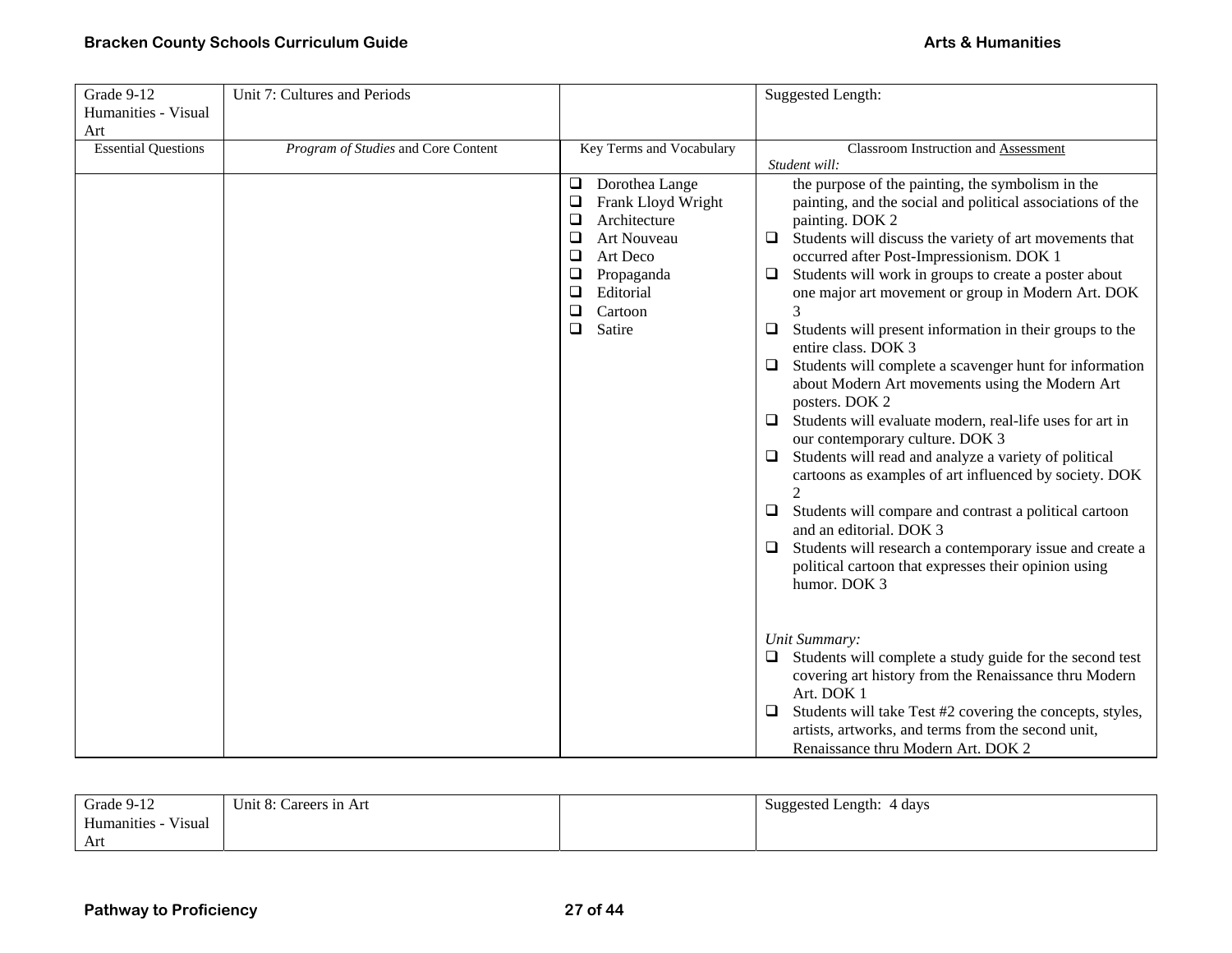| <b>Essential Questions</b> | Program of Studies and Core Content                | Key Terms and Vocabulary                               | Classroom Instruction and Assessment                           |
|----------------------------|----------------------------------------------------|--------------------------------------------------------|----------------------------------------------------------------|
|                            |                                                    |                                                        | Student will:                                                  |
|                            | <b>Core Content</b>                                |                                                        |                                                                |
|                            |                                                    |                                                        |                                                                |
| What choice of             | AH-HS-4.4.3 Students will identify skills and<br>❏ | Graphic Designer<br>$\Box$                             | Careers in Art Presentation - Research career based on<br>⊔    |
| careers does a             | training necessary for a variety of careers in     | Illustrator<br>⊔                                       | specific criteria and report to class about chosen career      |
| person                     | visual arts.                                       | Photojournalist<br>⊔                                   | DOK4                                                           |
| interested in              |                                                    | Animators<br>⊔                                         | Class presentation (choice of presentation may include<br>u    |
| visual art have?           |                                                    | Sculptor<br>⊔                                          | technology or oral presentation) DOK 4                         |
|                            |                                                    | Craftsman<br>⊔                                         | Create a handout about the presentation for each student<br>Q. |
|                            |                                                    | Architect<br>⊔                                         | in the class DOK 4                                             |
|                            |                                                    | <b>Interior Designer</b><br>$\Box$                     |                                                                |
|                            |                                                    | Cartoonist<br>❏                                        |                                                                |
|                            |                                                    | Photographer<br>O                                      |                                                                |
|                            |                                                    | Computer/Video Game<br>❏                               |                                                                |
|                            |                                                    | Designers                                              |                                                                |
|                            |                                                    | Exhibit/Display Design<br>⊔                            |                                                                |
|                            |                                                    | Landscape Architecture<br>⊔                            |                                                                |
|                            |                                                    | <b>Fashion Designer</b><br>ш                           |                                                                |
|                            |                                                    | <b>Industrial Designer</b><br>$\overline{\phantom{a}}$ |                                                                |
|                            |                                                    | <b>Art Director</b><br>⊔                               |                                                                |
|                            |                                                    | Art Teacher<br>⊔                                       |                                                                |
|                            |                                                    | Art Therapist<br>⊔                                     |                                                                |
|                            |                                                    | <b>Fine Artists</b><br>⊔                               |                                                                |

| Grade 9-12                 | Unit 9: Dance Appreciation Unit                |                          | Suggested Length: 9 weeks                            |
|----------------------------|------------------------------------------------|--------------------------|------------------------------------------------------|
| Humanities - Dance         |                                                |                          |                                                      |
| <b>Essential Questions</b> | Program of Studies and Core Content            | Key Terms and Vocabulary | Classroom Instruction and Assessment                 |
|                            |                                                |                          | Student will:                                        |
|                            | <b>Program of Studies</b>                      |                          |                                                      |
|                            |                                                |                          |                                                      |
| What are the               | AH-H-Da-1 Describe the process of making<br>u  |                          |                                                      |
| basic elements             | dance and how elements of dance (space,        |                          |                                                      |
| and categories             | time, force) are used to create and            |                          |                                                      |
| of dance?                  | communicate meaning.                           |                          |                                                      |
|                            | AH-H-Da-3 Describe how performers use<br>⊔     |                          |                                                      |
| How are the                | elements of dance in various dance styles and  |                          |                                                      |
| elements of                | improvisation                                  |                          |                                                      |
| dance used to              |                                                |                          |                                                      |
| create and                 | <b>Core Content</b>                            |                          |                                                      |
| communicate                |                                                |                          | <b>Basics of Dance</b>                               |
| meaning?                   | AH-HS-1.2.1 Students will analyze or<br>$\Box$ | Dance                    | Brainstorm definitions of dance through student<br>□ |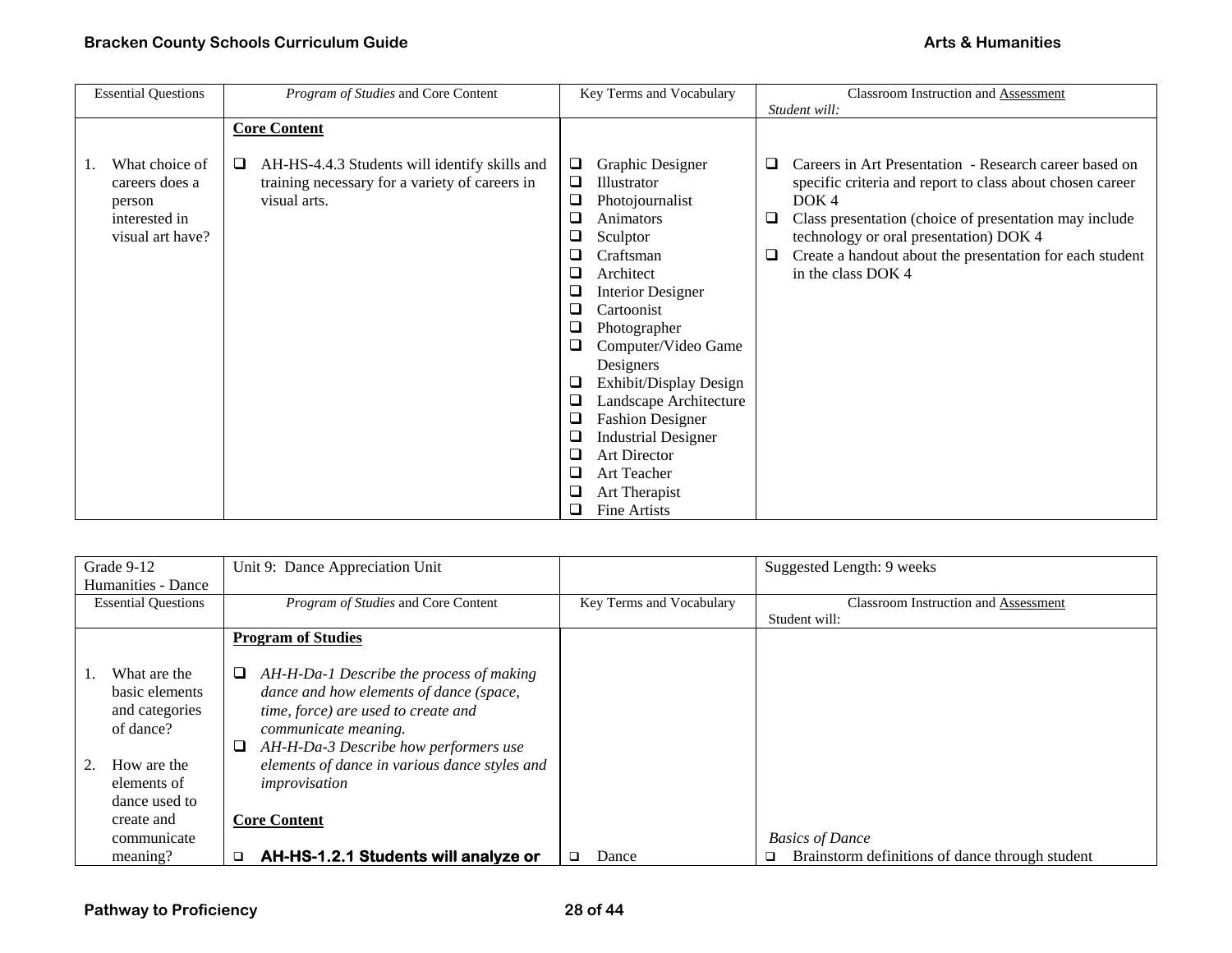| Grade 9-12                                                                                            | Unit 9: Dance Appreciation Unit                                                                                                                                                                                                                                                                                                                                                                                                                                                                                                                                                                                                                                                                                                                                                                                                                                                                                                                                                                                                                                                                                                                                                                                                                                                                                         |                                                                                                                                                     | Suggested Length: 9 weeks                                                                                                                                                                                                                                                                                                                                                                                                                                                                                                                                                                                                                                                                                                                                                                                                                                                                                                                                                                                                                                                                                                                                                                                                                                                                                                                                                                                                                                                                                                                                     |
|-------------------------------------------------------------------------------------------------------|-------------------------------------------------------------------------------------------------------------------------------------------------------------------------------------------------------------------------------------------------------------------------------------------------------------------------------------------------------------------------------------------------------------------------------------------------------------------------------------------------------------------------------------------------------------------------------------------------------------------------------------------------------------------------------------------------------------------------------------------------------------------------------------------------------------------------------------------------------------------------------------------------------------------------------------------------------------------------------------------------------------------------------------------------------------------------------------------------------------------------------------------------------------------------------------------------------------------------------------------------------------------------------------------------------------------------|-----------------------------------------------------------------------------------------------------------------------------------------------------|---------------------------------------------------------------------------------------------------------------------------------------------------------------------------------------------------------------------------------------------------------------------------------------------------------------------------------------------------------------------------------------------------------------------------------------------------------------------------------------------------------------------------------------------------------------------------------------------------------------------------------------------------------------------------------------------------------------------------------------------------------------------------------------------------------------------------------------------------------------------------------------------------------------------------------------------------------------------------------------------------------------------------------------------------------------------------------------------------------------------------------------------------------------------------------------------------------------------------------------------------------------------------------------------------------------------------------------------------------------------------------------------------------------------------------------------------------------------------------------------------------------------------------------------------------------|
| <b>Essential Questions</b>                                                                            | Program of Studies and Core Content                                                                                                                                                                                                                                                                                                                                                                                                                                                                                                                                                                                                                                                                                                                                                                                                                                                                                                                                                                                                                                                                                                                                                                                                                                                                                     | Key Terms and Vocabulary                                                                                                                            | Classroom Instruction and Assessment                                                                                                                                                                                                                                                                                                                                                                                                                                                                                                                                                                                                                                                                                                                                                                                                                                                                                                                                                                                                                                                                                                                                                                                                                                                                                                                                                                                                                                                                                                                          |
| Humanities - Dance<br>Compare<br>3.<br>classical ballet<br>and modern<br>dance with<br>respect to the | evaluate how choreographers and<br>dancers use the elements of dance,<br>forms and styles to communicate<br>ideas and feelings through creating<br>and performing. DOK 3<br>(Incorporates prior knowledge about<br>$\Box$<br>elements from primary through 8 <sup>th</sup> grade.)<br><b>Elements: Space, Time, Force</b><br>$\Box$<br><b>Choreographic Forms: Theme and</b><br>$\Box$<br>Variations, Rondo, Narrative<br>Styles: (characteristics of)<br>$\Box$<br><b>Ballet - standardized dance</b><br>$\Box$<br>movements, specialized leaps and lifts,<br>French terminology to describe each<br>standardized movement (actual terms<br>not to be assessed), pointe shoes for<br>women, slippers for men, costumes -<br>tights, tutu, root is court dances<br>Tap – emphasis on rhythm, tap shoes,<br>$\Box$<br>costumes - formal to street wear,<br>improvisation, roots in recreational<br>dance (e.g., Irish step dance, jig, and<br>African steps)<br>Jazz - stylized movement, accents in<br>$\Box$<br>hands, head, hips, feet, English/French<br>terminology to describe movements<br>(actual terms not to be assessed), jazz<br>shoes or boots, costume related to<br>theme of dance, improvisation, root in<br>social dances and early musical theatre<br>dance<br>Modern - freedom in movement,<br>$\Box$ | Time<br>$\Box$<br>Space<br>$\Box$<br>Force<br>$\Box$<br>Ceremonial/ritual<br>$\Box$<br>Artistic<br>$\Box$<br>Recreational/folk/<br>$\Box$<br>social | Student will:<br>interaction. List on the overhead. Compare this<br>student-created definition to Martha Graham's and<br>Webster's.<br>Characterize the three main elements of dance through<br>$\Box$<br>brainstorming techniques. Assign CATS language to<br>the characterizations. (time, space, force)<br>Watch video on space, time and force<br>$\Box$<br>Answer questions on video and do Open Response<br>$\Box$<br>Develop a chart on space, time and force.<br>$\Box$<br>Develop a history and evolution of dance (general)<br>$\Box$<br>based on students' knowledge of ancient history through<br>class discussion. [Dance used to worship<br>(ceremonial/ritual), Dance used to commemorate or<br>celebrate (recreational/folk/social), and Dance for<br>entertainment as an art form (artistic)]<br>Discussion from above should lead to the outline of the<br>$\Box$<br>three categories of dance (CATS language): ritual,<br>folk/social, artistic<br>Extend knowledge of the categories of dance by asking<br>$\Box$<br>for examples of dances that may transfer from category<br>to category based on the intended "audience"<br>H/O "Basics of Dance" (pp. 307-312, The NY Public<br>$\Box$<br>Library Public Desk Reference) and the questions about<br>the reading. Students must independently answer<br>questions regarding the reading material. (Discussion<br>follows)<br>Discuss evolution of dance<br>$\Box$<br>Read about the basics of dance and answer questions<br>$\Box$<br>Quizzes and tests over basics of dance<br>$\Box$ |
| basic elements<br>of each.<br>How did ballet<br>4.                                                    | English/French/new words to describe<br>movements (actual terms not to be<br>assessed), usually barefoot but can use<br>shoes based on theme, costume related<br>to dance theme, improvisation used in                                                                                                                                                                                                                                                                                                                                                                                                                                                                                                                                                                                                                                                                                                                                                                                                                                                                                                                                                                                                                                                                                                                  |                                                                                                                                                     |                                                                                                                                                                                                                                                                                                                                                                                                                                                                                                                                                                                                                                                                                                                                                                                                                                                                                                                                                                                                                                                                                                                                                                                                                                                                                                                                                                                                                                                                                                                                                               |
| influence the                                                                                         |                                                                                                                                                                                                                                                                                                                                                                                                                                                                                                                                                                                                                                                                                                                                                                                                                                                                                                                                                                                                                                                                                                                                                                                                                                                                                                                         |                                                                                                                                                     |                                                                                                                                                                                                                                                                                                                                                                                                                                                                                                                                                                                                                                                                                                                                                                                                                                                                                                                                                                                                                                                                                                                                                                                                                                                                                                                                                                                                                                                                                                                                                               |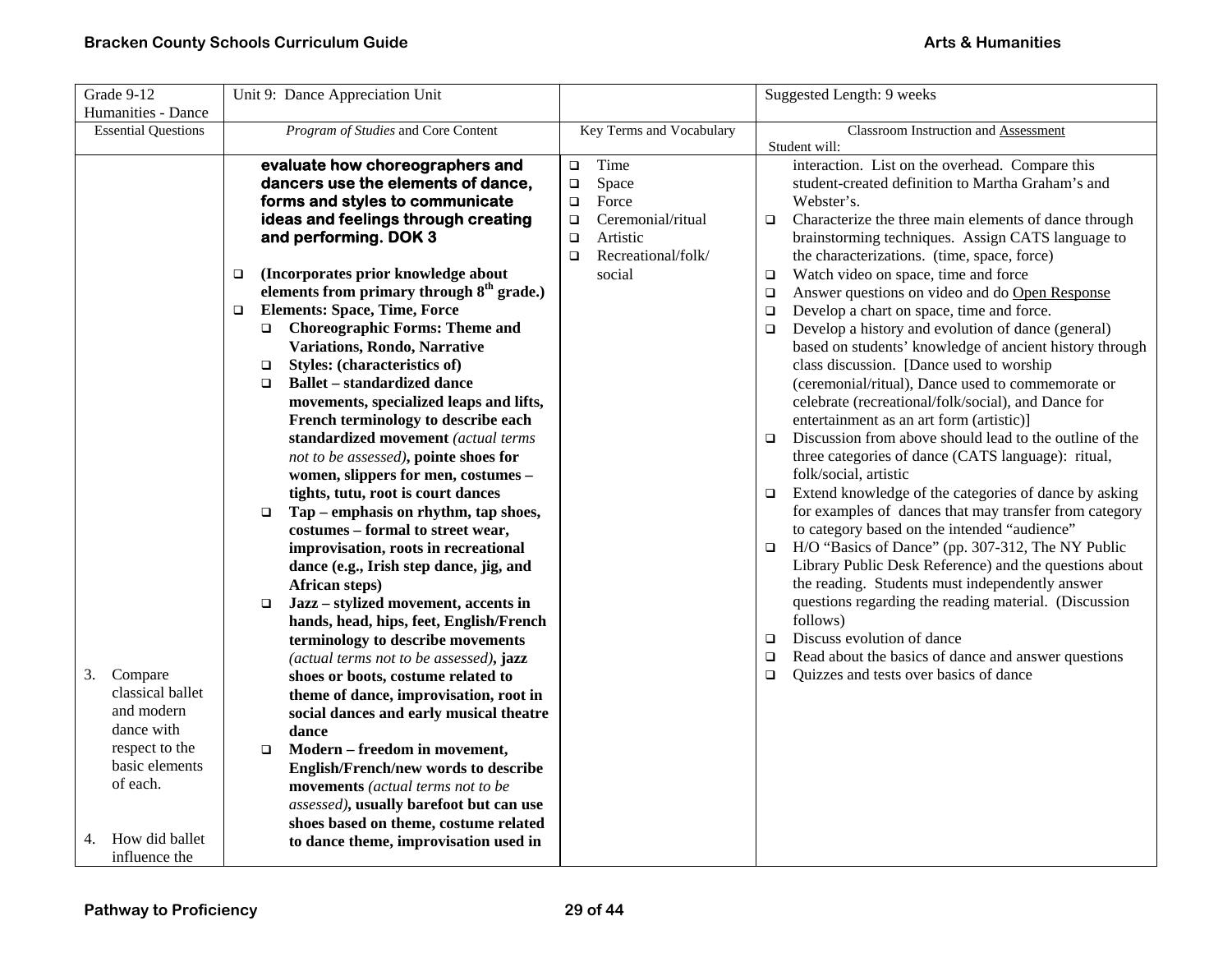| Grade 9-12                 | Unit 9: Dance Appreciation Unit             |                                                  | Suggested Length: 9 weeks                                        |
|----------------------------|---------------------------------------------|--------------------------------------------------|------------------------------------------------------------------|
| Humanities - Dance         |                                             |                                                  |                                                                  |
| <b>Essential Questions</b> | Program of Studies and Core Content         | Key Terms and Vocabulary                         | Classroom Instruction and Assessment<br>Student will:            |
| creation of                | the development of choreography             |                                                  |                                                                  |
| modern dance?              |                                             | Choreography<br>$\Box$                           | <b>History of Ballet and Modern Dance</b>                        |
|                            |                                             | Turnout<br>$\Box$                                | Upon completion of studying the creation of ballet and<br>$\Box$ |
|                            |                                             | Plie<br>$\Box$                                   | its five basic positions, students will illustrate, either       |
|                            | AH-HS-3.2.1 Students will explain how<br>□  | Releve<br>$\Box$                                 | through sketches or performance, the 5 ballet positions.         |
|                            | dance fulfills a variety of purposes. DOK 2 | Adagio<br>$\Box$                                 | Students will view and critique a live in-class<br>$\Box$        |
|                            |                                             | Allegro<br>$\Box$                                | performance of ballet, tap, and jazz.                            |
|                            | Purposes of dance: (different roles of<br>□ | Classical ballet<br>$\Box$                       | H/O Alvin Ailey Dance Troupe (from attendance of<br>$\Box$       |
|                            | dance)                                      | Closed positions<br>$\Box$                       | performance 5 years ago) and the questions about the             |
|                            | Ceremonial - dances created or<br>$\Box$    | Open positions<br>$\Box$                         | reading. Students must independently answer questions            |
|                            | performed for rituals or celebrations       | En pointe<br>$\Box$                              | regarding the reading material. Discussion follows.              |
|                            | (e.g., dances of Native Americans and       | Five positions<br>$\Box$                         | H/O Modern Dance Primer (from the WWW) and the<br>$\Box$         |
|                            | West Africans to celebrate life events      | Theme and variation<br>$\Box$                    | questions about the reading. Students must                       |
|                            | such as harvest, ritual dances              | Tutu<br>$\Box$                                   | independently answer questions regarding the reading             |
|                            | associated with worship)                    | Modern dance<br>$\Box$                           | material. Discussion follows.                                    |
|                            | <b>Recreational</b> - dancing for           | <b>Ballet Russes</b><br>$\Box$                   | Open Response: Ballet and Modern Dance<br>□                      |
|                            | entertainment, to support recreational      |                                                  | Notes Quiz # 1: Short Answer<br>$\Box$                           |
|                            | activities (e.g., ballroom, line dancing,   | Biographies of notable                           | Go over ballet terms<br>$\Box$                                   |
|                            | aerobic dance, dance as a hobby)            | choreographers and                               | Watch video on 5 positions in ballet and terms<br>$\Box$         |
|                            | <b>Artistic expression</b> - dance created  | dancers                                          | Answer questions over video<br>$\Box$                            |
|                            | with the intent to express or               | Louis XIV<br>$\Box$                              | Go over notes about ballet<br>$\Box$                             |
|                            | communicate emotion, feelings, ideas        | George Balanchine<br>$\Box$                      | Do worksheet over notes<br>$\Box$                                |
|                            | (e.g., ballet, tap dance, modern dance,     | Mikhail Baryshnikov<br>$\Box$                    | Go over descriptive words relating to ballet<br>$\Box$           |
|                            | dance created and performed in a            | Agnes de Mille<br>$\Box$                         | Trace history of ballet<br>$\Box$                                |
|                            | concert and/or theatrical setting for an    | Isadora Duncan<br>$\Box$                         | Watch "Nutcracker" and do a movie review of it<br>$\Box$         |
|                            | audience)                                   | Katherine Dunham<br>$\Box$                       | Analyze difference between two dances in "Nutcracker"<br>о       |
|                            |                                             | Michel Fokine<br>$\Box$                          | Take ballet test<br>$\Box$<br>Watch "Dance Sense" video          |
|                            |                                             | Alvin Ailey<br>$\Box$<br>Martha Graham<br>$\Box$ | $\Box$<br>Answer Question on it                                  |
|                            |                                             | <b>Lester Horton</b><br>□                        | $\Box$<br>Take test and quiz over notes and worksheet<br>$\Box$  |
|                            |                                             |                                                  |                                                                  |
|                            |                                             |                                                  |                                                                  |
|                            |                                             |                                                  |                                                                  |
| How did dance<br>5.        |                                             |                                                  |                                                                  |
| on stage and               |                                             |                                                  |                                                                  |
| screen evolve              |                                             |                                                  |                                                                  |
| from slaves                | <b>Program of Studies</b>                   |                                                  |                                                                  |
| dancing on                 |                                             |                                                  |                                                                  |
| plantations?               |                                             |                                                  |                                                                  |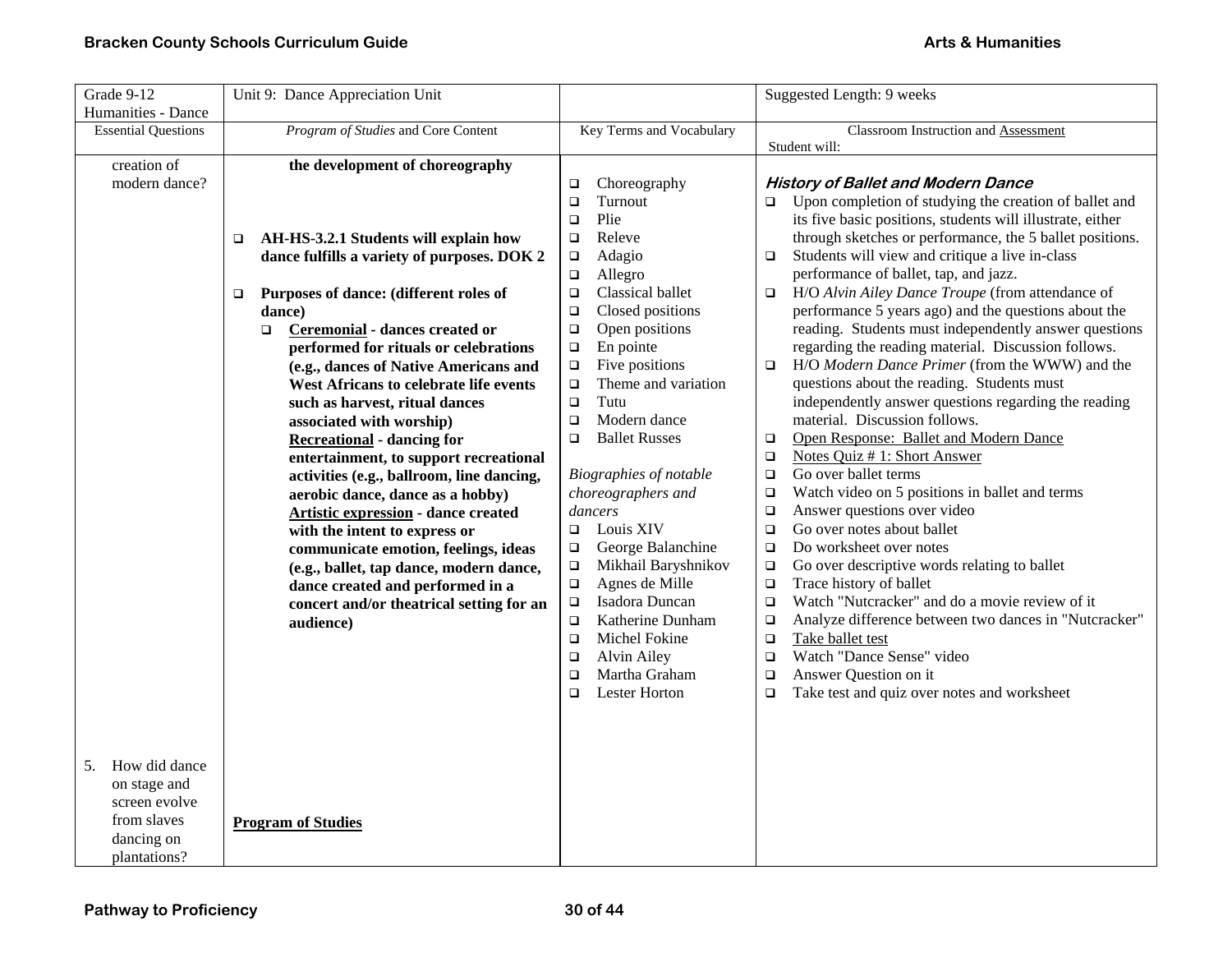| Grade 9-12                      | Unit 9: Dance Appreciation Unit                                                                   |                                                   | Suggested Length: 9 weeks                                                                                                |
|---------------------------------|---------------------------------------------------------------------------------------------------|---------------------------------------------------|--------------------------------------------------------------------------------------------------------------------------|
| Humanities - Dance              |                                                                                                   |                                                   |                                                                                                                          |
| <b>Essential Questions</b>      | Program of Studies and Core Content                                                               | Key Terms and Vocabulary                          | <b>Classroom Instruction and Assessment</b>                                                                              |
|                                 |                                                                                                   |                                                   | Student will:                                                                                                            |
|                                 | I-1 Consider how artists in various cultures<br>$\Box$                                            |                                                   |                                                                                                                          |
|                                 | use elements and principles of arts to create                                                     |                                                   |                                                                                                                          |
| What effect<br>6.               | artistic works.                                                                                   |                                                   |                                                                                                                          |
| does music,                     | $\Box$<br>I-2 Examine how any artist's performance is                                             |                                                   |                                                                                                                          |
| costumes,                       | influenced by the culture, period, and style in<br>which a work is created.                       |                                                   |                                                                                                                          |
| lighting, props,<br>and scenery | $\Box$ I-3 Analyze, interpret, and evaluate the                                                   |                                                   |                                                                                                                          |
| have on the                     | creation and performance of works in various                                                      |                                                   |                                                                                                                          |
| choreographic                   | arts disciplines.                                                                                 |                                                   |                                                                                                                          |
| idea of dance?                  | $\Box$ I-4 Explain how ideas, thoughts, and                                                       | ❏<br>Minstrel show                                | Dance on Stage and Screen                                                                                                |
|                                 | traditions of humankind are reflected in arts                                                     | Plantation dancing<br>❏                           | $\Box$ Watch video of Tap dancing and answer questions                                                                   |
|                                 | through historical and cultural contexts.                                                         | <b>Blacking</b> face<br>$\Box$                    | Go over notes on stage and screen<br>$\Box$                                                                              |
|                                 |                                                                                                   | $\Box$<br>Tap dancing                             | $\Box$<br>H/O The Minstrel Show (from the AP U.S. History text)                                                          |
|                                 | <b>Core Content</b>                                                                               | $\Box$<br>Vaudeville                              | and the questions about the reading. Students must                                                                       |
|                                 |                                                                                                   | Can-can<br>❏                                      | independently answer questions regarding the reading                                                                     |
|                                 | <b>AH-HS-1.2.1 Students will analyze or</b><br>$\Box$                                             | $\Box$<br>buck-and-wing                           | material. Discussion follows.                                                                                            |
|                                 | evaluate how choreographers and                                                                   |                                                   | Video clip: Tap (Gregory Hines) This is used to<br>□                                                                     |
|                                 | dancers use the elements of dance,                                                                | Biographies of notable                            | compare the Broadway version of tap and "hoofing" that                                                                   |
|                                 | forms and styles to communicate                                                                   | choreographers and                                | also evolved from plantation dancing.                                                                                    |
|                                 | ideas and feelings through creating                                                               | dancers                                           | Video: Blast! (A PBS recording of a recent original<br>⊔                                                                 |
|                                 | and performing. DOK 3                                                                             |                                                   | Broadway production)                                                                                                     |
|                                 |                                                                                                   | $\Box$<br><b>Fred Astaire</b>                     | $\Box$<br>Open Response: Having a Blast! (Describe and analyze                                                           |
|                                 | (Incorporates prior knowledge about<br>❏<br>elements from primary through 8 <sup>th</sup> grade.) | ❏<br><b>Ginger Rogers</b><br>$\Box$<br>Gene Kelly | the effect music, costumes, lighting, props, and scenery<br>have on the choreographic ideas presented in <i>Blast!</i> ) |
|                                 | <b>Elements: Space, Time, Force</b><br>$\Box$                                                     | $\Box$<br>Shirley Temple                          | "After the video" assignment: Identify the theme of one<br>$\Box$                                                        |
|                                 | <b>Choreographic Forms: Theme and</b><br>$\Box$                                                   | <b>Bill Robinson</b><br>$\Box$                    | of the dances observed in Blast! Be sure to include the                                                                  |
|                                 | Variations, Rondo, Narrative                                                                      | (Bojangles)                                       | time, space, and force that created the theme.                                                                           |
|                                 | Styles: (characteristics of)<br>$\Box$                                                            |                                                   | $\Box$<br>H/O Professional critiques of <i>Blast</i> ! (downloaded from                                                  |
| How is dance a<br>7.            | <b>Ballet – standardized dance</b><br>$\Box$                                                      |                                                   | blast the show.com) used as springboard for discussion                                                                   |
| "window into                    | movements, specialized leaps and lifts,                                                           |                                                   | purposes on the "skills and training for a variety of                                                                    |
| culture?"                       | French terminology to describe each                                                               |                                                   | careers related to dance" and to "analyze the way a                                                                      |
|                                 | standardized movement (actual terms                                                               |                                                   | dance might be viewed from different perspectives                                                                        |
|                                 | not to be assessed), pointe shoes for                                                             |                                                   | (critics, audiences)"                                                                                                    |
|                                 | women, slippers for men, costumes -                                                               |                                                   | Other video clips may include scenes from<br>❏                                                                           |
|                                 | tights, tutu, root is court dances                                                                |                                                   | $\Box$ Top Hat (Astaire)                                                                                                 |
|                                 | Tap - emphasis on rhythm, tap shoes,<br>$\Box$                                                    |                                                   | Shall We Dance? (Astaire/Rogers)<br>$\Box$                                                                               |
|                                 | costumes - formal to street wear,                                                                 |                                                   | West Side Story<br>$\Box$                                                                                                |
|                                 | improvisation, roots in recreational                                                              |                                                   | Singing in the Rain (Kelly)<br>□                                                                                         |
|                                 | dance (e.g., Irish step dance, jig, and                                                           |                                                   | White Nights (Baryshnikov)<br>$\Box$                                                                                     |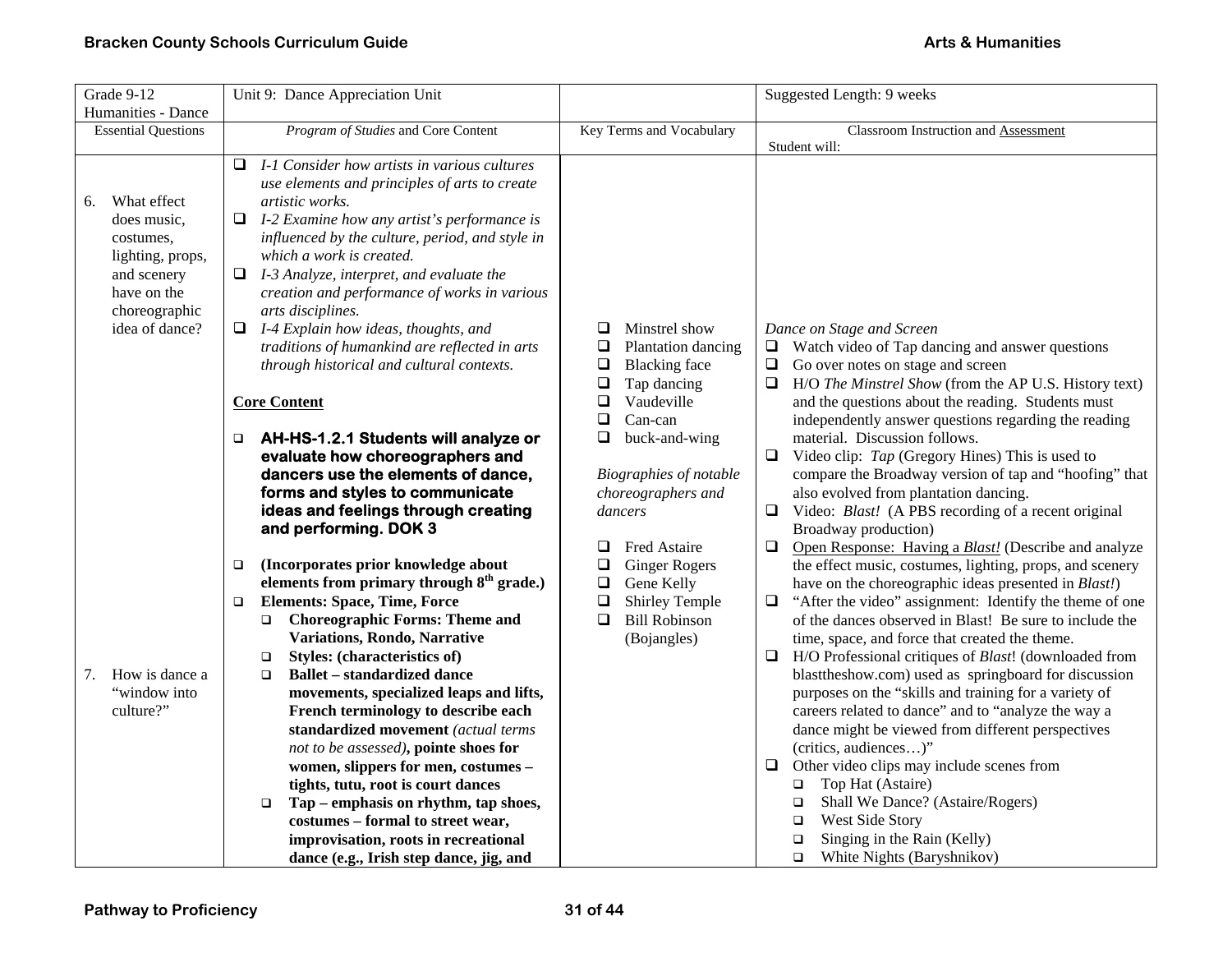| Grade 9-12                 | Unit 9: Dance Appreciation Unit                        |                               | Suggested Length: 9 weeks                                            |
|----------------------------|--------------------------------------------------------|-------------------------------|----------------------------------------------------------------------|
| Humanities - Dance         |                                                        |                               |                                                                      |
| <b>Essential Questions</b> | Program of Studies and Core Content                    | Key Terms and Vocabulary      | Classroom Instruction and Assessment                                 |
|                            |                                                        |                               | Student will:                                                        |
|                            | African steps)                                         |                               | Curly Top (Temple/Bojangles)<br>$\Box$                               |
|                            | Jazz - stylized movement, accents in<br>$\Box$         |                               |                                                                      |
|                            | hands, head, hips, feet, English/French                |                               |                                                                      |
|                            | terminology to describe movements                      |                               |                                                                      |
|                            | (actual terms not to be assessed), jazz                |                               |                                                                      |
|                            | shoes or boots, costume related to                     |                               |                                                                      |
|                            | theme of dance, improvisation, root in                 |                               |                                                                      |
|                            | social dances and early musical theatre                |                               |                                                                      |
|                            | dance                                                  |                               |                                                                      |
|                            | Modern - freedom in movement,<br>□                     | Bharata natyam<br>$\Box$      | <b>Dance in Other Cultures</b>                                       |
|                            | English/French/new words to describe                   | Animal dance<br>$\Box$        | View video clip: KET Humanities Broadcast #4:<br>$\Box$              |
|                            | movements (actual terms not to be                      | Ashante court dance<br>$\Box$ | <b>African Dance</b>                                                 |
|                            | assessed), usually barefoot but can use                | Yoruba spirit dance<br>$\Box$ | Discuss how dance is a "window into African culture"<br>$\Box$       |
| How did social<br>8.       | shoes based on theme, costume related                  | Bolero<br>$\Box$              | (after viewing video)                                                |
| dance change               | to dance theme, improvisation used in                  | Cancan<br>$\Box$              | Open Response: Dance in Other Cultures (Discuss how<br>$\Box$        |
| with each                  | the development of choreography                        | $\Box$<br>Conga               | dance reflects history and culture.)                                 |
| decade during              |                                                        | Cha-cha<br>$\Box$             | H/O The Bharata Natyam (Feature article from Dance<br>$\Box$         |
| the 20 <sup>th</sup>       | AH-HS-2.2.1 Students will analyze or<br>□              | Fandango<br>□                 | Magazine and pictures, descriptions downloaded from                  |
| century?                   | evaluate how factors such as time, place               | Flamenco<br>$\Box$            | WWW)                                                                 |
|                            | and ideas are reflected in dance. DOK 3                | <b>Jig</b><br>$\Box$          | Notes Quiz 2: Short Answer<br>$\Box$                                 |
|                            |                                                        | Kabuki<br>$\Box$              | Watch video on African Dance – answer questions on<br>$\Box$         |
| How is<br>9.               | <b>European Culture and Periods: (in</b><br>$\Box$     | Limbo<br>$\Box$               | video                                                                |
| choreography               | chronological order)                                   | Minuet<br>$\Box$              | Watch "Little Johnny Brown" – Do Open Response on<br>$\Box$          |
| created?                   | (Basic understanding of society in the time            | Pericon<br>$\Box$             | video                                                                |
|                            | period, influence of geographic location               | Rumba<br>$\Box$               | Identify skills and training as related to careers through<br>$\Box$ |
|                            | and philosophical beliefs of each historical           | $\Box$<br>Tango               | the entire course                                                    |
|                            | period is necessary to meet this standard)             | Tarantella<br>$\Box$          | Discuss skills needed to be a dancer in different forms<br>$\Box$    |
|                            | Renaissance (court dances)<br>$\Box$                   | Waltz<br>$\Box$               | of dance                                                             |
|                            | <b>Baroque (development of ballet, Louis</b><br>$\Box$ | Folk dancing<br>$\Box$        | Discuss what it takes to become a choreographer<br>$\Box$            |
|                            | XIV)                                                   | Round<br>$\Box$               |                                                                      |
|                            | <b>Romantic (Golden Age of ballet)</b><br>$\Box$       | Rondo<br>$\Box$               |                                                                      |
|                            | Modern (Fokine – the revitalization<br>$\Box$          | Fox-trot<br>$\Box$            |                                                                      |
|                            | and 20 <sup>th</sup> century prominence of             | Jitterbug<br>$\Box$           |                                                                      |
|                            | Russian ballet, Balanchine,                            | Lindy hop<br>$\Box$           |                                                                      |
|                            | Baryshnikov)                                           | The Charleston<br>$\Box$      |                                                                      |
|                            |                                                        | Jazz<br>$\Box$                |                                                                      |
|                            | <b>Recent Styles in American Culture:</b><br>□         | Ragtime<br>□                  |                                                                      |
|                            | □ Popular dance (includes Early                        | Flappers<br>$\Box$            |                                                                      |
|                            |                                                        | Swing<br>$\Box$               |                                                                      |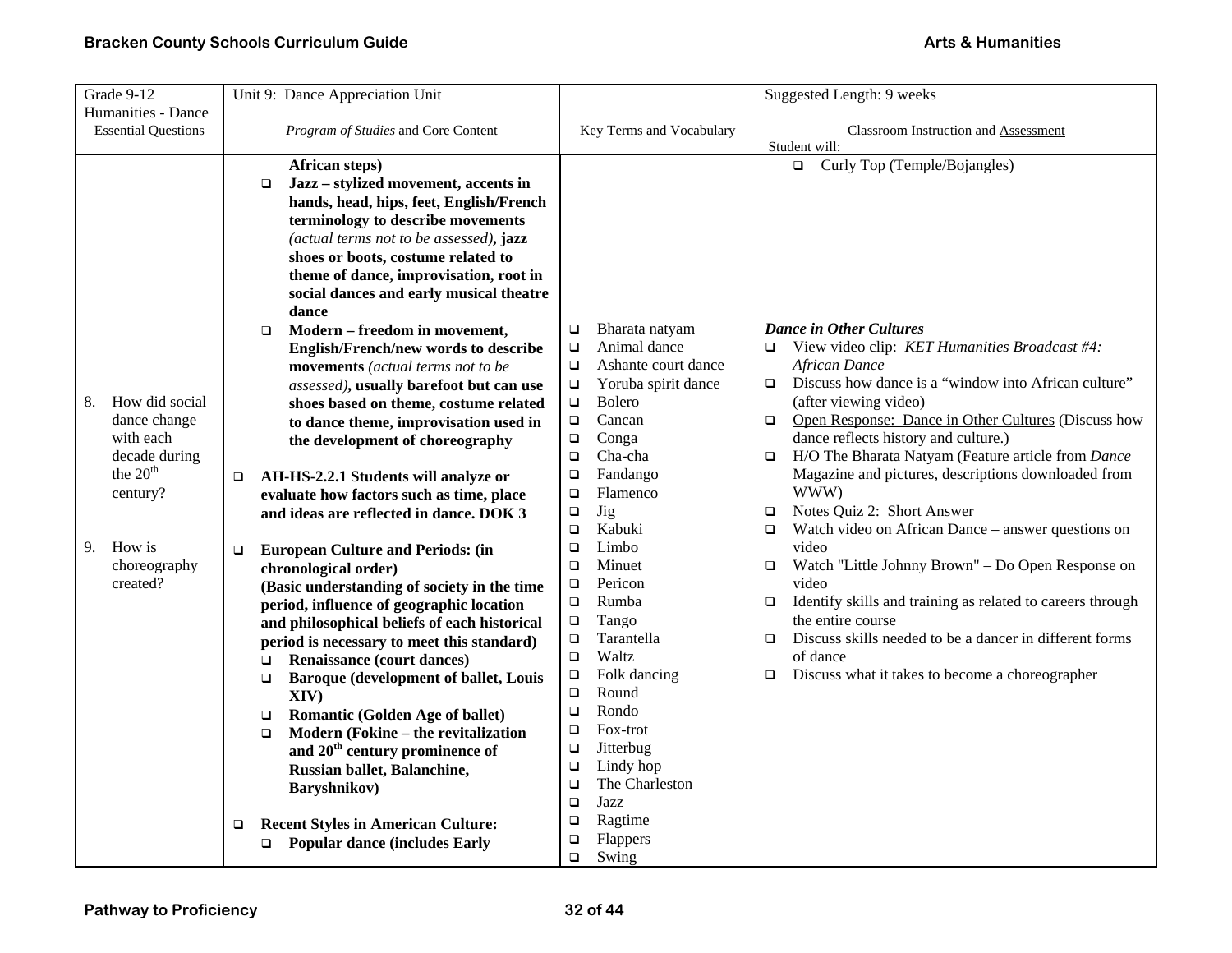| Grade 9-12                 | Unit 9: Dance Appreciation Unit                                                           |                                     | Suggested Length: 9 weeks                                    |
|----------------------------|-------------------------------------------------------------------------------------------|-------------------------------------|--------------------------------------------------------------|
| Humanities - Dance         |                                                                                           |                                     |                                                              |
| <b>Essential Questions</b> | Program of Studies and Core Content                                                       | Key Terms and Vocabulary            | Classroom Instruction and Assessment                         |
|                            |                                                                                           |                                     | Student will:                                                |
|                            | American dance, folk and social dance,                                                    | <b>Big Band</b><br>$\Box$           |                                                              |
|                            | [e.g., square dance, swing, waltz]                                                        | The Twist<br>$\Box$                 |                                                              |
|                            | Martha Graham - abandoning                                                                | Frug<br>$\Box$                      |                                                              |
|                            | traditional steps of ballet, portrayed<br>characters in woman's viewpoint)                | Mashed potato<br>$\Box$<br>The bump |                                                              |
|                            | Modern dance (important figures<br>$\Box$                                                 | $\Box$<br>The swim<br>$\Box$        |                                                              |
|                            | include: Alvin Ailey - acclaimed                                                          | Disco<br>$\Box$                     |                                                              |
|                            | African American choreographer,                                                           | Break-dancing<br>$\Box$             |                                                              |
|                            | incorporation of traditional African                                                      | Line-dancing<br>$\Box$              |                                                              |
|                            | roots, African-American themes                                                            |                                     |                                                              |
|                            |                                                                                           |                                     |                                                              |
|                            |                                                                                           |                                     |                                                              |
|                            |                                                                                           |                                     |                                                              |
|                            |                                                                                           |                                     |                                                              |
|                            |                                                                                           |                                     |                                                              |
|                            |                                                                                           |                                     |                                                              |
|                            |                                                                                           |                                     |                                                              |
|                            |                                                                                           |                                     |                                                              |
|                            |                                                                                           |                                     |                                                              |
|                            |                                                                                           |                                     |                                                              |
|                            |                                                                                           |                                     |                                                              |
|                            | <b>Program of Studies</b>                                                                 |                                     |                                                              |
|                            | $\Box$ AH-H-Da-2 Describe and analyze the effect                                          |                                     |                                                              |
|                            | music, costumes, lighting, props, and scenery<br>have on the choreographic idea of dance. |                                     |                                                              |
|                            | $\Box$ AH-H-Da-4 Describe similarities and                                                |                                     | Social Dance in Our American Culture from 1900 to present    |
|                            | differences among dance styles.                                                           |                                     | H/O Dance in the 1920s-1940s (from AP U.S. History<br>$\Box$ |
|                            | AH-H-Da-6 Analyze, interpret, and evaluate<br>❏.                                          |                                     | text)                                                        |
|                            | various aspects of a dance performance.                                                   |                                     | H/O Social Dance in the USA (pp. 383-389, The NY<br>$\Box$   |
|                            | $\Box$ AH-H-Da-8 Analyze the way a dance might                                            |                                     | Public Library Public Desk Reference) and the questions      |
|                            | be viewed from different perspectives (critics,                                           |                                     | about the reading. Students must independently answer        |
|                            | audiences, choreographers, performers).                                                   |                                     | questions regarding the reading material. (Discussion        |
|                            |                                                                                           |                                     | follows)                                                     |
|                            | <b>Core Content</b>                                                                       |                                     | Video clip: It's a Wonderful Life (the<br>$\Box$             |
|                            |                                                                                           |                                     | Charleston/ragtime dancing)                                  |
|                            | AH-HS-1.2.1 Students will analyze or<br>$\Box$                                            |                                     |                                                              |
|                            | evaluate how choreographers and                                                           |                                     | Dance Performance Section                                    |
|                            | dancers use the elements of dance,                                                        |                                     | $\Box$ Teach students choreography for 1940s-style slow      |
|                            | forms and styles to communicate                                                           |                                     | dancing, incorporating authentic music from the era.         |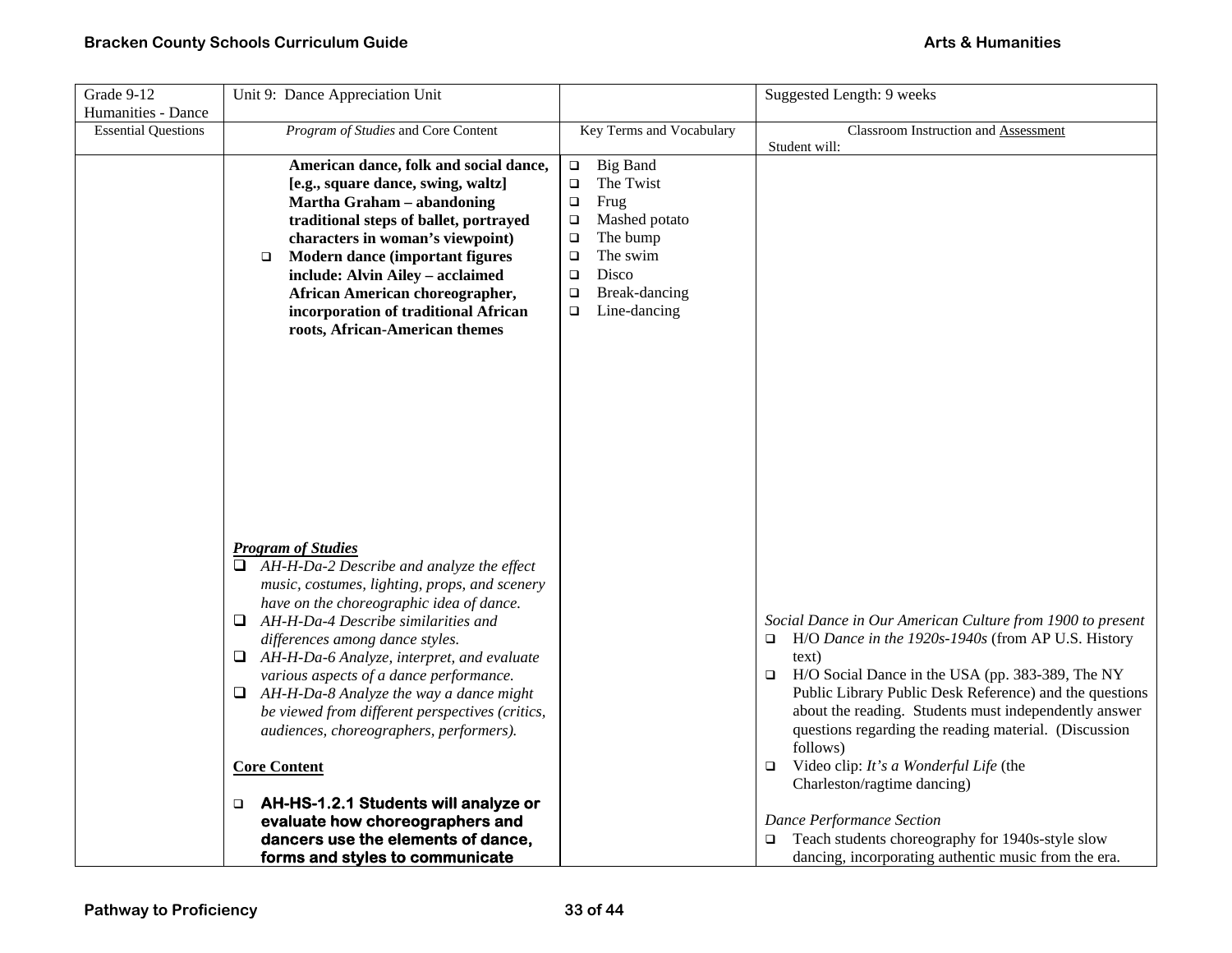| Grade 9-12<br>Humanities - Dance | Unit 9: Dance Appreciation Unit                                                                                                                                                                                                                                                                                                                                                                                                                                                                                                                                                                                                                                                                                                                                                                                                                                                                                                                                                                                                                                                                                                                                                                                                                                                                                                                                                                                                                          |                          | Suggested Length: 9 weeks                                                                                                                                                                                                                                                                                                                                                                                                                                                                                                                                                                                                                                                                                                                                                                                                                                                                                                                                                                                                                                                                                                                                                                                                                                                                                                                                                                                                                  |
|----------------------------------|----------------------------------------------------------------------------------------------------------------------------------------------------------------------------------------------------------------------------------------------------------------------------------------------------------------------------------------------------------------------------------------------------------------------------------------------------------------------------------------------------------------------------------------------------------------------------------------------------------------------------------------------------------------------------------------------------------------------------------------------------------------------------------------------------------------------------------------------------------------------------------------------------------------------------------------------------------------------------------------------------------------------------------------------------------------------------------------------------------------------------------------------------------------------------------------------------------------------------------------------------------------------------------------------------------------------------------------------------------------------------------------------------------------------------------------------------------|--------------------------|--------------------------------------------------------------------------------------------------------------------------------------------------------------------------------------------------------------------------------------------------------------------------------------------------------------------------------------------------------------------------------------------------------------------------------------------------------------------------------------------------------------------------------------------------------------------------------------------------------------------------------------------------------------------------------------------------------------------------------------------------------------------------------------------------------------------------------------------------------------------------------------------------------------------------------------------------------------------------------------------------------------------------------------------------------------------------------------------------------------------------------------------------------------------------------------------------------------------------------------------------------------------------------------------------------------------------------------------------------------------------------------------------------------------------------------------|
| <b>Essential Questions</b>       | Program of Studies and Core Content                                                                                                                                                                                                                                                                                                                                                                                                                                                                                                                                                                                                                                                                                                                                                                                                                                                                                                                                                                                                                                                                                                                                                                                                                                                                                                                                                                                                                      | Key Terms and Vocabulary | Classroom Instruction and Assessment                                                                                                                                                                                                                                                                                                                                                                                                                                                                                                                                                                                                                                                                                                                                                                                                                                                                                                                                                                                                                                                                                                                                                                                                                                                                                                                                                                                                       |
|                                  | ideas and feelings through creating<br>and performing. DOK 3<br>(Incorporates prior knowledge about<br>$\Box$<br>elements from primary through 8 <sup>th</sup> grade.)<br><b>Elements: Space, Time, Force</b><br>$\Box$<br><b>Choreographic Forms: Theme and</b><br>$\Box$<br>Variations, Rondo, Narrative<br>Styles: (characteristics of)<br>$\Box$<br><b>Ballet – standardized dance</b><br>$\Box$<br>movements, specialized leaps and lifts,<br>French terminology to describe each<br>standardized movement (actual terms<br>not to be assessed), pointe shoes for<br>women, slippers for men, costumes -<br>tights, tutu, root is court dances<br>Tap – emphasis on rhythm, tap shoes,<br>$\Box$<br>costumes - formal to street wear,<br>improvisation, roots in recreational<br>dance (e.g., Irish step dance, jig, and<br>African steps)<br>Jazz - stylized movement, accents in<br>$\Box$<br>hands, head, hips, feet, English/French<br>terminology to describe movements<br>(actual terms not to be assessed), jazz<br>shoes or boots, costume related to<br>theme of dance, improvisation, root in<br>social dances and early musical theatre<br>dance<br>Modern - freedom in movement,<br>$\Box$<br>English/French/new words to describe<br>movements (actual terms not to be<br>assessed), usually barefoot but can use<br>shoes based on theme, costume related<br>to dance theme, improvisation used in<br>the development of choreography |                          | Student will:<br>Teach students choreography for the cha-cha (couples<br>$\Box$<br>dance) using appropriate music<br>Teach students the basic steps of the jitterbug/Lindy hop<br>$\Box$<br>(8-count style) using authentic swing/big band music<br>and music from the 1950s.<br>Video clip: Blast From the Past: Students analyze the<br>$\Box$<br>jitterbug style in the clip and get ideas on how to<br>choreograph additional jitterbug moves into the basic<br>steps taught by the teacher.<br>Students will work cooperatively in couples, or groups<br>$\Box$<br>to choreograph a swing dance using the basic steps and<br>other steps they have learned/created on their own.<br>Students will work cooperatively to create an<br>$\Box$<br>improvisational dance using appropriate 60s and 70s fad<br>dance movements.<br>Students will memorize and perform 64 counts of<br>$\Box$<br>choreography from each of the following:<br>1940s slow dance<br>$\Box$<br>Cha-cha<br>$\Box$<br>Jitterbug<br>$\Box$<br>Country line dance<br>$\Box$<br>FINAL EXAM: 25 multiple choice questions, 3 open<br>⊔<br>response questions (covers all material taught except the<br>dance performance section)<br>Note: The dance performance section encourages a<br>"fondness" for the course, which in turn, promotes effort in<br>the other areas of the course.<br>$\Box$ Performance standards are presented in class as time<br>will permit |
|                                  | AH-HS-1.2.2 Students will describe or<br>□                                                                                                                                                                                                                                                                                                                                                                                                                                                                                                                                                                                                                                                                                                                                                                                                                                                                                                                                                                                                                                                                                                                                                                                                                                                                                                                                                                                                               |                          |                                                                                                                                                                                                                                                                                                                                                                                                                                                                                                                                                                                                                                                                                                                                                                                                                                                                                                                                                                                                                                                                                                                                                                                                                                                                                                                                                                                                                                            |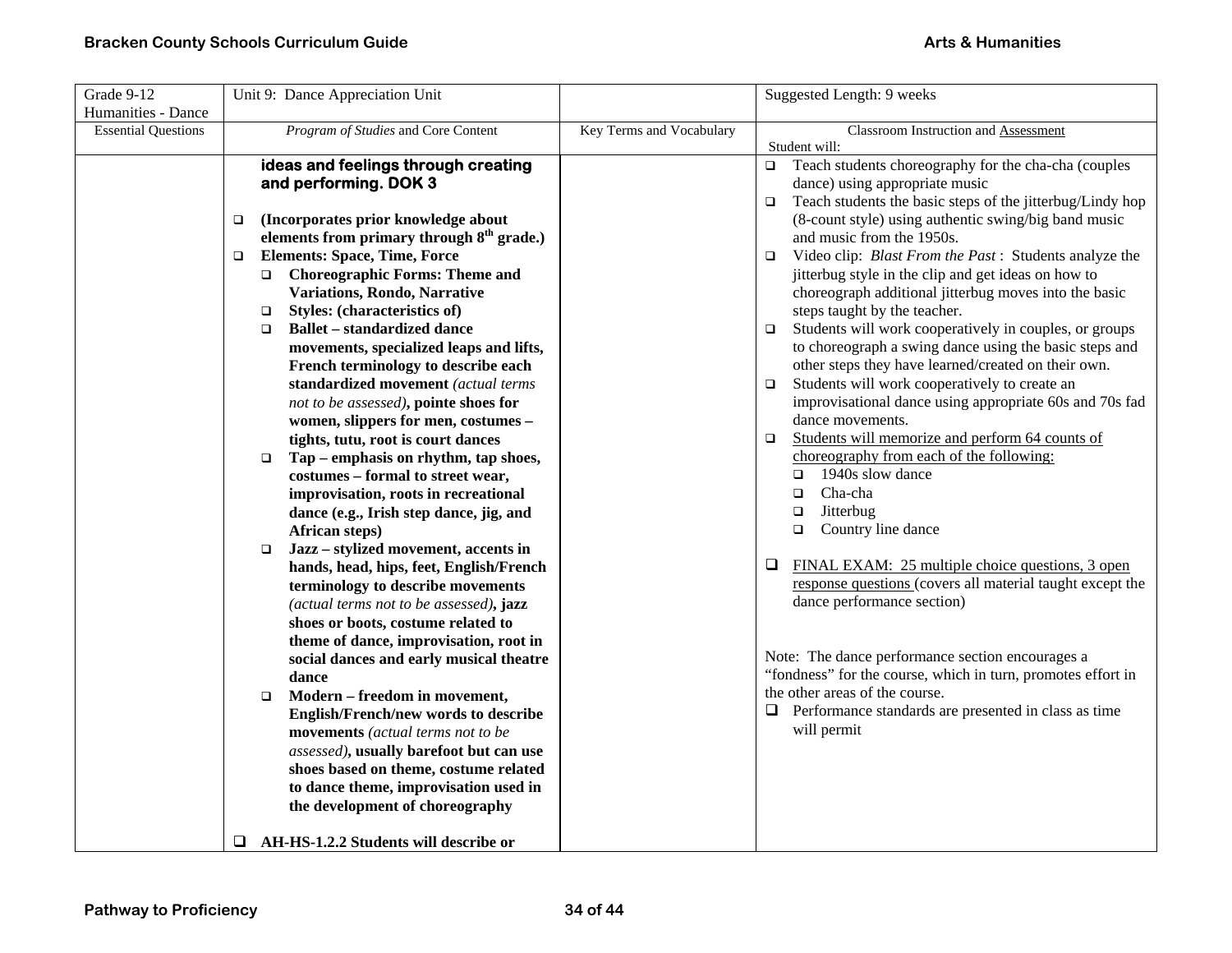| Grade 9-12                 | Unit 9: Dance Appreciation Unit                                                  |                          | Suggested Length: 9 weeks            |
|----------------------------|----------------------------------------------------------------------------------|--------------------------|--------------------------------------|
| Humanities - Dance         |                                                                                  |                          |                                      |
| <b>Essential Questions</b> | Program of Studies and Core Content                                              | Key Terms and Vocabulary | Classroom Instruction and Assessment |
|                            |                                                                                  |                          | Student will:                        |
|                            | analyze the relationship among music,                                            |                          |                                      |
|                            | costumes, lighting, props/scenery and                                            |                          |                                      |
|                            | choreography. DOK 3                                                              |                          |                                      |
|                            |                                                                                  |                          |                                      |
|                            | AH-HS-2.2.1 Students will analyze or<br>$\Box$                                   |                          |                                      |
|                            | evaluate how factors such as time, place                                         |                          |                                      |
|                            | and ideas are reflected in dance. DOK 3                                          |                          |                                      |
|                            |                                                                                  |                          |                                      |
|                            | <b>European Culture and Periods: (in</b><br>$\Box$                               |                          |                                      |
|                            | chronological order)                                                             |                          |                                      |
|                            | (Basic understanding of society in the time                                      |                          |                                      |
|                            | period, influence of geographic location                                         |                          |                                      |
|                            | and philosophical beliefs of each historical                                     |                          |                                      |
|                            | period is necessary to meet this standard)                                       |                          |                                      |
|                            | <b>Renaissance (court dances)</b><br>$\Box$                                      |                          |                                      |
|                            | Baroque (development of ballet, Louis<br>$\Box$                                  |                          |                                      |
|                            | XIV)                                                                             |                          |                                      |
|                            | Romantic (Golden Age of ballet)<br>$\Box$<br>Modern (Fokine - the revitalization |                          |                                      |
|                            | $\Box$<br>and 20 <sup>th</sup> century prominence of                             |                          |                                      |
|                            | Russian ballet, Balanchine,                                                      |                          |                                      |
|                            | Baryshnikov)                                                                     |                          |                                      |
|                            |                                                                                  |                          |                                      |
|                            | <b>Recent Styles in American Culture:</b><br>o.                                  |                          |                                      |
|                            | <b>Popular dance (includes Early</b><br>$\Box$                                   |                          |                                      |
|                            | American dance, folk and social dance,                                           |                          |                                      |
|                            | [e.g., square dance, swing, waltz]                                               |                          |                                      |
|                            | Martha Graham - abandoning                                                       |                          |                                      |
|                            | traditional steps of ballet, portrayed                                           |                          |                                      |
|                            | characters in woman's viewpoint)                                                 |                          |                                      |
|                            | Modern dance (important figures<br>$\Box$                                        |                          |                                      |
|                            | include: Alvin Ailey - acclaimed                                                 |                          |                                      |
|                            | African American choreographer,                                                  |                          |                                      |
|                            | incorporation of traditional African                                             |                          |                                      |
|                            | roots, African-American themes                                                   |                          |                                      |
|                            |                                                                                  |                          |                                      |
|                            | AH-HS-1.2.2 Students will describe or<br>❏                                       |                          |                                      |
|                            | analyze the relationship among music,                                            |                          |                                      |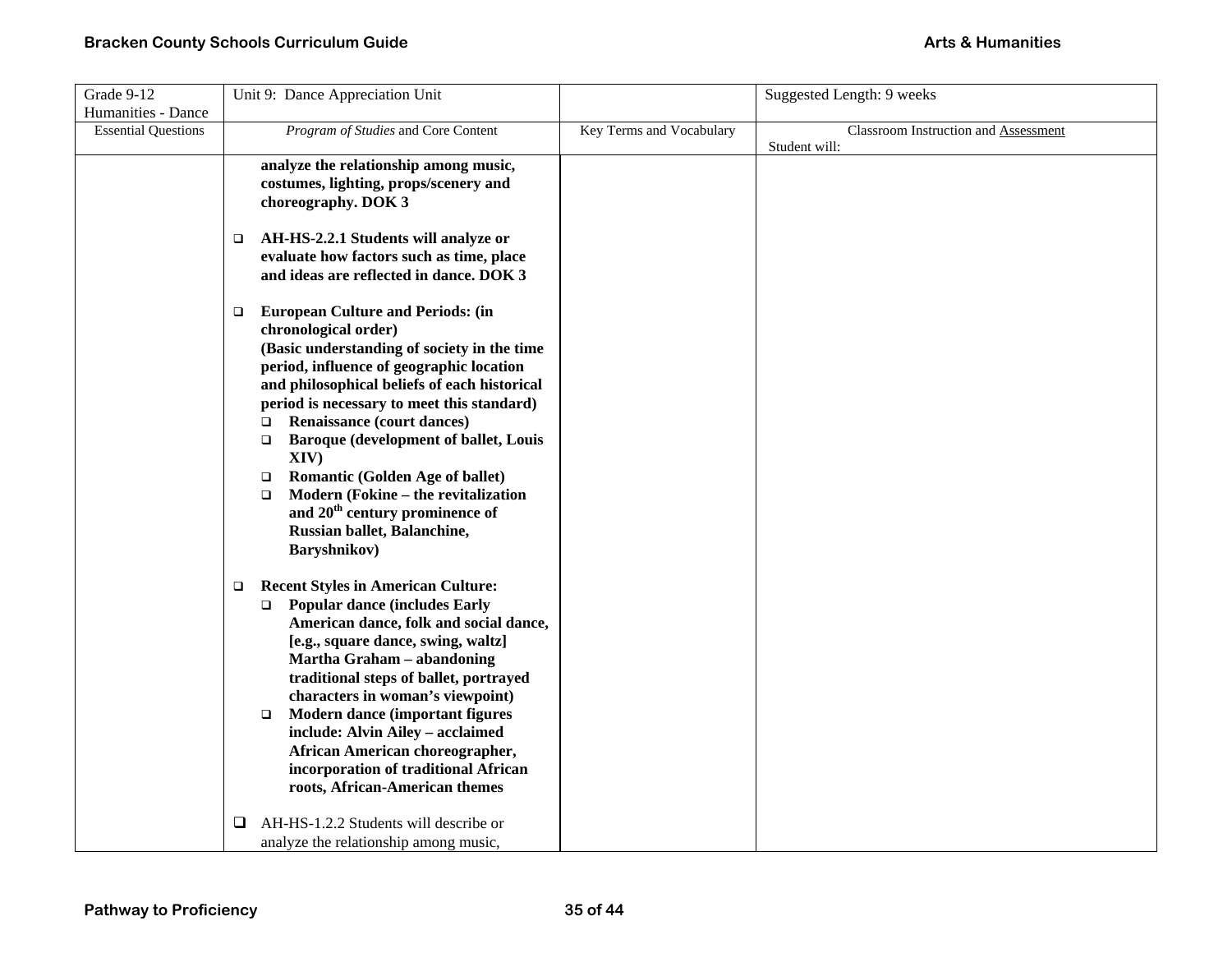| Grade 9-12                 | Unit 9: Dance Appreciation Unit                                                                                                                                                                                    |                          | Suggested Length: 9 weeks                             |
|----------------------------|--------------------------------------------------------------------------------------------------------------------------------------------------------------------------------------------------------------------|--------------------------|-------------------------------------------------------|
| Humanities - Dance         |                                                                                                                                                                                                                    |                          |                                                       |
| <b>Essential Questions</b> | Program of Studies and Core Content                                                                                                                                                                                | Key Terms and Vocabulary | Classroom Instruction and Assessment<br>Student will: |
|                            | costumes, lighting, props/scenery and<br>choreography.                                                                                                                                                             |                          |                                                       |
|                            | AH-HS-4.2.5 Students will identify skills and<br>⊔<br>training for a variety of careers related to<br>dance.                                                                                                       |                          |                                                       |
|                            | <b>Program of Studies</b>                                                                                                                                                                                          |                          |                                                       |
|                            | $\Box$ AH-H-Da-5 Compare and contrast how<br>dance is used in thematic, social, historical,<br>and/or political contexts.                                                                                          |                          |                                                       |
|                            | $\Box$ AH-H-Da-7 Explain how dance reflects<br>various time cultures, periods, and styles.                                                                                                                         |                          |                                                       |
|                            | <b>Core Content</b>                                                                                                                                                                                                |                          |                                                       |
|                            | □ AH-HS-1.2.1 Students will analyze or<br>evaluate how choreographers and<br>dancers use the elements of dance,<br>forms and styles to communicate<br>ideas and feelings through creating<br>and performing. DOK 3 |                          |                                                       |
|                            | (Incorporates prior knowledge about<br>□<br>elements from primary through 8 <sup>th</sup> grade.)                                                                                                                  |                          |                                                       |
|                            | <b>Elements: Space, Time, Force</b><br>$\Box$<br><b>Choreographic Forms: Theme and</b><br>$\Box$<br>Variations, Rondo, Narrative<br><b>Styles:</b> (characteristics of)<br>$\Box$                                  |                          |                                                       |
|                            | <b>Ballet – standardized dance</b><br>$\Box$<br>movements, specialized leaps and lifts,<br>French terminology to describe each                                                                                     |                          |                                                       |
|                            | standardized movement (actual terms<br>not to be assessed), pointe shoes for<br>women, slippers for men, costumes -                                                                                                |                          |                                                       |
|                            | tights, tutu, root is court dances                                                                                                                                                                                 |                          |                                                       |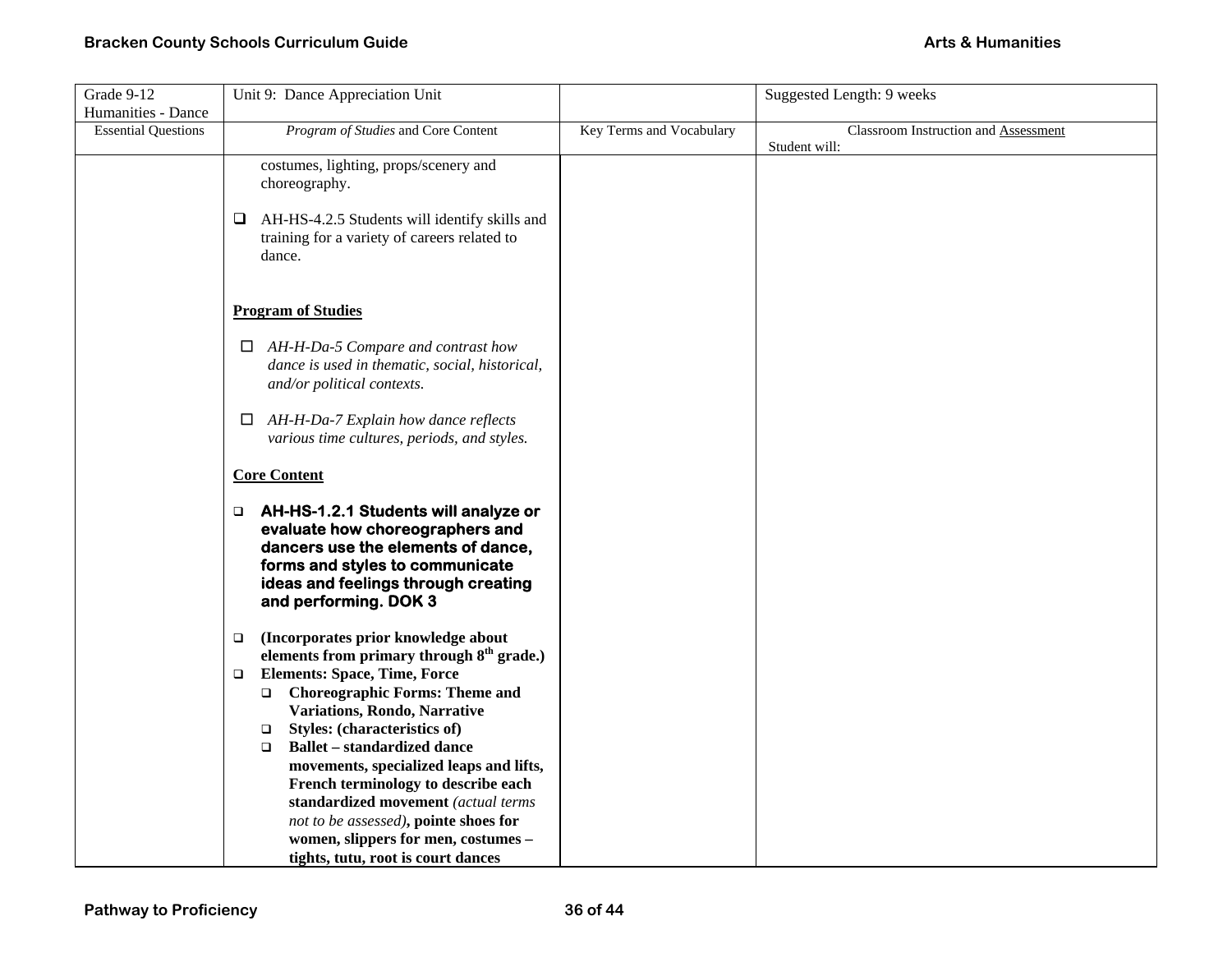| Grade 9-12                 | Unit 9: Dance Appreciation Unit                                                  |                          | Suggested Length: 9 weeks            |
|----------------------------|----------------------------------------------------------------------------------|--------------------------|--------------------------------------|
| Humanities - Dance         |                                                                                  |                          |                                      |
| <b>Essential Questions</b> | Program of Studies and Core Content                                              | Key Terms and Vocabulary | Classroom Instruction and Assessment |
|                            |                                                                                  |                          | Student will:                        |
|                            | Tap – emphasis on rhythm, tap shoes,<br>$\Box$                                   |                          |                                      |
|                            | costumes - formal to street wear,                                                |                          |                                      |
|                            | improvisation, roots in recreational                                             |                          |                                      |
|                            | dance (e.g., Irish step dance, jig, and                                          |                          |                                      |
|                            | African steps)                                                                   |                          |                                      |
|                            | Jazz - stylized movement, accents in<br>$\Box$                                   |                          |                                      |
|                            | hands, head, hips, feet, English/French                                          |                          |                                      |
|                            | terminology to describe movements                                                |                          |                                      |
|                            | (actual terms not to be assessed), jazz                                          |                          |                                      |
|                            | shoes or boots, costume related to                                               |                          |                                      |
|                            | theme of dance, improvisation, root in                                           |                          |                                      |
|                            | social dances and early musical theatre                                          |                          |                                      |
|                            | dance                                                                            |                          |                                      |
|                            | Modern – freedom in movement,<br>$\Box$                                          |                          |                                      |
|                            | English/French/new words to describe                                             |                          |                                      |
|                            | movements (actual terms not to be                                                |                          |                                      |
|                            | assessed), usually barefoot but can use<br>shoes based on theme, costume related |                          |                                      |
|                            | to dance theme, improvisation used in                                            |                          |                                      |
|                            | the development of choreography                                                  |                          |                                      |
|                            |                                                                                  |                          |                                      |
|                            | AH-HS-2.2.1 Students will analyze or<br>$\Box$                                   |                          |                                      |
|                            | evaluate how factors such as time, place                                         |                          |                                      |
|                            | and ideas are reflected in dance. DOK 3                                          |                          |                                      |
|                            |                                                                                  |                          |                                      |
|                            | <b>European Culture and Periods: (in</b><br>□                                    |                          |                                      |
|                            | chronological order)                                                             |                          |                                      |
|                            | (Basic understanding of society in the time                                      |                          |                                      |
|                            | period, influence of geographic location                                         |                          |                                      |
|                            | and philosophical beliefs of each historical                                     |                          |                                      |
|                            | period is necessary to meet this standard)                                       |                          |                                      |
|                            | Renaissance (court dances)<br>$\Box$                                             |                          |                                      |
|                            | <b>Baroque (development of ballet, Louis</b><br>$\Box$                           |                          |                                      |
|                            | XIV)                                                                             |                          |                                      |
|                            | <b>Romantic (Golden Age of ballet)</b><br>$\Box$                                 |                          |                                      |
|                            | Modern (Fokine - the revitalization<br>$\Box$                                    |                          |                                      |
|                            | and 20 <sup>th</sup> century prominence of                                       |                          |                                      |
|                            | Russian ballet, Balanchine,                                                      |                          |                                      |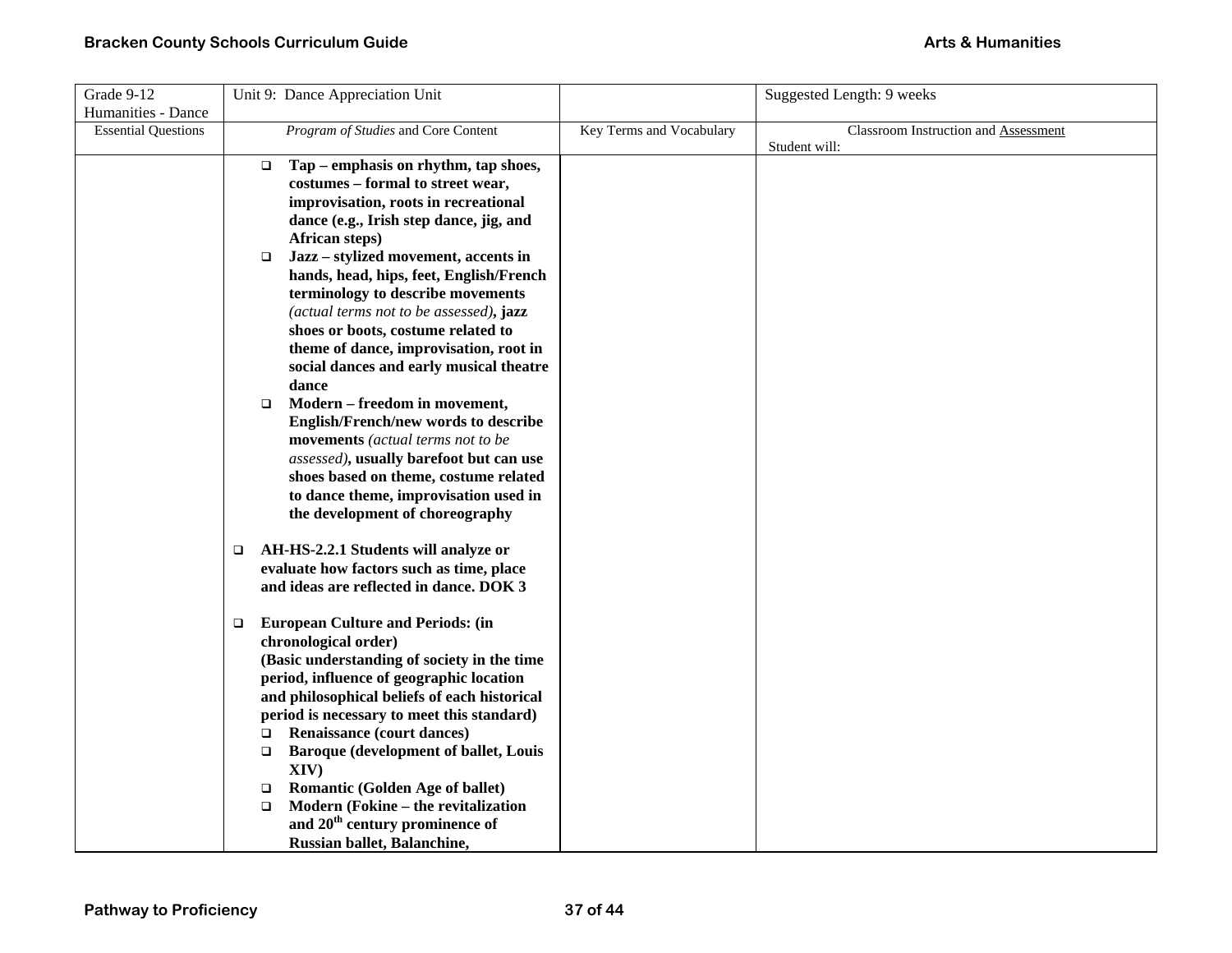| Grade 9-12                 | Unit 9: Dance Appreciation Unit                                        |                          | Suggested Length: 9 weeks            |
|----------------------------|------------------------------------------------------------------------|--------------------------|--------------------------------------|
| Humanities - Dance         |                                                                        |                          |                                      |
| <b>Essential Questions</b> | Program of Studies and Core Content                                    | Key Terms and Vocabulary | Classroom Instruction and Assessment |
|                            |                                                                        |                          | Student will:                        |
|                            | Baryshnikov)                                                           |                          |                                      |
|                            |                                                                        |                          |                                      |
|                            | <b>Recent Styles in American Culture:</b><br>$\Box$                    |                          |                                      |
|                            | <b>Popular dance (includes Early</b><br>$\Box$                         |                          |                                      |
|                            | American dance, folk and social dance,                                 |                          |                                      |
|                            | [e.g., square dance, swing, waltz]                                     |                          |                                      |
|                            | Martha Graham - abandoning                                             |                          |                                      |
|                            | traditional steps of ballet, portrayed                                 |                          |                                      |
|                            | characters in woman's viewpoint)                                       |                          |                                      |
|                            | Modern dance (important figures include:                               |                          |                                      |
|                            | <b>Alvin Ailey - acclaimed African American</b>                        |                          |                                      |
|                            | choreographer, incorporation of<br>traditional African roots, African- |                          |                                      |
|                            | <b>American themes</b>                                                 |                          |                                      |
|                            |                                                                        |                          |                                      |
|                            | AH-HS-3.2.1 Students will explain how<br>□                             |                          |                                      |
|                            | dance fulfills a variety of purposes. DOK 2                            |                          |                                      |
|                            |                                                                        |                          |                                      |
|                            | Purposes of dance: (different roles of<br>$\Box$                       |                          |                                      |
|                            | dance)                                                                 |                          |                                      |
|                            | Ceremonial - dances created or<br>$\Box$                               |                          |                                      |
|                            | performed for rituals or celebrations                                  |                          |                                      |
|                            | (e.g., dances of Native Americans and                                  |                          |                                      |
|                            | West Africans to celebrate life events                                 |                          |                                      |
|                            | such as harvest, ritual dances                                         |                          |                                      |
|                            | associated with worship)                                               |                          |                                      |
|                            | <b>Recreational</b> - dancing for                                      |                          |                                      |
|                            | entertainment, to support recreational                                 |                          |                                      |
|                            | activities (e.g., ballroom, line dancing,                              |                          |                                      |
|                            | aerobic dance, dance as a hobby)                                       |                          |                                      |
|                            | <b>Artistic expression</b> - dance created                             |                          |                                      |
|                            | with the intent to express or                                          |                          |                                      |
|                            | communicate emotion, feelings, ideas                                   |                          |                                      |
|                            | (e.g., ballet, tap dance, modern dance,                                |                          |                                      |
|                            | dance created and performed in a                                       |                          |                                      |
|                            | concert and/or theatrical setting for an                               |                          |                                      |
|                            | audience)                                                              |                          |                                      |
|                            |                                                                        |                          |                                      |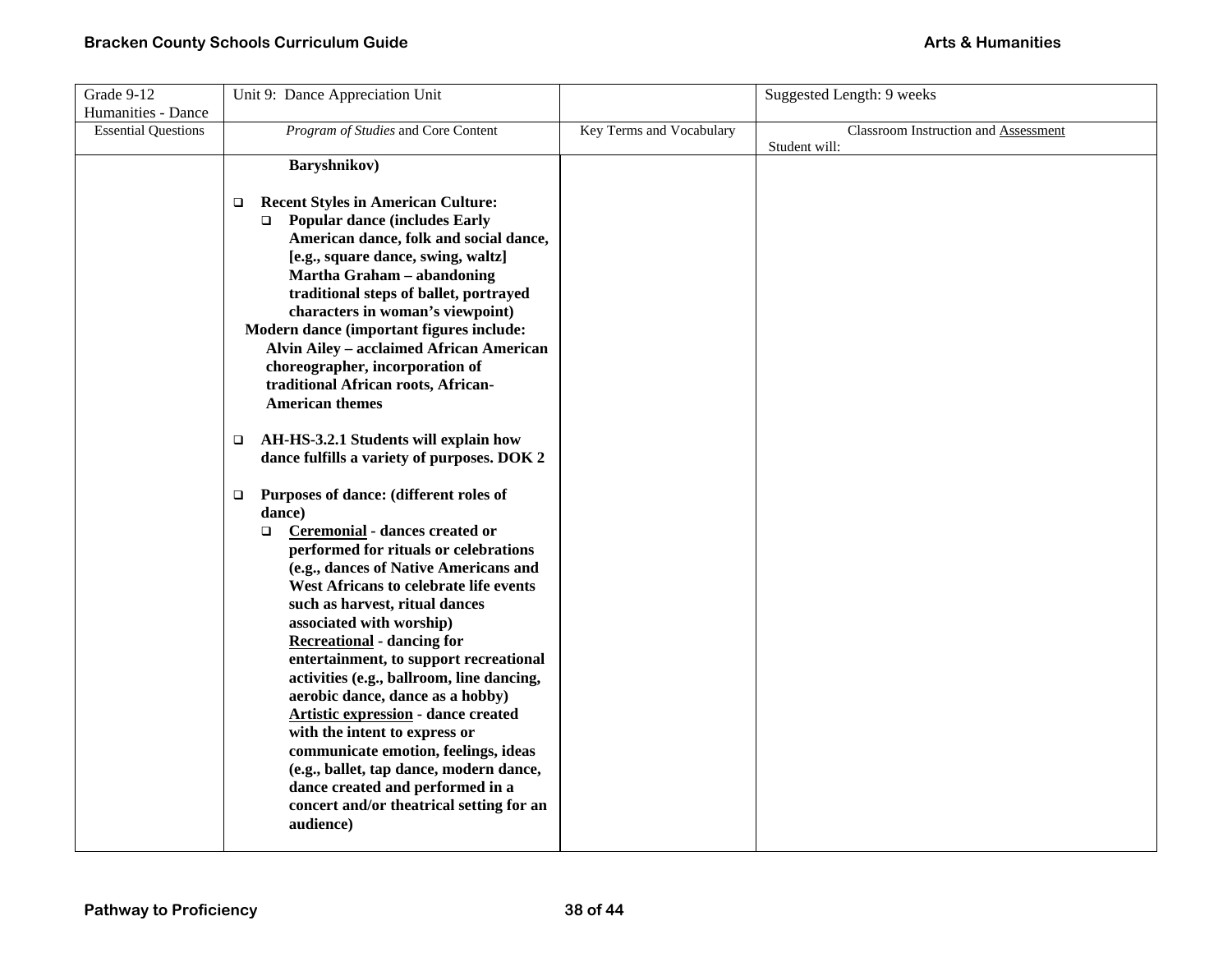| Grade 9-12                 | Unit 9: Dance Appreciation Unit                    |                          | Suggested Length: 9 weeks                   |
|----------------------------|----------------------------------------------------|--------------------------|---------------------------------------------|
| Humanities - Dance         |                                                    |                          |                                             |
| <b>Essential Questions</b> | Program of Studies and Core Content                | Key Terms and Vocabulary | <b>Classroom Instruction and Assessment</b> |
|                            |                                                    |                          | Student will:                               |
|                            | AH-HS-4.2.1 Students will create an<br>$\Box$      |                          |                                             |
|                            | individual or a group dance using dance            |                          |                                             |
|                            | elements (space, time and force) that              |                          |                                             |
|                            | communicates thoughts, ideas and/or feelings.      |                          |                                             |
|                            |                                                    |                          |                                             |
|                            | AH-HS-4.2.2 Students will demonstrate              |                          |                                             |
|                            | appropriate alignment, strength, and               |                          |                                             |
|                            | flexibility while performing dance movement.       |                          |                                             |
|                            |                                                    |                          |                                             |
|                            | AH-HS-4.2.3 Students will perform dances<br>$\Box$ |                          |                                             |
|                            | utilizing various forms. (Choreographic            |                          |                                             |
|                            | forms: theme and variation, rondo, narrative)      |                          |                                             |

| Grade 9-12                                                                         | Unit 10: Elements of music                                                                                                                                                                                                   |                                                                                              | <b>Suggested Length:</b>                                                                                                                                                            |
|------------------------------------------------------------------------------------|------------------------------------------------------------------------------------------------------------------------------------------------------------------------------------------------------------------------------|----------------------------------------------------------------------------------------------|-------------------------------------------------------------------------------------------------------------------------------------------------------------------------------------|
| Humanities - Music<br><b>Essential Questions</b>                                   | Program of Studies and Core Content                                                                                                                                                                                          | Key Terms and Vocabulary                                                                     | Classroom Instruction and Assessment<br>Student will:                                                                                                                               |
|                                                                                    | <b>Program of Studies</b>                                                                                                                                                                                                    |                                                                                              |                                                                                                                                                                                     |
| Describe and<br>define the<br>elements of<br>music.<br>What are some<br>careers in | AH-H-M-1 Use elements of music (rhythm,<br>u<br>melody, form, timbre, harmony, tempo,<br><i>dynamics</i> ) to describe how musicians<br>compose, perform, and improvise.<br>AH-H-M-2 Interpret music notation and<br>symbols |                                                                                              |                                                                                                                                                                                     |
| music?                                                                             | <b>Core Content</b>                                                                                                                                                                                                          |                                                                                              |                                                                                                                                                                                     |
|                                                                                    | AH-HS-1.1.1 Students will analyze or<br>⊔<br>evaluate the use of elements of music in<br>musical compositions. DOK 3                                                                                                         | <b>Grand Staff</b><br>⊔<br><b>Treble Clef</b><br>⊔<br><b>Bass Clef</b><br>❏<br>❏<br>Middle c | Identify a variety of music symbols and notation DOK1<br>⊔<br>Perform written notation DOK 2<br>❏<br>Classify Perceptive Listening terms on a rubric guide<br>⊔<br>DOK <sub>1</sub> |
|                                                                                    | (Incorporates prior knowledge about<br>⊔<br>elements from primary through $8th$ grade)                                                                                                                                       | Score<br>$\overline{\phantom{0}}$<br>❏<br>Notation values                                    | Describe a variety of music related careers from library<br>⊔<br>research DOK 2                                                                                                     |
|                                                                                    | <b>Elements of Music:</b><br>⊔<br>Rhythm, Melody, Form (rondo, theme<br>◻<br>and variations, musical forms of opera:                                                                                                         | ❏<br>Rhythm<br>Duration<br>⊔<br>Timbre<br>⊔                                                  | Unit test CLA<br>⊔<br>Open Response: identify two music related careers and<br>⊔<br>discuss the following about each: job title; training                                           |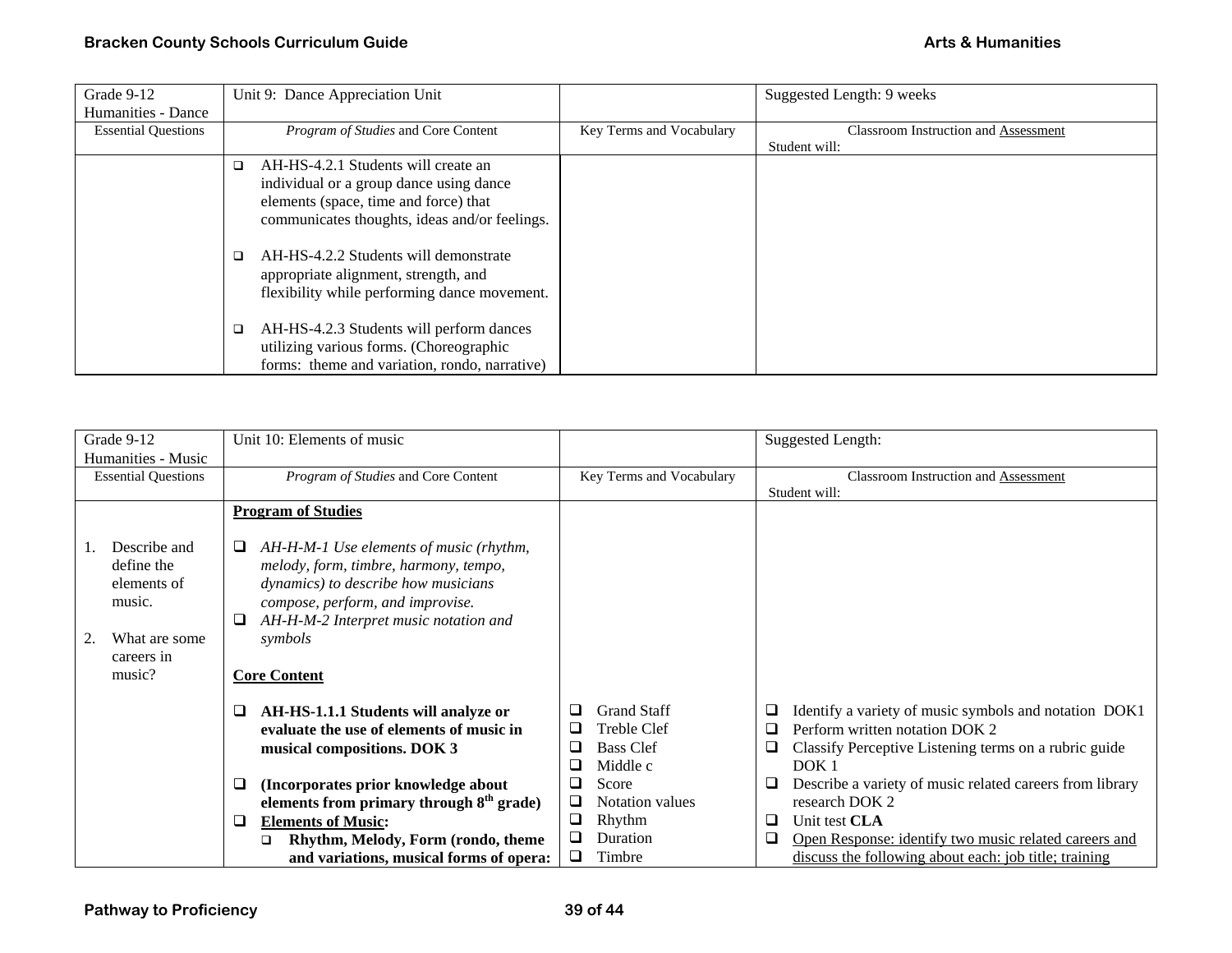| Grade 9-12                 | Unit 10: Elements of music                                                                                                             |                                   | <b>Suggested Length:</b>                    |
|----------------------------|----------------------------------------------------------------------------------------------------------------------------------------|-----------------------------------|---------------------------------------------|
| Humanities - Music         |                                                                                                                                        |                                   |                                             |
| <b>Essential Questions</b> | Program of Studies and Core Content                                                                                                    | Key Terms and Vocabulary          | <b>Classroom Instruction and Assessment</b> |
|                            |                                                                                                                                        |                                   | Student will:                               |
|                            | overture, aria, recitative, movements                                                                                                  | Melody<br>❏                       | needed; duties; average salary; job outlook |
|                            | of classical symphony-four movements                                                                                                   | $\Box$<br>Harmony                 |                                             |
|                            | in typical sequence: movement 1-fast                                                                                                   | $\Box$<br>Tempo                   |                                             |
|                            | dramatic movement, movement 2-                                                                                                         | ❏<br>Dynamics                     |                                             |
|                            | lyrical slow movement, movement 3-a                                                                                                    | <b>Music Related Careers</b><br>❏ |                                             |
|                            | dance-like movement {e.g., minuet or                                                                                                   |                                   |                                             |
|                            | scherzo}, movement 4-a brilliant or                                                                                                    |                                   |                                             |
|                            | heroic fast movement), Timbre,                                                                                                         |                                   |                                             |
|                            | Harmony, Tempo, Dynamics                                                                                                               |                                   |                                             |
|                            | AH-HS-4.1.1 Students will create and notate<br>□<br>music.                                                                             |                                   |                                             |
|                            | AH-HS-4.1.2 Students will improvise<br>□<br>rhythmic and/or melodic embellishments and<br>variations on given melodies.                |                                   |                                             |
|                            | AH-HS-4.1.3 Students will sing or perform<br>on instruments, alone or with others, by<br>reading basic music notation (with practice). |                                   |                                             |
|                            | AH-HS-4.1.4 Students will identify skills and<br>⊔<br>training necessary for a variety of careers                                      |                                   |                                             |
|                            | related to music.                                                                                                                      |                                   |                                             |

| Grade 9-12                                                                    | Unit 11: History                                                                                                                                            |                          | <b>Suggested Length:</b>                          |
|-------------------------------------------------------------------------------|-------------------------------------------------------------------------------------------------------------------------------------------------------------|--------------------------|---------------------------------------------------|
| Humanities - Music                                                            |                                                                                                                                                             |                          |                                                   |
| <b>Essential Questions</b>                                                    | Program of Studies and Core Content                                                                                                                         | Key Terms and Vocabulary | <b>Classroom Instruction and Assessment</b>       |
|                                                                               |                                                                                                                                                             |                          | Student will:                                     |
|                                                                               | <b>Program of Studies</b>                                                                                                                                   |                          |                                                   |
| What are some<br>various cultures<br>and styles and<br>composers of<br>music? | AH-H-M-5 Describe various styles and<br>❏<br>purposes of music and explain how music<br>reflects historical and cultural influences.<br><b>Core Content</b> |                          |                                                   |
| How do                                                                        | AH-HS-2.1.1 Students will analyze or                                                                                                                        | Music                    | Watch video: Listening for Clues (covers forms in |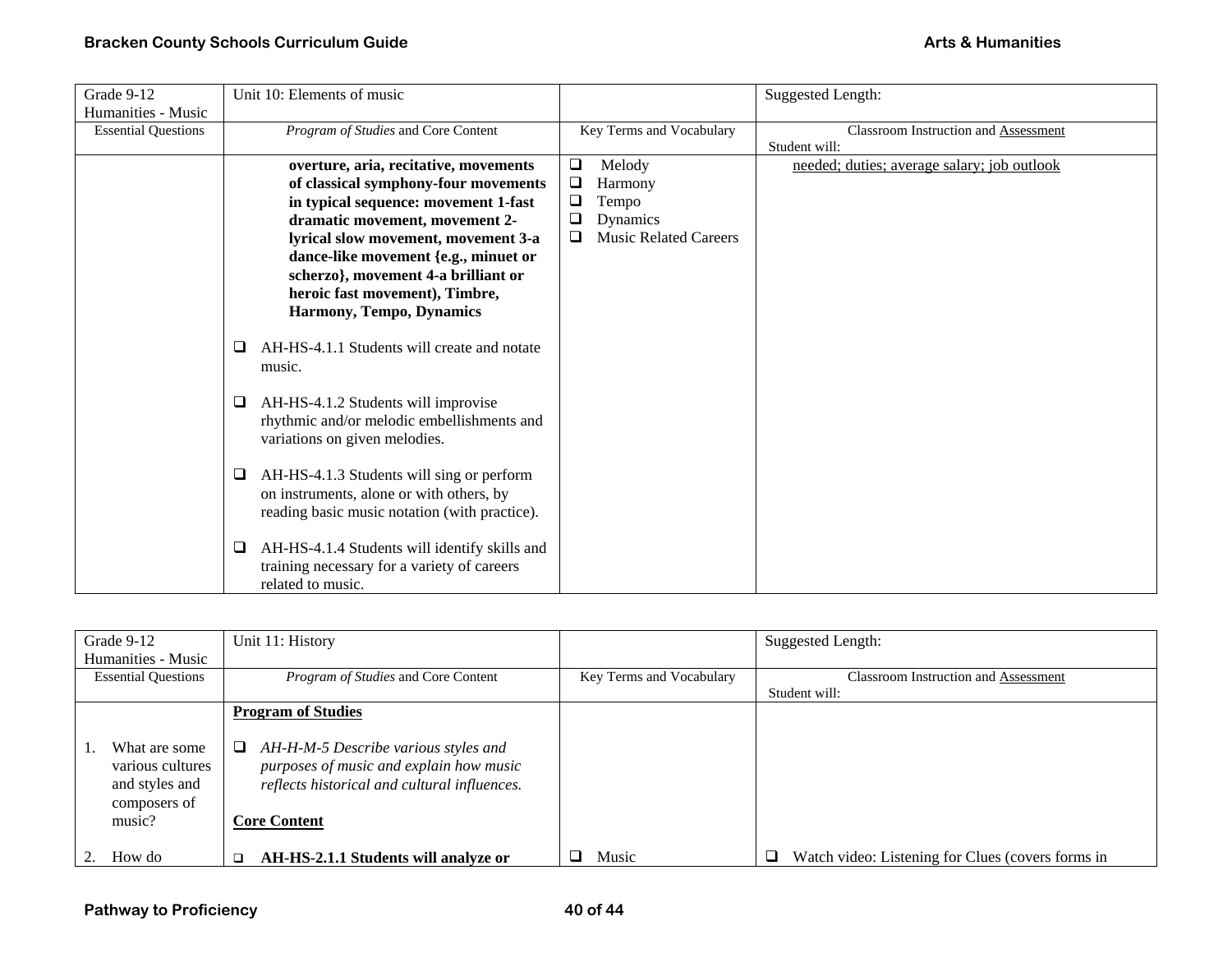| Grade 9-12                 | Unit 11: History                                           |                                | Suggested Length:                                                |
|----------------------------|------------------------------------------------------------|--------------------------------|------------------------------------------------------------------|
| Humanities - Music         |                                                            |                                |                                                                  |
| <b>Essential Questions</b> | Program of Studies and Core Content                        | Key Terms and Vocabulary       | Classroom Instruction and Assessment                             |
|                            |                                                            |                                | Student will:                                                    |
| musicians use              | evaluate how factors such as time, place                   | $\Box$<br>Composer             | music and how to listen to an extended piece of                  |
| the elements to            | and ideas are reflected in music. DOK 3                    | $\Box$<br>Musical eras         | music)DOK 1                                                      |
| create $\&$                |                                                            | $\Box$<br><b>Greek Modes</b>   | $\Box$<br>Classify music from a variety of styles DOK 3          |
| perform?                   | <b>Historical Periods in European Music: (in</b><br>$\Box$ | $\Box$<br>Chant                | Classroom discussion: Ancient Music/Primitive Music<br>$\Box$    |
|                            | chronological order)                                       | $\Box$<br>Motet                | (Asia and N. American examples) DOK 2                            |
| 3. What are<br>3.          | (Basic understanding of society in the time                | $\Box$<br>Fugue                | Write perceptive listening analysis of various musical<br>□      |
| various ways               | period, influence of geographic location                   | $\Box$<br>Musical form         | works listed below using teacher generated rubric DOK            |
| music is                   | and philosophical beliefs of each historical               | $\Box$<br>Opera                | 3                                                                |
| organized?                 | period is necessary to meet this standard)                 | $\Box$<br>Overture             | Listen to recordings of representative music from each<br>$\Box$ |
|                            | Renaissance (Palestrina, polyphony<br>$\Box$               | $\Box$<br>Symphony             | time period and relate each to specific musical period in        |
|                            | and counterpoint [multiple melodic                         | $\Box$<br>Movement             | terms of: period, composer, function, audience, sound            |
|                            | lines played simultaneously] are                           | $\Box$<br>Concerto             | source, ensemble, melodic and harmonic analysis,                 |
|                            | prominent in music, the rise of                            | $\Box$<br><b>Ballet</b>        | emotional content, and form: DOK 3                               |
|                            | instrumental and secular music)                            | $\Box$<br>Nationalism          | 1.Chant-Salve Regina<br>$\Box$                                   |
|                            | Baroque (Bach and the fugue, Handel<br>$\Box$              | $\Box$<br><b>Word Painting</b> | 2. Motet-Josquin: Ave Maria<br>□                                 |
|                            | and oratorio)                                              | $\Box$<br>Lied                 | 3. Mass-Machaut: Notre Dame "Agnus Dei"<br>$\Box$                |
|                            | Classical (Mozart & Haydn - true<br>$\Box$                 | $\Box$<br>Leitmotiv            | 4. Madrigal: Morley, "Now is the Month of Maying"<br>$\Box$      |
|                            | classical style, Beethoven - transition                    | $\Box$<br>Tone poem            | 5. Renaissance Instrumental Dance-Praetorius:<br>$\Box$          |
|                            | from Classical to Romantic)                                | $\Box$<br>Mood                 | Terpsichore                                                      |
|                            | Romantic (Tchaikovsky - influence on<br>$\Box$             | $\Box$<br>Dissonance           | 6. Baroque opera-Monteverdi: Orfeo<br>$\Box$                     |
|                            | ballet, Wagner - influence on opera)                       | $\Box$<br>Folk                 | $\Box$<br>7. Handel: Messiah, "Every Valley"                     |
|                            | 20 <sup>th</sup> Century (Impressionism/Post<br>$\Box$     | $\Box$<br>Popular              | $\Box$<br>8. Bach: Fugue in G Minor                              |
|                            | Impressionism, Debussy, Ravel -                            | $\Box$<br>Jazz                 | $\Box$<br>9. Vivaldi: The Four Seasons                           |
|                            | symbolism in music)                                        |                                | $\Box$<br>10. Haydn: The "Bird" Quartet                          |
|                            | Modern (Stravinsky - influence on<br>$\Box$                |                                | $\Box$<br>11. Mozart: Symphony 40 I mvmt.                        |
|                            | <b>Russian ballet)</b>                                     |                                | 12. Beethoven: Sym. 5, I-III<br>$\Box$                           |
|                            | Contemporary (this refers to music<br>$\Box$               |                                | 13.Schubert: "Erlkonig"<br>$\Box$                                |
|                            | being composed today)                                      |                                | $\Box$<br>14. Chopin: Ballade                                    |
|                            |                                                            |                                | $\Box$<br>15. Berlioz: Sym Fantastique                           |
|                            | <b>Recent Styles in American Music:</b><br>□               |                                | 16. Tchaikovsky: Romeo and Juliet<br>$\Box$                      |
|                            | <b>Modern American music consists of</b><br>$\Box$         |                                | 17. Puccini: La Boheme<br>$\Box$                                 |
|                            | diverse musical styles (e.g., Latin and                    |                                | 18. Debussy: Prelude to the Afternoon of a Faun<br>$\Box$        |
|                            | <b>Caribbean influences in American</b>                    |                                | $\Box$<br>19. Stravinsky: The Rite of Spring                     |
|                            | music); many emerged from a                                |                                | 20. Foster: "I Dream of Jeannie"<br>$\Box$                       |
|                            | blending of distinct musical styles.                       |                                | 21. Gershwin: Rhapsody in Blue<br>$\Box$                         |
|                            | <b>Contributions of some prominent</b><br>$\Box$           |                                | $\Box$<br>22. Joplin: Maple Leaf Rag                             |
|                            | <b>American composers:</b>                                 |                                | 23. Handy: "St. Louis Blues"<br>$\Box$                           |
|                            | Gershwin - jazz in classical musical<br>$\Box$             |                                | 24. Ellington: "Take the A Train"                                |
|                            |                                                            |                                | 25. Gillespie: Shaw 'Nuff<br>$\Box$                              |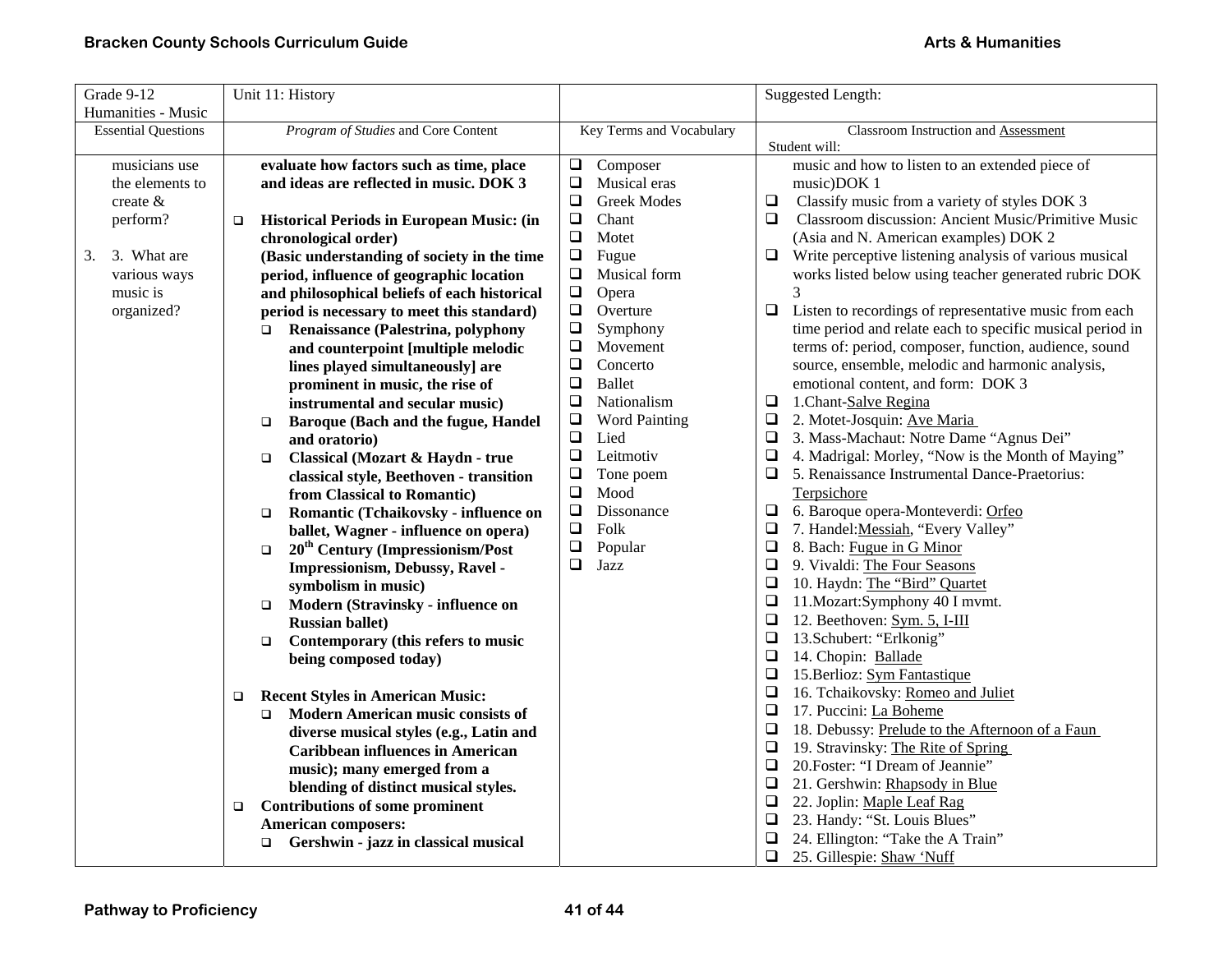## **Bracken County Schools Curriculum Guide** <br> **Bracken County Schools Curriculum Guide Arts & Humanities Arts & Humanities**

| Grade 9-12                 | Unit 11: History                                        |                          | <b>Suggested Length:</b>                                     |
|----------------------------|---------------------------------------------------------|--------------------------|--------------------------------------------------------------|
| Humanities - Music         |                                                         |                          |                                                              |
| <b>Essential Questions</b> | Program of Studies and Core Content                     | Key Terms and Vocabulary | Classroom Instruction and Assessment                         |
|                            |                                                         |                          | Student will:                                                |
|                            | forms, Copland - integrated national                    |                          | 26. Berry: "Johnny B. Goode"<br>$\Box$                       |
|                            | American idioms into his music,                         |                          | 27. Various other ethnic and popular genres                  |
|                            | Ellington - led and shaped jazz styles                  |                          | The Middle Ages Historical Overview (Music by Mark<br>$\Box$ |
|                            | in American music                                       |                          | Ammons, pages 1 to 12)                                       |
|                            | Other styles are rooted in American<br>$\Box$           |                          | OR - Describe what life would have been like for a<br>$\Box$ |
|                            | culture (e.g., folk, popular, country,                  |                          | troubadour in the Middle Ages? DOK 2                         |
|                            | blues)                                                  |                          | The Renaissance Historical Overview (Music by Mark<br>$\Box$ |
|                            |                                                         |                          | Ammons, pages 13 to 22)                                      |
|                            | AH-HS-3.1.1 Students will explain how<br>$\Box$         |                          | Middle Ages/Renaissance test CLA<br>0                        |
|                            | music fulfills a variety of purposes. DOK 2             |                          | The Baroque Historical Overview (Music by Mark<br>$\Box$     |
|                            |                                                         |                          | Ammons, pp. 23 to 31)                                        |
|                            | Purposes of music: (different roles of<br>$\Box$        |                          | Perceptive Listening Written Assessment (J.S. Bach<br>u.     |
|                            | music)                                                  |                          | Fugue in G Minor) DOK 4                                      |
|                            | Ceremonial - music created or<br>$\Box$                 |                          | The Classical Historical Overview (Music by Mark<br>$\Box$   |
|                            | performed for rituals or celebrations                   |                          | Ammons, pp. 32 to 42                                         |
|                            | (e.g., patriotic music, music for                       |                          | Perceptive Listening Written Assessment (L. v.<br>$\Box$     |
|                            | worship)                                                |                          | Beethoven Sym. No. 5, mvmt. III) DOK 4                       |
|                            | <b>Recreational - music for entertainment</b><br>$\Box$ |                          | The Romantic Historical Overview (Music by Mark<br>□         |
|                            | (e.g., music for play such as game                      |                          | Ammons, pp. 43 to 53)                                        |
|                            | songs, music for dances and social                      |                          | Impressionism/Expressionism (Music by Mark<br>$\Box$         |
|                            | events, music for physical activities,                  |                          | Ammons, pp. 53 to 54)                                        |
|                            | music as a hobby)                                       |                          | The Modern Historical Overview (Music by Mark<br>$\Box$      |
|                            | Artistic expression - music created<br>$\Box$           |                          | Ammons, pp.55 to58)                                          |
|                            | with the intent to express or                           |                          | Popular Historical Overview (Music by Mark Ammons,           |
|                            | communicate one's emotions, feelings,                   |                          | pp. 59 to 63)                                                |
|                            | ideas, experience (e.g., music created                  |                          | Perceptive Listening Written Assessment (Compare<br>$\Box$   |
|                            | and performed in a concert setting for                  |                          | Chopin's Ballade to Joplin's Maple Leaf Rag) DOK 4           |
|                            | an audience)                                            |                          |                                                              |

| Grade 9-12                 | Unit 12: Choral Performance                |                          | Suggested Length: Year Round         |
|----------------------------|--------------------------------------------|--------------------------|--------------------------------------|
| Choir                      |                                            |                          |                                      |
| <b>Essential Questions</b> | <i>Program of Studies</i> and Core Content | Key Terms and Vocabulary | Classroom Instruction and Assessment |
|                            |                                            |                          | Student will:                        |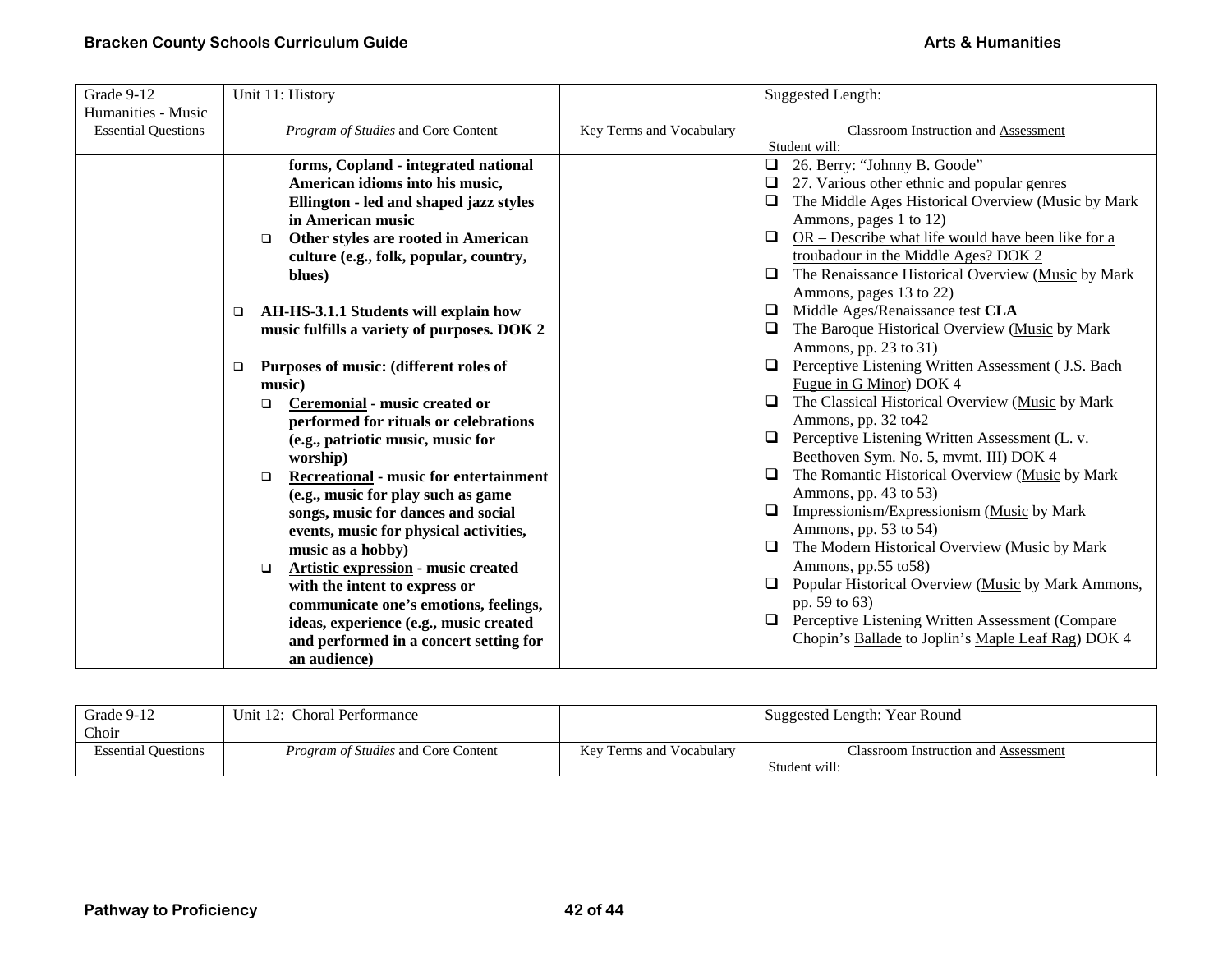| Grade 9-12                                                                                                                                                               | Unit 12: Choral Performance                                                                                                                                                                                                                                                                                                                                                                                                                                                                                                                                                                                                                                                            |                                                                                                                              | Suggested Length: Year Round                                                                                                                                                                                               |
|--------------------------------------------------------------------------------------------------------------------------------------------------------------------------|----------------------------------------------------------------------------------------------------------------------------------------------------------------------------------------------------------------------------------------------------------------------------------------------------------------------------------------------------------------------------------------------------------------------------------------------------------------------------------------------------------------------------------------------------------------------------------------------------------------------------------------------------------------------------------------|------------------------------------------------------------------------------------------------------------------------------|----------------------------------------------------------------------------------------------------------------------------------------------------------------------------------------------------------------------------|
| Choir                                                                                                                                                                    |                                                                                                                                                                                                                                                                                                                                                                                                                                                                                                                                                                                                                                                                                        |                                                                                                                              |                                                                                                                                                                                                                            |
| <b>Essential Questions</b>                                                                                                                                               | Program of Studies and Core Content                                                                                                                                                                                                                                                                                                                                                                                                                                                                                                                                                                                                                                                    | Key Terms and Vocabulary                                                                                                     | Classroom Instruction and Assessment                                                                                                                                                                                       |
|                                                                                                                                                                          |                                                                                                                                                                                                                                                                                                                                                                                                                                                                                                                                                                                                                                                                                        |                                                                                                                              | Student will:                                                                                                                                                                                                              |
|                                                                                                                                                                          | <b>Program of Studies</b>                                                                                                                                                                                                                                                                                                                                                                                                                                                                                                                                                                                                                                                              |                                                                                                                              |                                                                                                                                                                                                                            |
| How do people<br>1.<br>use the elements<br>of music in<br>performance?<br>How do<br>2.<br>musicians<br>interpret<br>musical of<br>various styles<br>and time<br>periods? | AH-H-M-1 Students will use elements of<br>⊔<br>music (rhythm, melody, form, timbre,<br>harmony, tempo, and dynamics) to describe<br>how musicians compose, perform, and<br>improvise.<br>AH-H-M-2 Students will interpret music<br>❏<br>notation and symbols.<br>$\Box$ AH-H-M-3 Students will describe how<br>musicians apply basic knowledge, skills, and<br>interpretations in musical performances.<br>$\Box$ AH-H-M-4 Students will analyze, interpret,<br>and evaluate various aspects of musical<br>performances.<br>AH-H-M-5 Students will describe various<br>$\Box$<br>styles and purposes of music and explain how<br>music reflects historical and cultural<br>influences. |                                                                                                                              |                                                                                                                                                                                                                            |
|                                                                                                                                                                          | <b>Core Content</b>                                                                                                                                                                                                                                                                                                                                                                                                                                                                                                                                                                                                                                                                    |                                                                                                                              |                                                                                                                                                                                                                            |
|                                                                                                                                                                          | $\Box$ AH-HS-1.1.1 Students will analyze or<br>evaluate the use of elements of music in<br>musical compositions. DOK 3<br>(Incorporates prior knowledge about<br>⊔                                                                                                                                                                                                                                                                                                                                                                                                                                                                                                                     | Rhythm<br>$\Box$<br>Notes & Values<br>$\Box$<br>Rest & Values<br>$\Box$<br>$\Box$<br>Melody<br>Treble Clef & Notes<br>$\Box$ | Use various and be able to explain the benefits of vocal<br>$\Box$<br>warm-ups to condition the voice for performance DOK<br>Sing examples of music by sight singing (without<br>$\Box$<br>practice) simple melodies DOK 2 |
|                                                                                                                                                                          | elements from primary through 8 <sup>th</sup> grade)                                                                                                                                                                                                                                                                                                                                                                                                                                                                                                                                                                                                                                   | Bass Clef & Notes<br>$\Box$                                                                                                  | Perform various rhythms ranging in difficulty DOK 2<br>$\Box$                                                                                                                                                              |
|                                                                                                                                                                          | <b>Elements of Music:</b><br>❏                                                                                                                                                                                                                                                                                                                                                                                                                                                                                                                                                                                                                                                         | $\Box$<br>Harmony                                                                                                            | Determine their vocal part (Soprano, Alto, Tenor, Bass)<br>$\Box$                                                                                                                                                          |
|                                                                                                                                                                          | Rhythm, Melody, Form (rondo, theme<br>$\Box$                                                                                                                                                                                                                                                                                                                                                                                                                                                                                                                                                                                                                                           | Chords<br>$\Box$                                                                                                             | and be able to sing alone and with members within their                                                                                                                                                                    |
|                                                                                                                                                                          | and variations, musical forms of opera:                                                                                                                                                                                                                                                                                                                                                                                                                                                                                                                                                                                                                                                | Time Signatures<br>$\Box$                                                                                                    | group while singing on pitch. DOK 1                                                                                                                                                                                        |
|                                                                                                                                                                          | overture, aria, recitative, movements                                                                                                                                                                                                                                                                                                                                                                                                                                                                                                                                                                                                                                                  | <b>Key Signatures</b><br>$\Box$                                                                                              | Perform various forms of music (2-part, 3-part, SATB)<br>$\Box$                                                                                                                                                            |
|                                                                                                                                                                          | of classical symphony-four movements                                                                                                                                                                                                                                                                                                                                                                                                                                                                                                                                                                                                                                                   | <b>Sharps</b><br>$\Box$                                                                                                      | DOK <sub>2</sub>                                                                                                                                                                                                           |
|                                                                                                                                                                          | in typical sequence: movement 1-fast                                                                                                                                                                                                                                                                                                                                                                                                                                                                                                                                                                                                                                                   | <b>Flats</b><br>$\Box$                                                                                                       | Learn choral versions of songs of various cultures, time<br>O.                                                                                                                                                             |
|                                                                                                                                                                          | dramatic movement, movement 2-                                                                                                                                                                                                                                                                                                                                                                                                                                                                                                                                                                                                                                                         | $\Box$<br>Natural                                                                                                            | periods and musical styles. DOK 2                                                                                                                                                                                          |
|                                                                                                                                                                          | lyrical slow movement, movement 3-a                                                                                                                                                                                                                                                                                                                                                                                                                                                                                                                                                                                                                                                    | Improvisation<br>$\Box$                                                                                                      | Experience performing as a choral group in front of live<br>$\Box$                                                                                                                                                         |
|                                                                                                                                                                          | dance-like movement {e.g., minuet or                                                                                                                                                                                                                                                                                                                                                                                                                                                                                                                                                                                                                                                   | Sight-reading<br>$\Box$                                                                                                      | audiences (5 School Performances - 1 Festival                                                                                                                                                                              |
|                                                                                                                                                                          | scherzo}, movement 4-a brilliant or                                                                                                                                                                                                                                                                                                                                                                                                                                                                                                                                                                                                                                                    | <b>Musical Styles</b><br>$\Box$                                                                                              | Performance) DOK 2                                                                                                                                                                                                         |
|                                                                                                                                                                          | heroic fast movement), Timbre,                                                                                                                                                                                                                                                                                                                                                                                                                                                                                                                                                                                                                                                         | $\Box$<br>Spirituals                                                                                                         | Attend various professional performances and view on<br>$\Box$                                                                                                                                                             |